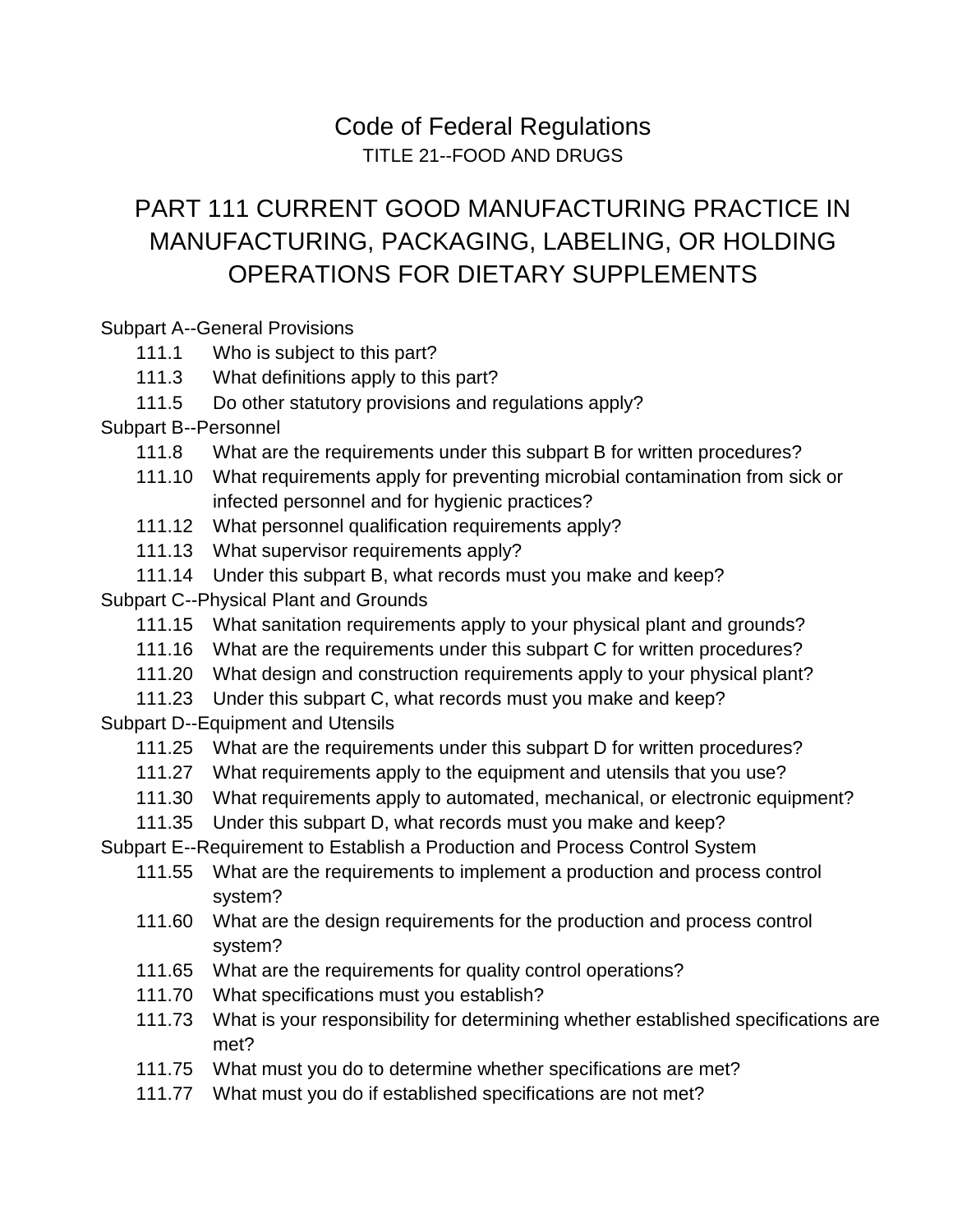- 111.80 What representative samples must you collect?
- 111.83 What are the requirements for reserve samples?
- 111.87 Who conducts a material review and makes a disposition decision?
- 111.90 What requirements apply to treatments, in-process adjustments, and reprocessing when there is a deviation or unanticipated occurrence or when a specification established in accordance with 111.70 is not met?
- 111.95 Under this subpart E, what records must you make and keep?

Subpart F--Production and Process Control System: Requirements for Quality Control

- 111.103 What are the requirements under this subpart F for written procedures?
- 111.105 What must quality control personnel do?
- 111.110 What quality control operations are required for laboratory operations associated with the production and process control system?
- 111.113 What quality control operations are required for a material review and disposition decision?
- 111.117 What quality control operations are required for equipment, instruments, and controls?
- 111.120 What quality control operations are required for components, packaging, and labels before use in the manufacture of a dietary supplement?
- 111.123 What quality control operations are required for the master manufacturing record, the batch production record, and manufacturing operations?
- 111.127 What quality control operations are required for packaging and labeling operations?
- 111.130 What quality control operations are required for returned dietary supplements?
- 111.135 What quality control operations are required for product complaints?
- 111.140 Under this subpart F, what records must you make and keep?
- Subpart G--Production and Process Control System: Requirements for Components, Packaging, and Labels and for Product That You Receive for Packaging or Labeling as a Dietary Supplement
	- 111.153 What are the requirements under this subpart G for written procedures?
	- 111.155 What requirements apply to components of dietary supplements?
	- 111.160 What requirements apply to packaging and labels received?
	- 111.165 What requirements apply to a product received for packaging or labeling as a dietary supplement (and for distribution rather than for return to the supplier)?
	- 111.170 What requirements apply to rejected components, packaging, and labels, and to rejected products that are received for packaging or labeling as a dietary supplement?
	- 111.180 Under this subpart G, what records must you make and keep?
- Subpart H--Production and Process Control System: Requirements for the Master Manufacturing Record
	- 111.205 What is the requirement to establish a master manufacturing record?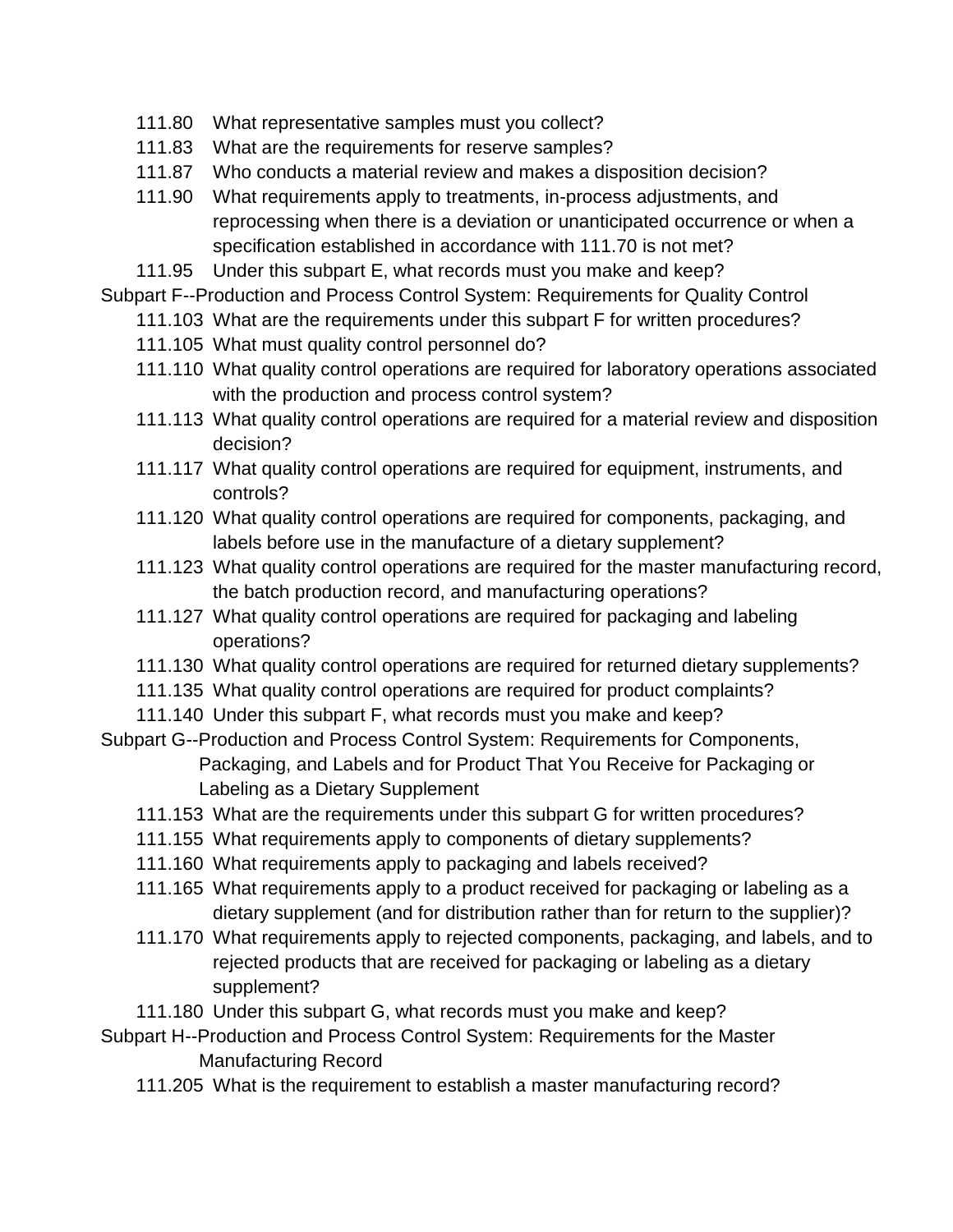111.210 What must the master manufacturing record include?

- Subpart I--Production and Process Control System: Requirements for the Batch Production Record
	- 111.255 What is the requirement to establish a batch production record?
	- 111.260 What must the batch record include?
- Subpart J--Production and Process Control System: Requirements for Laboratory Operations
	- 111.303 What are the requirements under this subpart J for written procedures?
	- 111.310 What are the requirements for the laboratory facilities that you use?
	- 111.315 What are the requirements for laboratory control processes?
	- 111.320 What requirements apply to laboratory methods for testing and examination?
	- 111.325 Under this subpart J, what records must you make and keep?
- Subpart K--Production and Process Control System: Requirements for Manufacturing **Operations** 
	- 111.353 What are the requirements under this subpart K for written procedures?
	- 111.355 What are the design requirements for manufacturing operations?
	- 111.360 What are the requirements for sanitation?
	- 111.365 What precautions must you take to prevent contamination?
	- 111.370 What requirements apply to rejected dietary supplements?
	- 111.375 Under this subpart K, what records must you make and keep?
- Subpart L--Production and Process Control System: Requirements for Packaging and Labeling **Operations** 
	- 111.403 What are the requirements under this subpart L for written procedures?
	- 111.410 What requirements apply to packaging and labels?
	- 111.415 What requirements apply to filling, assembling, packaging, labeling, and related operations?
	- 111.420 What requirements apply to repackaging and relabeling?
	- 111.425 What requirements apply to a packaged and labeled dietary supplement that is rejected for distribution?
	- 111.430 Under this subpart L, what records must you make and keep?
- Subpart M--Holding and Distributing
	- 111.453 What are the requirements under this subpart for M written procedures?
	- 111.455 What requirements apply to holding components, dietary supplements, packaging, and labels?
	- 111.460 What requirements apply to holding in-process material?
	- 111.465 What requirements apply to holding reserve samples of dietary supplements?
	- 111.470 What requirements apply to distributing dietary supplements?
	- 111.475 Under this subpart M, what records must you make and keep?

Subpart N--Returned Dietary Supplements

- 111.503 What are the requirements under this subpart N for written procedures?
- 111.510 What requirements apply when a returned dietary supplement is received?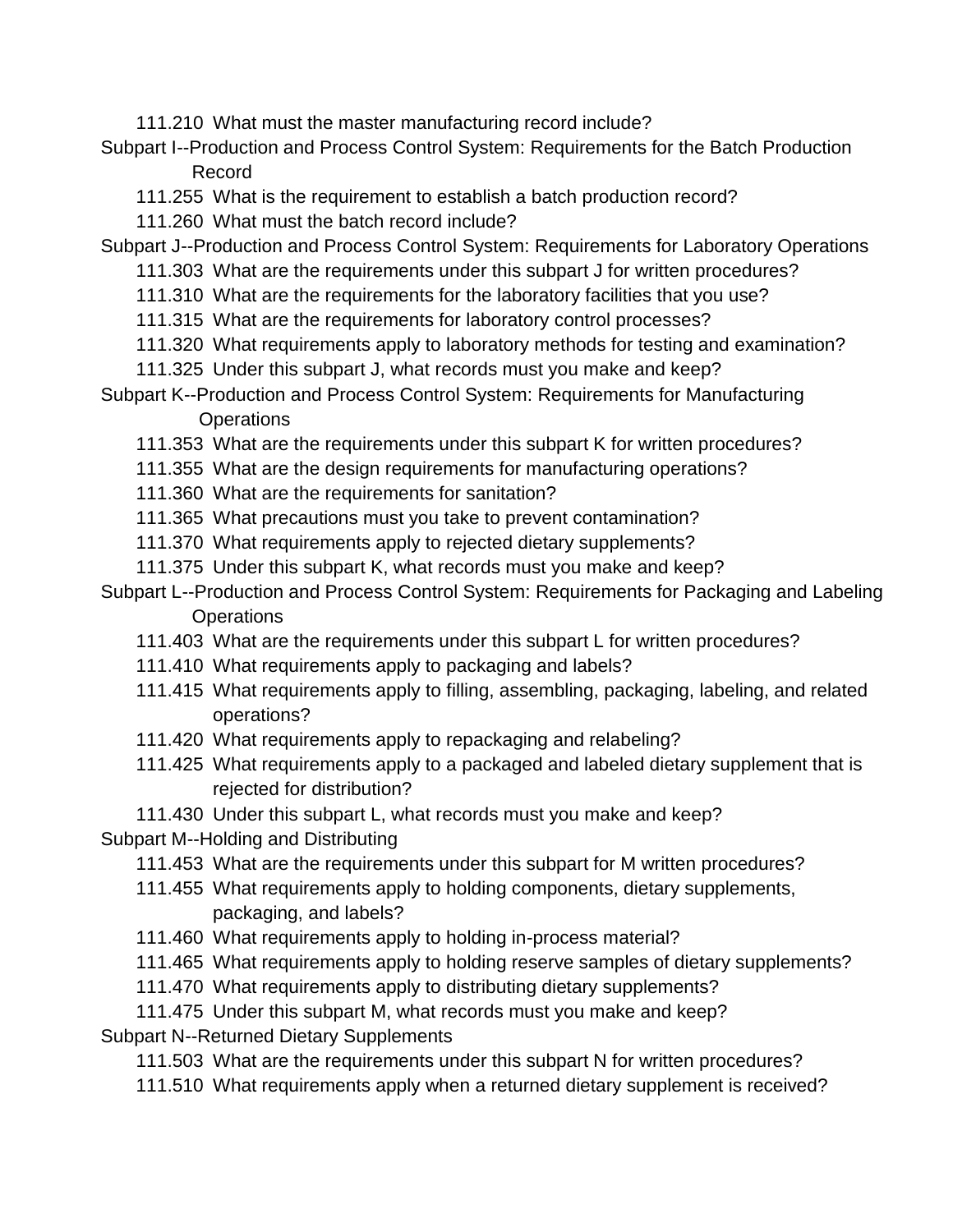- 111.515 When must a returned dietary supplement be destroyed, or otherwise suitably disposed of?
- 111.520 When may a returned dietary supplement be salvaged?
- 111.525 What requirements apply to a returned dietary supplement that quality control personnel approve for reprocessing?
- 111.530 When must an investigation be conducted of your manufacturing processes and other batches?

111.535 Under this subpart N, what records must you make and keep? Subpart O--Product Complaints

111.553 What are the requirements under this subpart O for written procedures?

- 111.560 What requirements apply to the review and investigation of a product complaint?
- 111.570 Under this subpart O, what records must you make and keep?

Subpart P--Records and Recordkeeping

111.605 What requirements apply to the records that you make and keep?

111.610 What records must be made available to FDA?

**Authority:** 21 U.S.C. 321, 342, 343, 371, 374, 381, 393; 42 U.S.C. 264.

## Subpart A--General Provisions

Sec. 111.1 Who is subject to this part?

- (a) Except as provided by paragraph (b) of this section, you are subject to this part if you manufacture, package, label, or hold a dietary supplement, including:
	- (a) A dietary supplement you manufacture but that is packaged or labeled by another person; and
	- (b) A dietary supplement imported or offered for import in any State or territory of the United States, the District of Columbia, or the Commonwealth of Puerto Rico.
- (b) The requirements pertaining to holding dietary supplements do not apply to you if you are holding those dietary supplements at a retail establishment for the sole purpose of direct retail sale to individual consumers. A retail establishment does not include a warehouse or other storage facility for a retailer or a warehouse or other storage facility that sells directly to individual consumers.

Sec. 111.3 What definitions apply to this part?

The definitions and interpretations of terms in section 201 of the Federal Food, Drug, and Cosmetic Act (the act) apply to such terms when used in this part. For the purpose of this part, the following definitions also apply: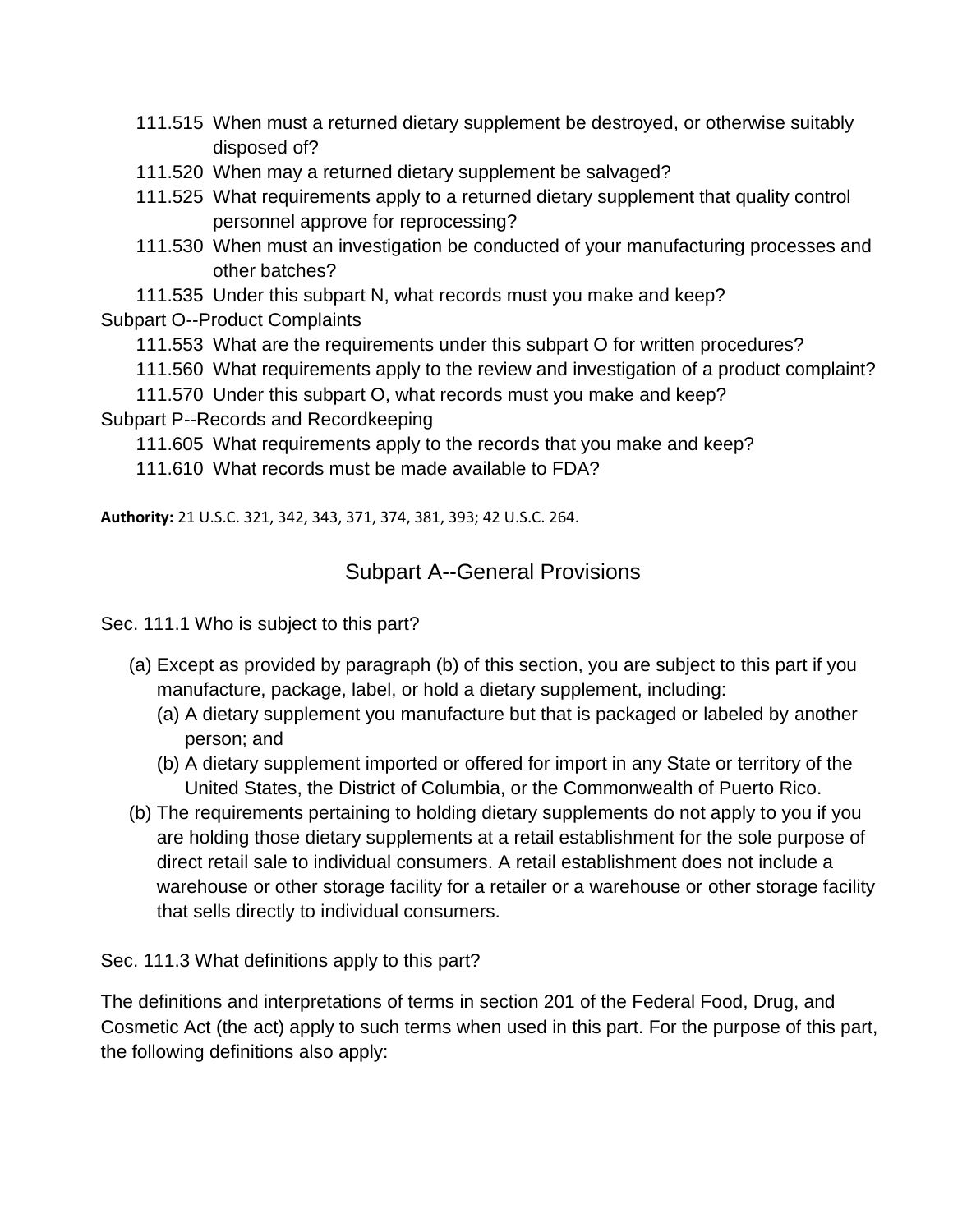*Actual yield* means the quantity that is actually produced at any appropriate step of manufacture or packaging of a particular dietary supplement.

*Batch* means a specific quantity of a dietary supplement that is uniform, that is intended to meet specifications for identity, purity, strength, and composition, and that is produced during a specified time period according to a single manufacturing record during the same cycle of manufacture.

*Batch number, lot number, or control number* means any distinctive group of letters, numbers, or symbols, or any combination of them, from which the complete history of the manufacturing, packaging, labeling, and/or holding of a batch or lot of dietary supplements can be determined.

*Component* means any substance intended for use in the manufacture of a dietary supplement, including those that may not appear in the finished batch of the dietary supplement. Component includes dietary ingredients (as described in section 201(ff) of the act) and other ingredients.

*Contact surface* means any surface that contacts a component or dietary supplement, and those surfaces from which drainage onto the component or dietary supplement, or onto surfaces that contact the component or dietary supplement, occurs during the normal course of operations. Examples of contact surfaces include containers, utensils, tables, contact surfaces of equipment, and packaging.

*Ingredient* means any substance that is used in the manufacture of a dietary supplement and that is intended to be present in the finished batch of the dietary supplement. An ingredient includes, but is not necessarily limited to, a dietary ingredient as defined in section 201(ff) of the act.

*In-process material* means any material that is fabricated, compounded, blended, ground, extracted, sifted, sterilized, derived by chemical reaction, or processed in any other way for use in the manufacture of a dietary supplement.

*Lot* means a batch, or a specific identified portion of a batch, that is uniform and that is intended to meet specifications for identity, purity, strength, and composition; or, in the case of a dietary supplement produced by continuous process, a specific identified amount produced in a specified unit of time or quantity in a manner that is uniform and that is intended to meet specifications for identity, purity, strength, and composition.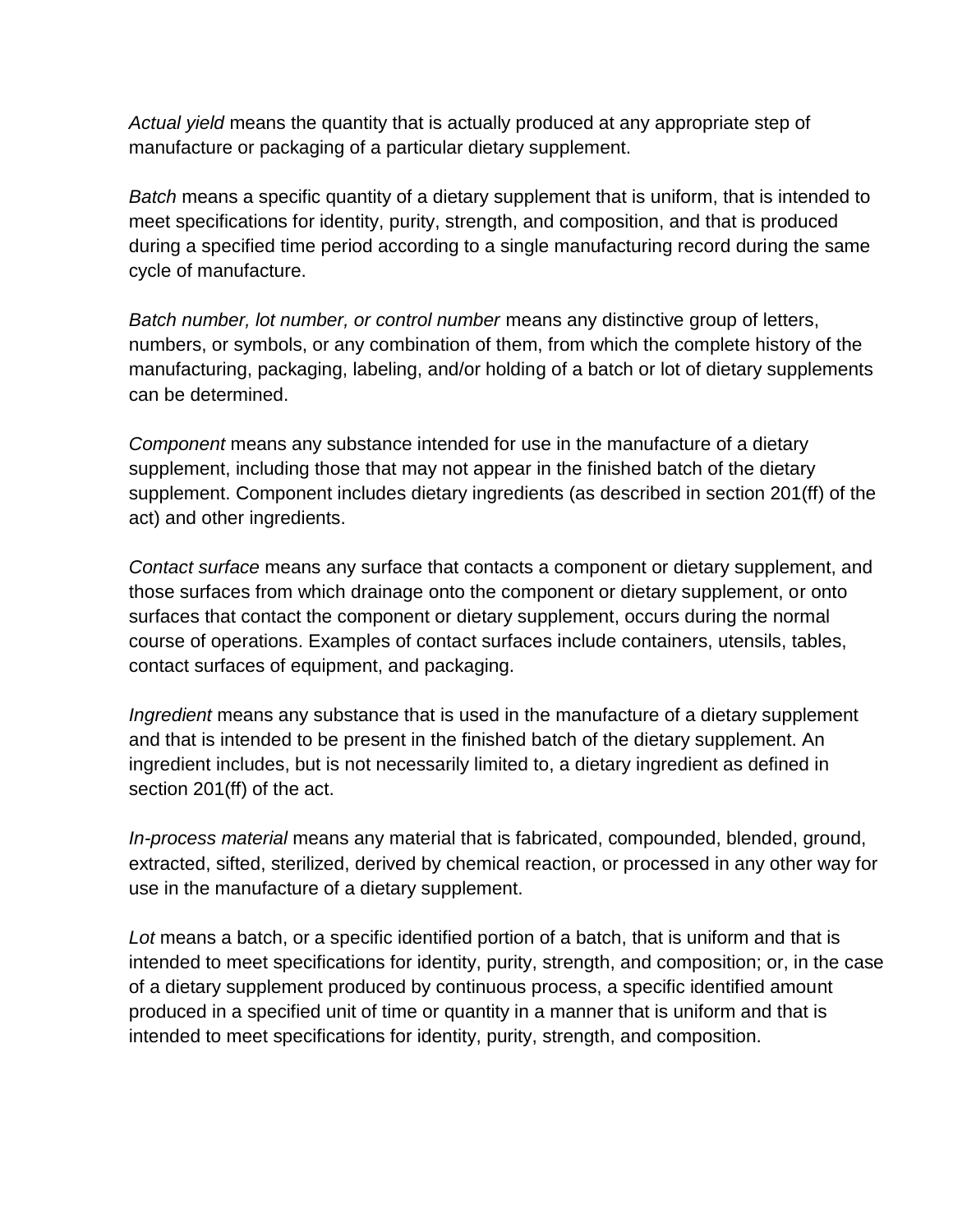*Microorganisms* means yeasts, molds, bacteria, viruses, and other similar microscopic organisms having public health or sanitary concern. This definition includes species that:

- (1) May have public health significance;
- (2) May cause a component or dietary supplement to decompose;
- (3) Indicate that the component or dietary supplement is contaminated with filth; or
- (4) Otherwise may cause the component or dietary supplement to be adulterated.

*Must* is used to state a requirement.

*Pest* means any objectionable insect or other animal including birds, rodents, flies, mites, and larvae.

*Physical plant* means all or any part of a building or facility used for or in connection with manufacturing, packaging, labeling, or holding a dietary supplement.

*Product complaint* means any communication that contains any allegation, written, electronic, or oral, expressing concern, for any reason, with the quality of a dietary supplement, that could be related to current good manufacturing practice. Examples of product complaints are: Foul odor, off taste, illness or injury, disintegration time, color variation, tablet size or size variation, under-filled container, foreign material in a dietary supplement container, improper packaging, mislabeling, or dietary supplements that are superpotent, subpotent, or contain the wrong ingredient, or contain a drug or other contaminant (e.g., bacteria, pesticide, mycotoxin, glass, lead).

*Quality* means that the dietary supplement consistently meets the established specifications for identity, purity, strength, and composition, and limits on contaminants, and has been manufactured, packaged, labeled, and held under conditions to prevent adulteration under section  $402(a)(1)$ ,  $(a)(2)$ ,  $(a)(3)$ , and  $(a)(4)$  of the act.

*Quality control* means a planned and systematic operation or procedure for ensuring the quality of a dietary supplement.

*Quality control personnel* means any person, persons, or group, within or outside of your organization, who you designate to be responsible for your quality control operations.

*Representative sample* means a sample that consists of an adequate number of units that are drawn based on rational criteria, such as random sampling, and that are intended to ensure that the sample accurately portrays the material being sampled.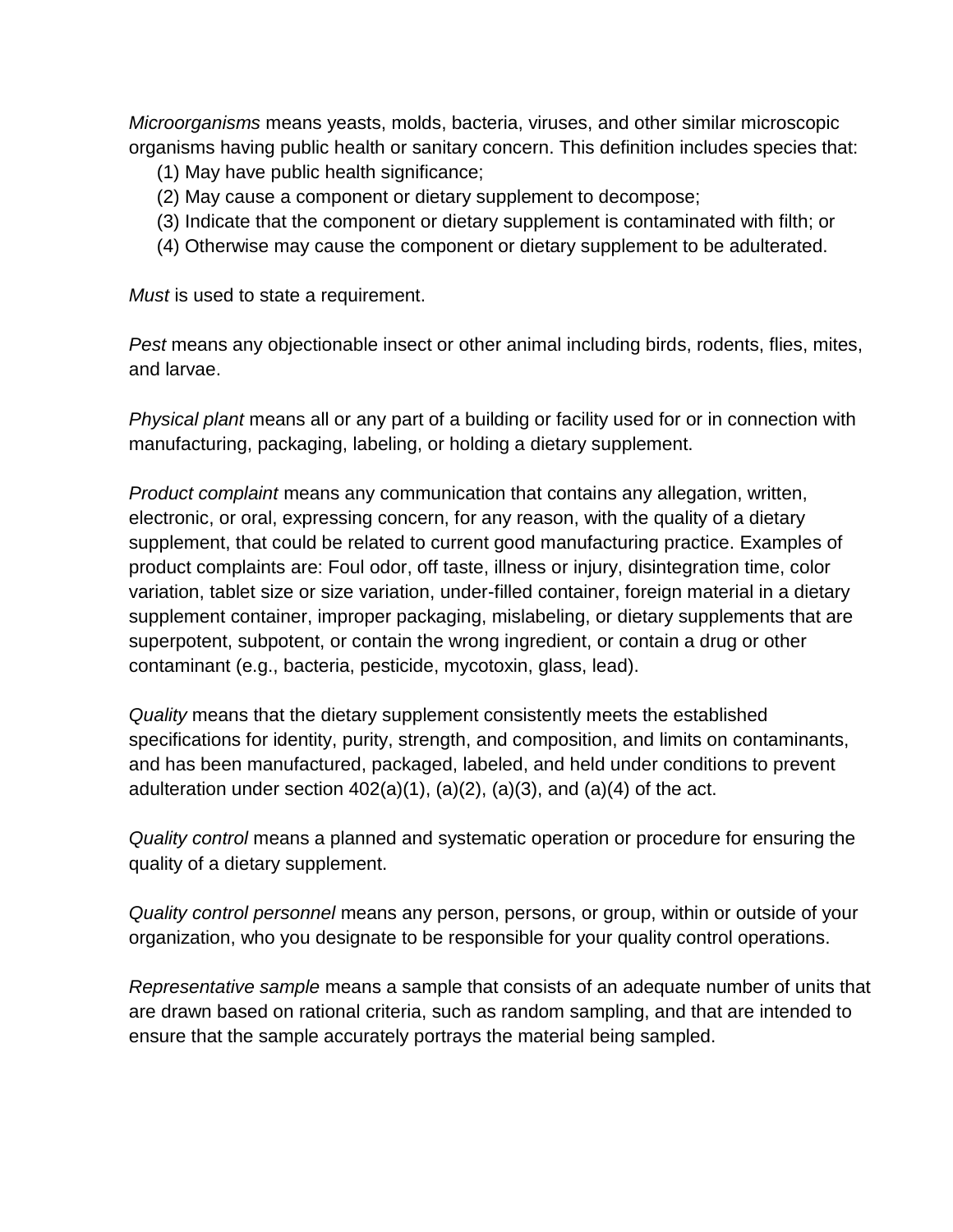*Reprocessing* means using, in the manufacture of a dietary supplement, clean, uncontaminated components or dietary supplements that have been previously removed from manufacturing and that have been made suitable for use in the manufacture of a dietary supplement.

*Reserve sample* means a representative sample of product that is held for a designated period of time.

*Sanitize* means to adequately treat cleaned equipment, containers, utensils, or any other cleaned contact surface by a process that is effective in destroying vegetative cells of microorganisms of public health significance, and in substantially reducing numbers of other microorganisms, but without adversely affecting the product or its safety for the consumer.

*Theoretical yield* means the quantity that would be produced at any appropriate step of manufacture or packaging of a particular dietary supplement, based upon the quantity of components or packaging to be used, in the absence of any loss or error in actual production.

*Water activity (aw)* is a measure of the free moisture in a component or dietary supplement and is the quotient of the water vapor pressure of the substance divided by the vapor pressure of pure water at the same temperature.

*We* means the U.S. Food and Drug Administration (FDA).

*You* means a person who manufactures, packages, labels, or holds dietary supplements.

Sec. 111.5 Do other statutory provisions and regulations apply?

In addition to this part, you must comply with other applicable statutory provisions and regulations under the act related to dietary supplements.

#### Subpart B--Personnel

Sec. 111.8 What are the requirements under this subpart B for written procedures?

You must establish and follow written procedures for fulfilling the requirements of this subpart.

Sec. 111.10 What requirements apply for preventing microbial contamination from sick or infected personnel and for hygienic practices?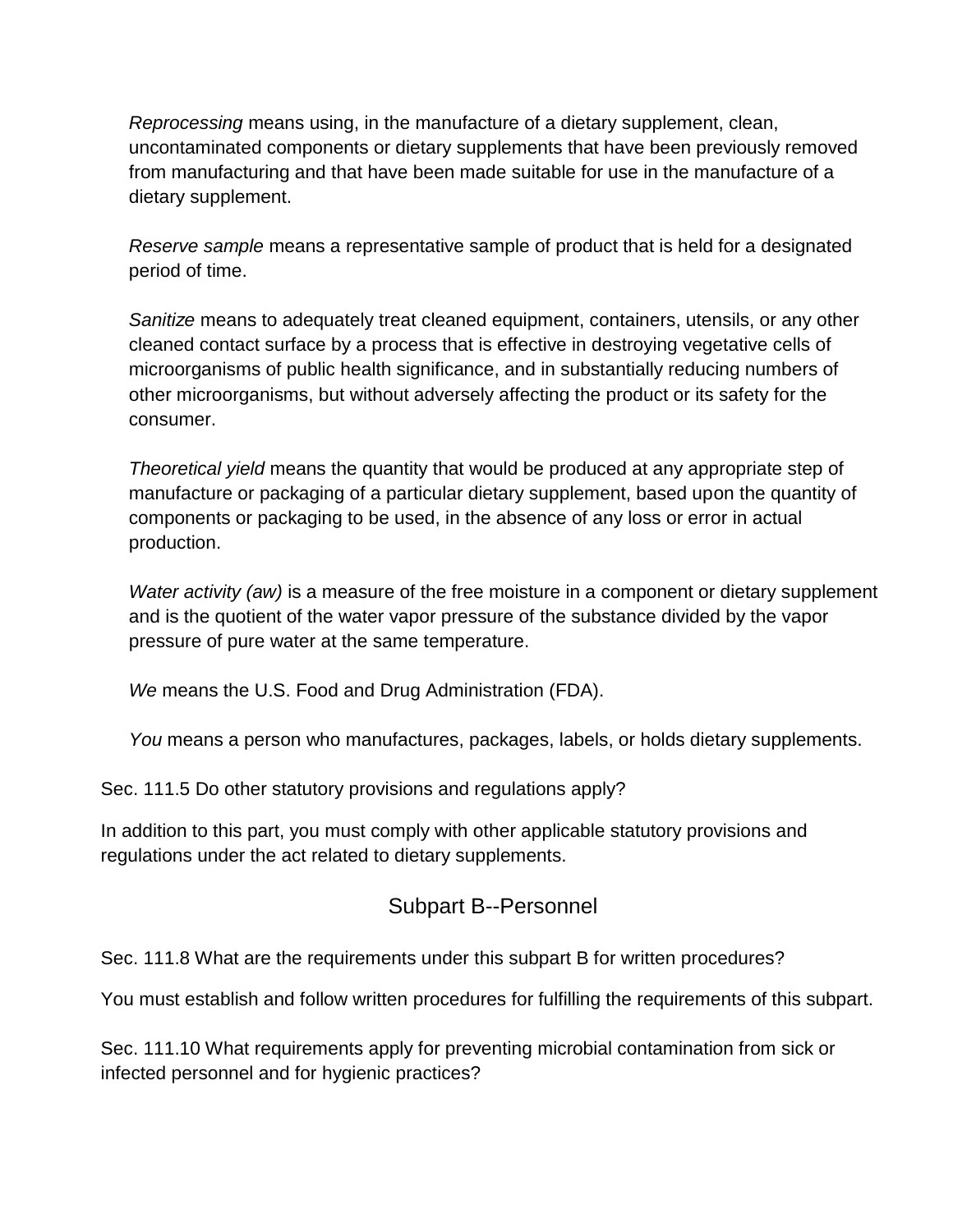- (a) Preventing microbial contamination. You must take measures to exclude from any operations any person who might be a source of microbial contamination, due to a health condition, where such contamination may occur, of any material, including components, dietary supplements, and contact surfaces used in the manufacture, packaging, labeling, or holding of a dietary supplement. Such measures include the following:
	- (1) Excluding from working in any operations that may result in contamination any person who, by medical examination, the person's acknowledgement, or supervisory observation, is shown to have, or appears to have, an illness, infection, open lesion, or any other abnormal source of microbial contamination, that could result in microbial contamination of components, dietary supplements, or contact surfaces, until the health condition no longer exists; and
	- (2) Instructing your employees to notify their supervisor(s) if they have or if there is a reasonable possibility that they have a health condition described in paragraph (a)(1) of this section that could result in microbial contamination of any components, dietary supplements, or any contact surface.
- (b) Hygienic practices . If you work in an operation during which adulteration of the component, dietary supplement, or contact surface could occur, you must use hygienic practices to the extent necessary to protect against such contamination of components, dietary supplements, or contact surfaces. These hygienic practices include the following:
	- (1) Wearing outer garments in a manner that protects against the contamination of components, dietary supplements, or any contact surface;
	- (2) Maintaining adequate personal cleanliness;
	- (3) Washing hands thoroughly (and sanitizing if necessary to protect against contamination with microorganisms) in an adequate hand-washing facility: (i) Before starting work; and
		- (ii) At any time when the hands may have become soiled or contaminated;
	- (4) Removing all unsecured jewelry and other objects that might fall into components, dietary supplements, equipment, or packaging, and removing hand jewelry that cannot be adequately sanitized during periods in which components or dietary supplements are manipulated by hand. If hand jewelry cannot be removed, it must be covered by material that is maintained in an intact, clean, and sanitary condition and that effectively protects against contamination of components, dietary supplements, or contact surfaces;
	- (5) Maintaining gloves used in handling components or dietary supplements in an intact, clean, and sanitary condition. The gloves must be of an impermeable material;
	- (6) Wearing, where appropriate, in an effective manner, hair nets, caps, beard covers, or other effective hair restraints;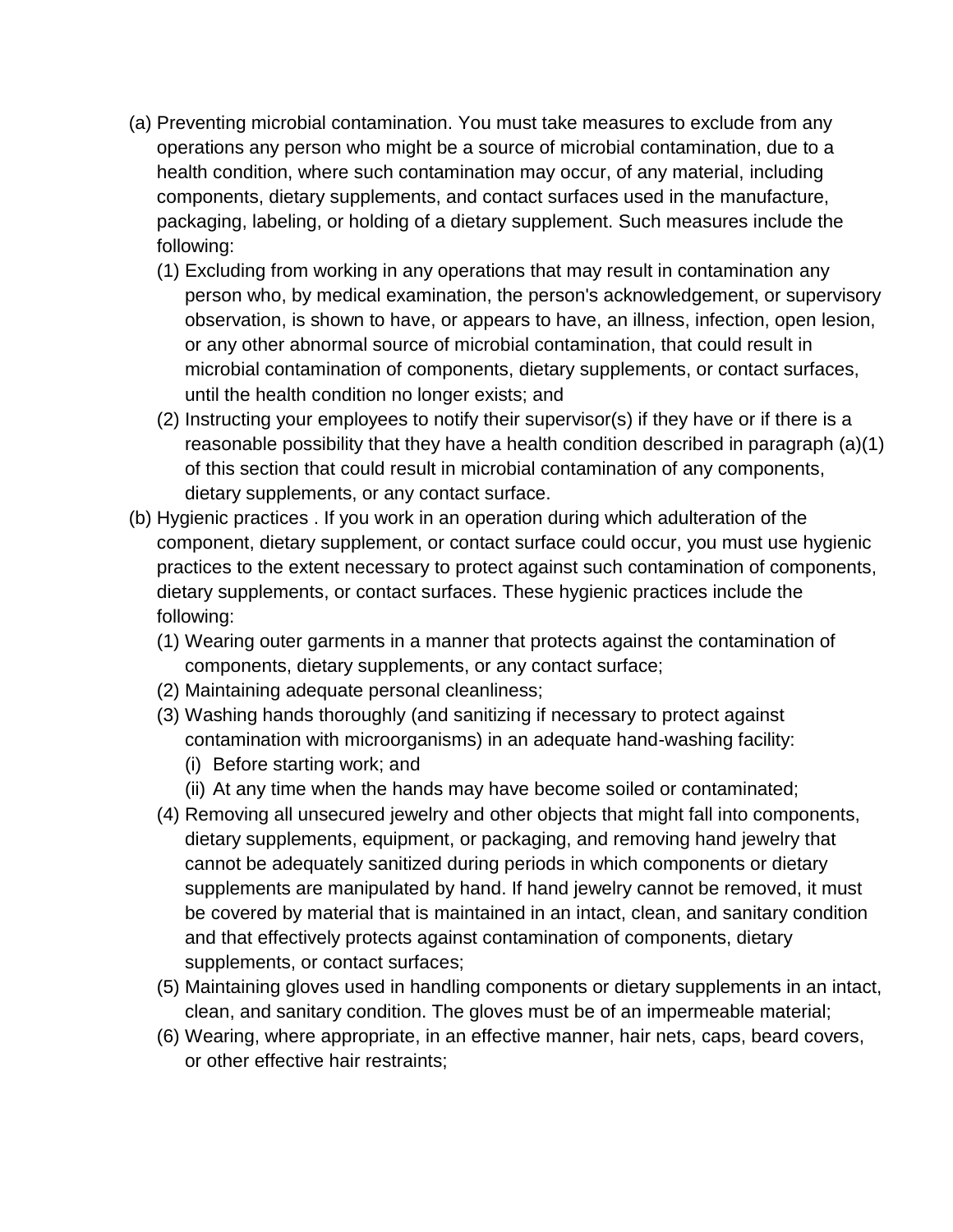- (7) Not storing clothing or other personal belongings in areas where components, dietary supplements, or any contact surfaces are exposed or where contact surfaces are washed;
- (8) Not eating food, chewing gum, drinking beverages, or using tobacco products in areas where components, dietary supplements, or any contact surfaces are exposed, or where contact surfaces are washed; and
- (9) Taking any other precautions necessary to protect against the contamination of components, dietary supplements, or contact surfaces with microorganisms, filth, or any other extraneous materials, including perspiration, hair, cosmetics, tobacco, chemicals, and medicines applied to the skin.

Sec. 111.12 What personnel qualification requirements apply?

- (a) You must have qualified employees who manufacture, package, label, or hold dietary supplements.
- (b) You must identify who is responsible for your quality control operations. Each person who is identified to perform quality control operations must be qualified to do so and have distinct and separate responsibilities related to performing such operations from those responsibilities that the person otherwise has when not performing such operations.
- (c) Each person engaged in manufacturing, packaging, labeling, or holding, or in performing any quality control operations, must have the education, training, or experience to perform the person's assigned functions.

Sec. 111.13 What supervisor requirements apply?

- (a) You must assign qualified personnel to supervise the manufacturing, packaging, labeling, or holding of dietary supplements.
- (b) Each supervisor whom you use must be qualified by education, training, or experience to supervise.

Sec. 111.14 Under this subpart B, what records must you make and keep?

- (a) You must make and keep records required under this subpart B in accordance with subpart P of this part.
- (b) You must make and keep the following records:
	- (1) Written procedures for fulfilling the requirements of this subpart B; and
	- (2) Documentation of training, including the date of the training, the type of training, and the person(s) trained.

Subpart C--Physical Plant and Grounds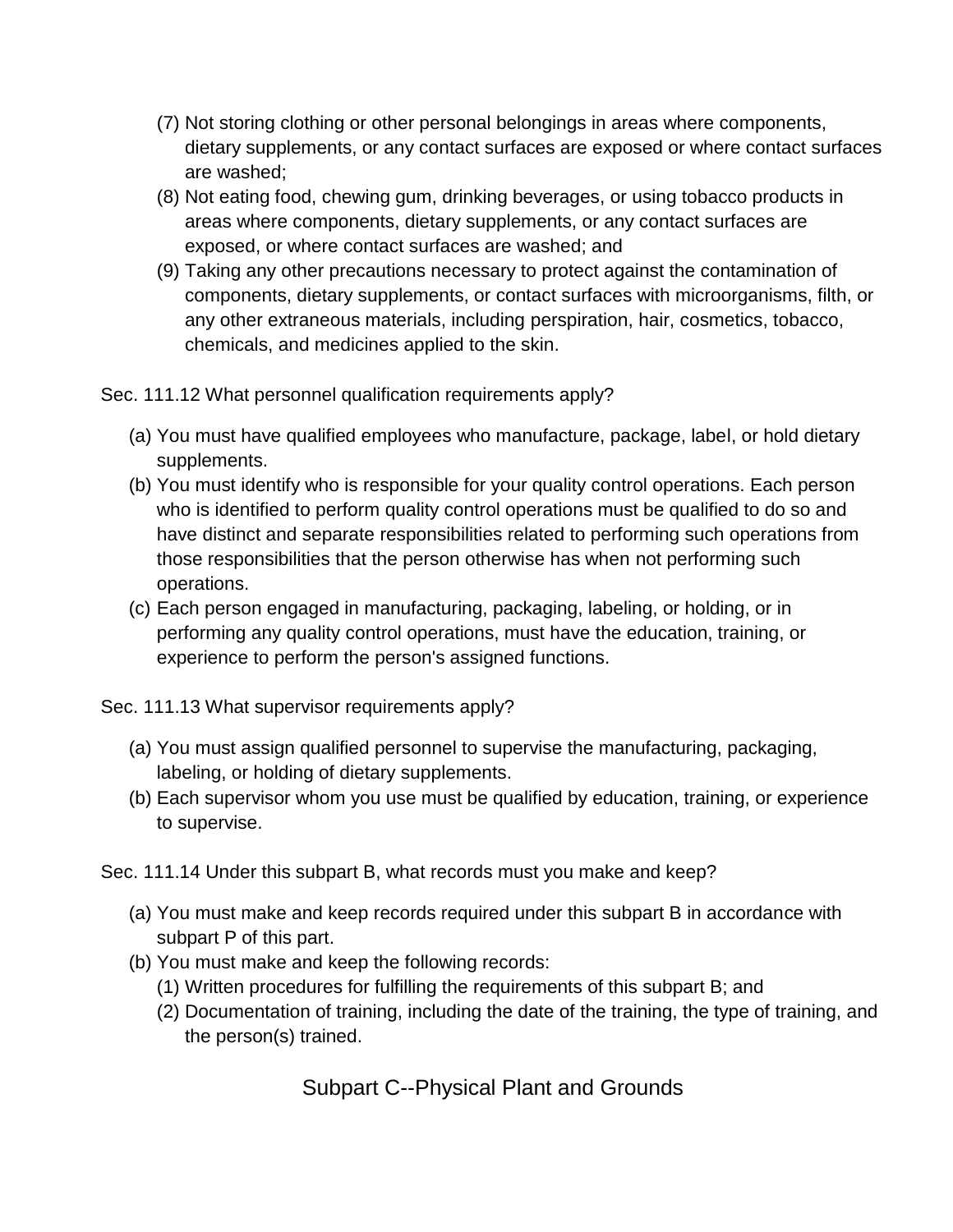Sec. 111.15 What sanitation requirements apply to your physical plant and grounds?

- (a) Grounds. You must keep the grounds of your physical plant in a condition that protects against the contamination of components, dietary supplements, or contact surfaces. The methods for adequate ground maintenance include:
	- (1) Properly storing equipment, removing litter and waste, and cutting weeds or grass within the immediate vicinity of the physical plant so that it does not attract pests, harbor pests, or provide pests a place for breeding;
	- (2) Maintaining roads, yards, and parking lots so that they do not constitute a source of contamination in areas where components, dietary supplements, or contact surfaces are exposed;
	- (3) Adequately draining areas that may contribute to the contamination of components, dietary supplements, or contact surfaces by seepage, filth or any other extraneous materials, or by providing a breeding place for pests;
	- (4) Adequately operating systems for waste treatment and disposal so that they do not constitute a source of contamination in areas where components, dietary supplements, or contact surfaces are exposed; and
	- (5) If your plant grounds are bordered by grounds not under your control, and if those other grounds are not maintained in the manner described in this section, you must exercise care in the plant by inspection, extermination, or other means to exclude pests, dirt, and filth or any other extraneous materials that may be a source of contamination.
- (b) Physical plant facilities .
	- (1) You must maintain your physical plant in a clean and sanitary condition; and
	- (2) You must maintain your physical plant in repair sufficient to prevent components, dietary supplements, or contact surfaces from becoming contaminated.
- (c) Cleaning compounds, sanitizing agents, pesticides, and other toxic materials.
	- (1) You must use cleaning compounds and sanitizing agents that are free from microorganisms of public health significance and that are safe and adequate under the conditions of use.
	- (2) You must not use or hold toxic materials in a physical plant in which components, dietary supplements, or contact surfaces are manufactured or exposed, unless those materials are necessary as follows:
		- (i) To maintain clean and sanitary conditions;
		- (ii) For use in laboratory testing procedures;
		- (iii) For maintaining or operating the physical plant or equipment; or
		- (iv)For use in the plant's operations.
	- (3) You must identify and hold cleaning compounds, sanitizing agents, pesticides, pesticide chemicals, and other toxic materials in a manner that protects against contamination of components, dietary supplements, or contact surfaces.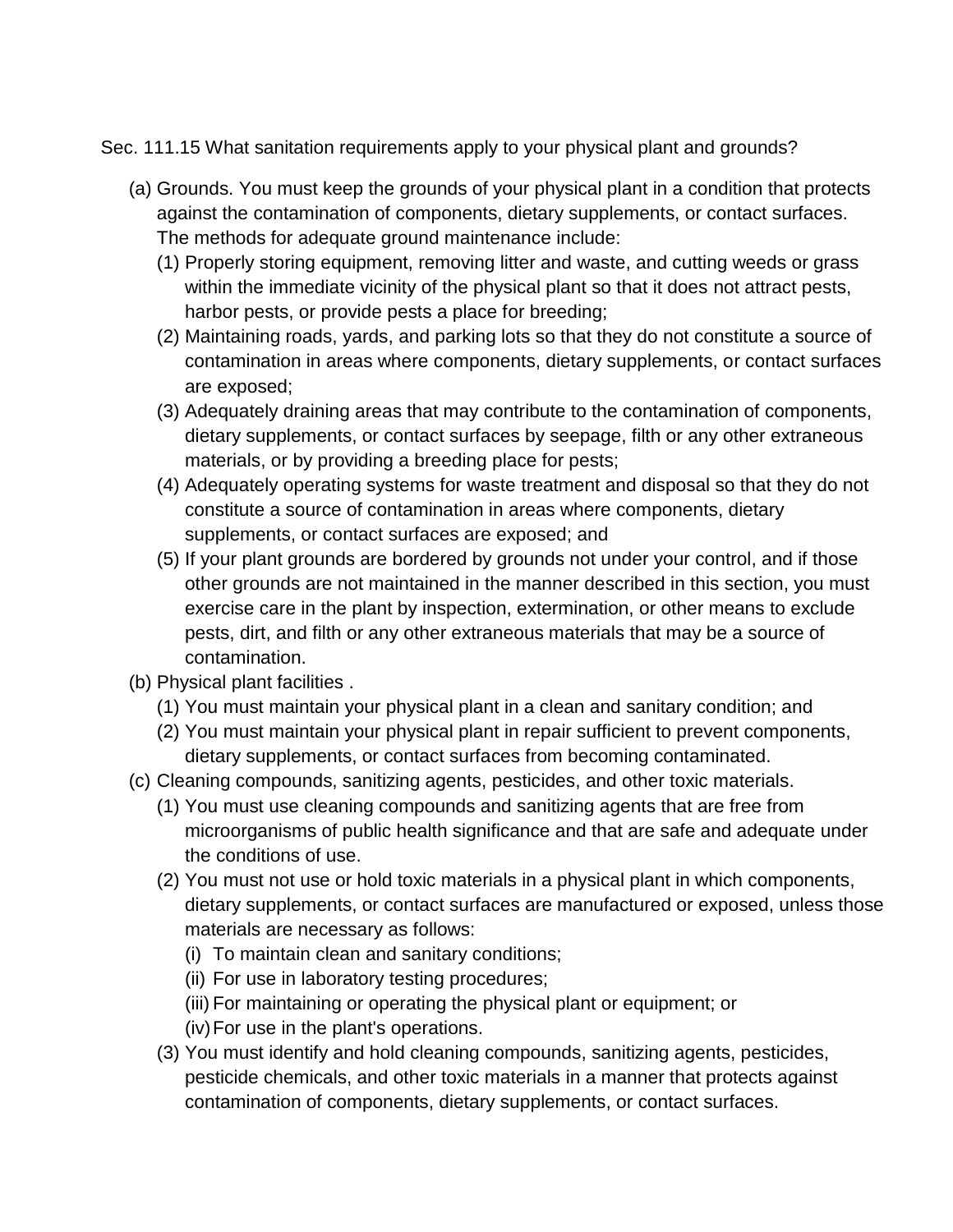- (d) Pest control.
	- (1) You must not allow animals or pests in any area of your physical plant. Guard or guide dogs are allowed in some areas of your physical plant if the presence of the dogs will not result in contamination of components, dietary supplements, or contact surfaces;
	- (2) You must take effective measures to exclude pests from the physical plant and to protect against contamination of components, dietary supplements, and contact surfaces on the premises by pests; and
	- (3) You must not use insecticides, fumigants, fungicides, or rodenticides, unless you take precautions to protect against the contamination of components, dietary supplements, or contact surfaces.
- (e) Water supply.
	- (1) You must provide water that is safe and sanitary, at suitable temperatures, and under pressure as needed, for all uses where water does not become a component of the dietary supplement.
	- (2) Water that is used in a manner such that the water may become a component of the dietary supplement, e.g., when such water contacts components, dietary supplements, or any contact surface, must, at a minimum, comply with applicable Federal, State, and local requirements and not contaminate the dietary supplement.
- (f) Plumbing . The plumbing in your physical plant must be of an adequate size and design and be adequately installed and maintained to:
	- (1) Carry sufficient amounts of water to required locations throughout the physical plant;
	- (2) Properly convey sewage and liquid disposable waste from your physical plant;
	- (3) Avoid being a source of contamination to components, dietary supplements, water supplies, or any contact surface, or creating an unsanitary condition;
	- (4) Provide adequate floor drainage in all areas where floors are subject to flooding-type cleaning or where normal operations release or discharge water or other liquid waste on the floor; and
	- (5) Not allow backflow from, or cross connection between, piping systems that discharge waste water or sewage and piping systems that carry water used for manufacturing dietary supplements, for cleaning contact surfaces, or for use in bathrooms or hand-washing facilities.
- (g) Sewage disposal . You must dispose of sewage into an adequate sewage system or through other adequate means.
- (h) Bathrooms . You must provide your employees with adequate, readily accessible bathrooms. The bathrooms must be kept clean and must not be a potential source of contamination to components, dietary supplements, or contact surfaces.
- (i) Hand-washing facilities . You must provide hand-washing facilities that are designed to ensure that an employee's hands are not a source of contamination of components,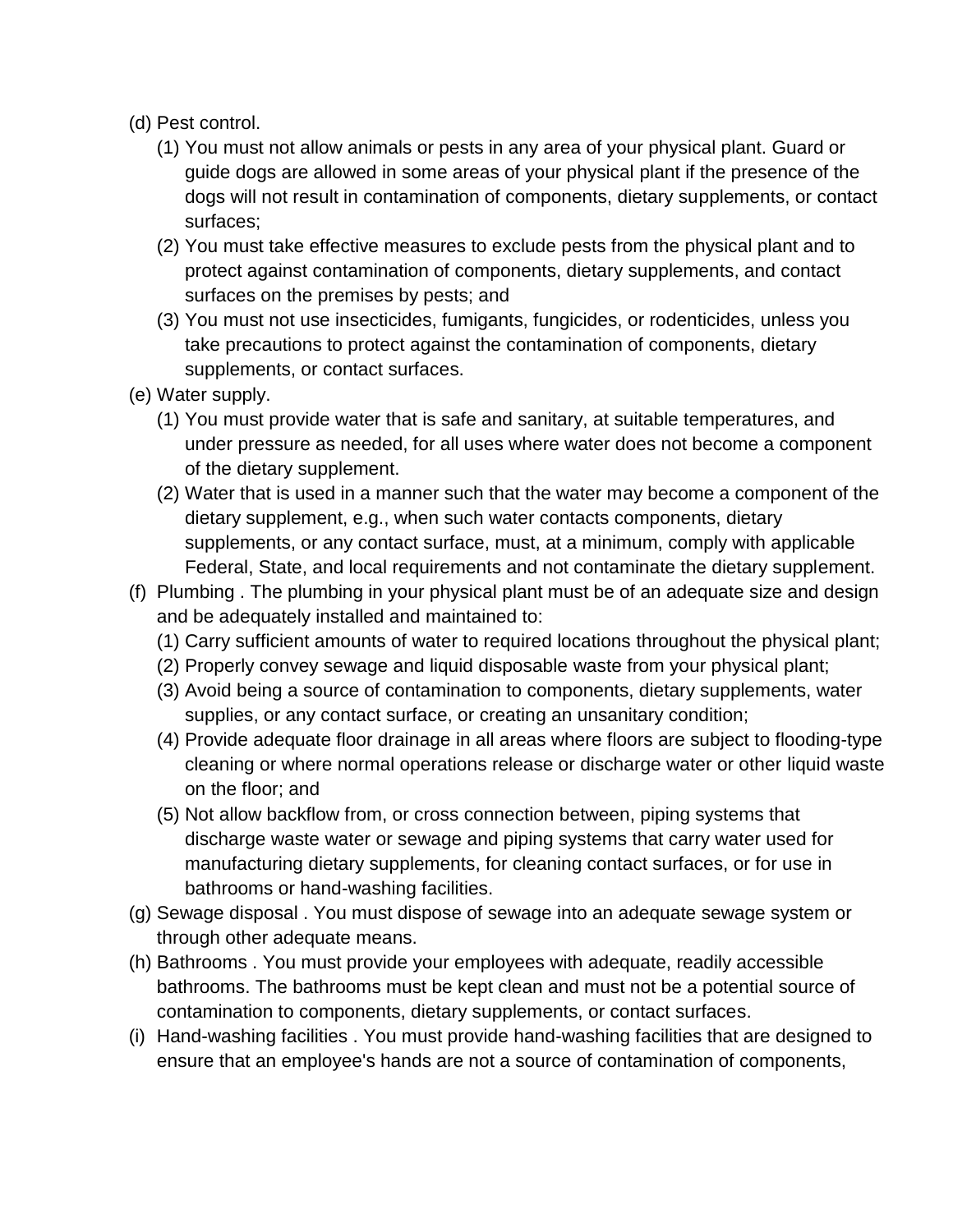dietary supplements, or any contact surface, by providing facilities that are adequate, convenient, and furnish running water at a suitable temperature.

- (j) Trash disposal . You must convey, store, and dispose of trash to:
	- (1) Minimize the development of odors;
	- (2) Minimize the potential for the trash to attract, harbor, or become a breeding place for pests;
	- (3) Protect against contamination of components, dietary supplements, any contact surface, water supplies, and grounds surrounding your physical plant; and
	- (4) Control hazardous waste to prevent contamination of components, dietary supplements, and contact surfaces.
- (k) Sanitation supervisors . You must assign one or more employees to supervise overall sanitation. Each of these supervisors must be qualified by education, training, or experience to develop and supervise sanitation procedures.

Sec. 111.16 What are the requirements under this subpart C for written procedures?

You must establish and follow written procedures for cleaning the physical plant and for pest control.

Sec. 111.20 What design and construction requirements apply to your physical plant?

Any physical plant you use in the manufacture, packaging, labeling, or holding of dietary supplements must:

- (a) Be suitable in size, construction, and design to facilitate maintenance, cleaning, and sanitizing operations;
- (b) Have adequate space for the orderly placement of equipment and holding of materials as is necessary for maintenance, cleaning, and sanitizing operations and to prevent contamination and mixups of components and dietary supplements during manufacturing, packaging, labeling, or holding;
- (c) Permit the use of proper precautions to reduce the potential for mixups or contamination of components, dietary supplements, or contact surfaces, with microorganisms, chemicals, filth, or other extraneous material. Your physical plant must have, and you must use, separate or defined areas of adequate size or other control systems, such as computerized inventory controls or automated systems of separation, to prevent contamination and mixups of components and dietary supplements during the following operations:
	- (1) Receiving, identifying, holding, and withholding from use, components, dietary supplements, packaging, and labels that will be used in or during the manufacturing, packaging, labeling, or holding of dietary supplements;
	- (2) Separating, as necessary, components, dietary supplements, packaging, and labels that are to be used in manufacturing from components, dietary supplements,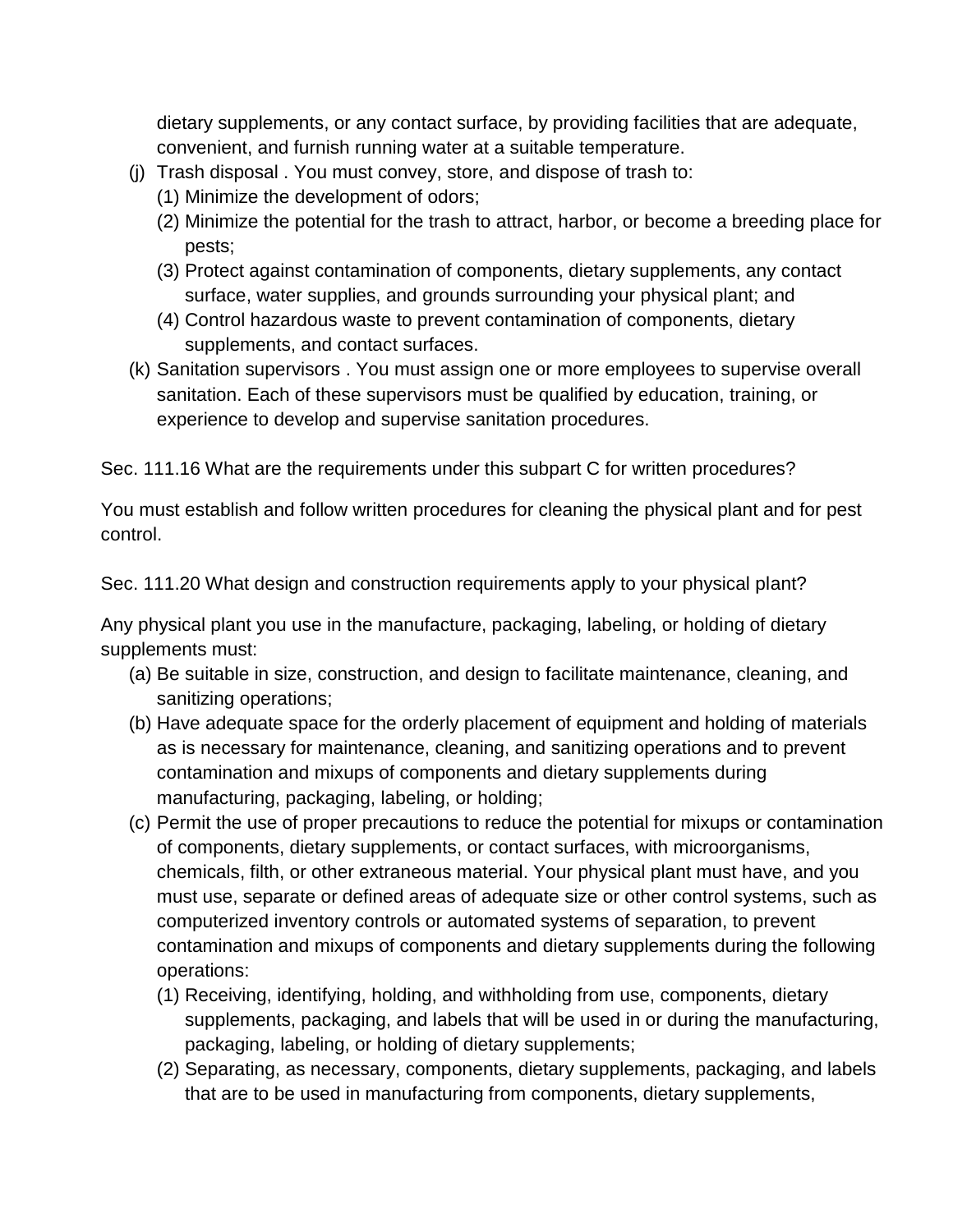packaging, or labels that are awaiting material review and disposition decision, reprocessing, or are awaiting disposal after rejection;

- (3) Separating the manufacturing, packaging, labeling, and holding of different product types including different types of dietary supplements and other foods, cosmetics, and pharmaceutical products;
- (4) Performing laboratory analyses and holding laboratory supplies and samples;
- (5) Cleaning and sanitizing contact surfaces;
- (6) Packaging and label operations; and
- (7) Holding components or dietary supplements.
- (d) Be designed and constructed in a manner that prevents contamination of components, dietary supplements, or contact surfaces.
	- (1) The design and construction must include:
		- (i) Floors, walls, and ceilings that can be adequately cleaned and kept clean and in good repair;
		- (ii) Fixtures, ducts, and pipes that do not contaminate components, dietary supplements, or contact surfaces by dripping or other leakage, or condensate;
		- (iii) Adequate ventilation or environmental control equipment such as airflow systems, including filters, fans, and other air-blowing equipment, that minimize odors and vapors (including steam and noxious fumes) in areas where they may contaminate components, dietary supplements, or contact surfaces;
		- (iv)Equipment that controls temperature and humidity, when such equipment is necessary to ensure the quality of the dietary supplement; and
		- (v) Aisles or working spaces between equipment and walls that are adequately unobstructed and of adequate width to permit all persons to perform their duties and to protect against contamination of components, dietary supplements, or contact surfaces with clothing or personal contact.
	- (2) When fans and other air-blowing equipment are used, such fans and equipment must be located and operated in a manner that minimizes the potential for microorganisms and particulate matter to contaminate components, dietary supplements, or contact surfaces;
- (e) Provide adequate light in:
	- (1) All areas where components or dietary supplements are examined, processed, or held;
	- (2) All areas where contact surfaces are cleaned; and
	- (3) Hand-washing areas, dressing and locker rooms, and bathrooms.
- (f) Use safety-type light bulbs, fixtures, skylights, or other glass or glass-like materials when the light bulbs, fixtures, skylights or other glass or glass-like materials are suspended over exposed components or dietary supplements in any step of preparation, unless your physical plant is otherwise constructed in a manner that will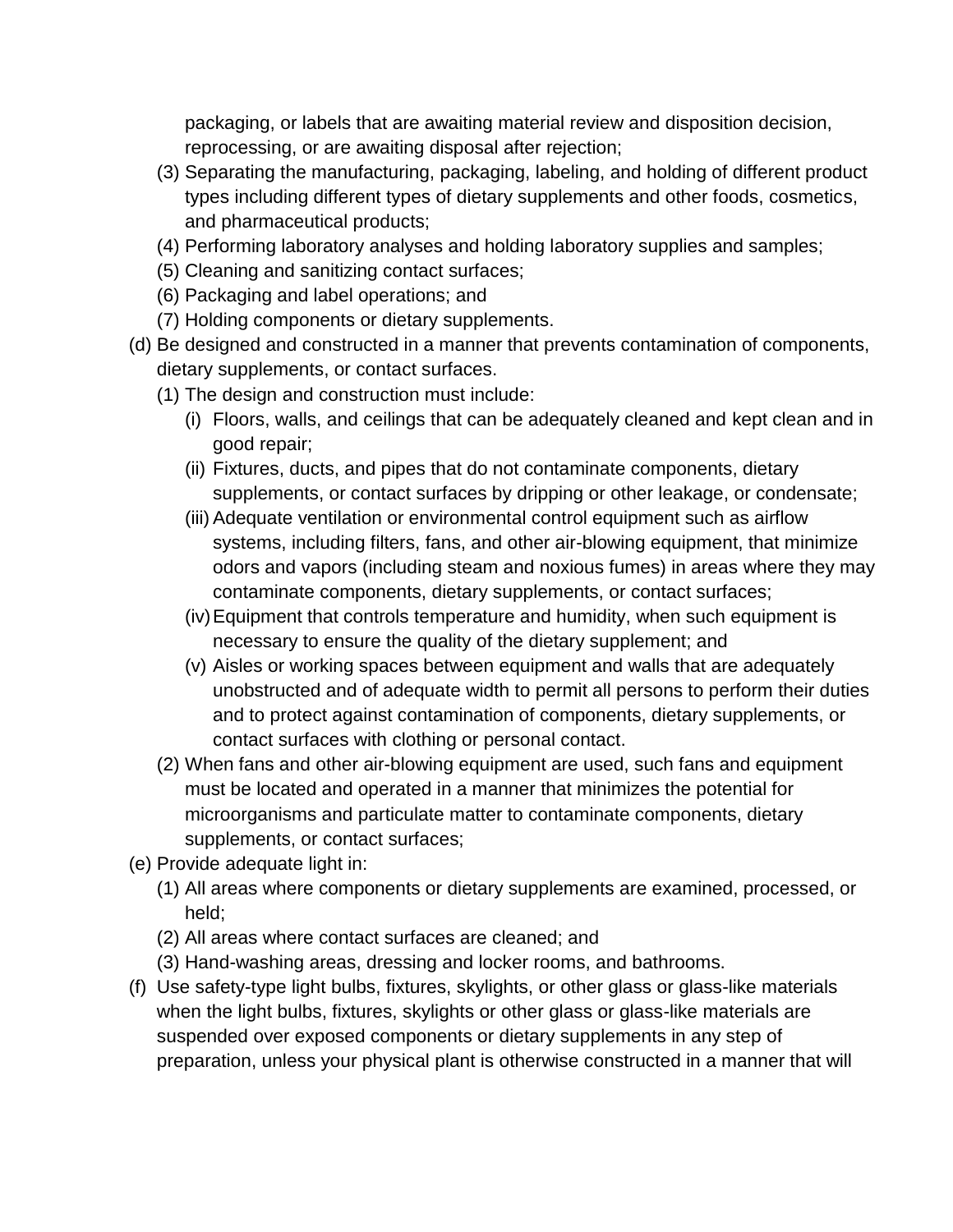protect against contamination of components or dietary supplements in case of breakage of glass or glass-like materials.

- (g) Provide effective protection against contamination of components and dietary supplements in bulk fermentation vessels, by, for example:
	- (1) Use of protective coverings;
	- (2) Placement in areas where you can eliminate harborages for pests over and around the vessels;
	- (3) Placement in areas where you can check regularly for pests, pest infestation, filth or any other extraneous materials; and
	- (4) Use of skimming equipment.
- (h) Use adequate screening or other protection against pests, where necessary.

Sec. 111.23 Under this subpart C, what records must you make and keep?

- (a) You must make and keep records required under this subpart C in accordance with subpart P of this part.
- (b) You must make and keep records of the written procedures for cleaning the physical plant and for pest control.
- (c) You must make and keep records that show that water, when used in a manner such that the water may become a component of the dietary supplement, meets the requirements of 111.15(e)(2).

# Subpart D--Equipment and Utensils

Sec. 111.25 What are the requirements under this subpart D for written procedures?

You must establish and follow written procedures for fulfilling the requirements of this subpart D, including written procedures for:

- (a) Calibrating instruments and controls that you use in manufacturing or testing a component or dietary supplement;
- (b) Calibrating, inspecting, and checking automated, mechanical, and electronic equipment; and
- (c) Maintaining, cleaning, and sanitizing, as necessary, all equipment, utensils, and any other contact surfaces that are used to manufacture, package, label, or hold components or dietary supplements.

Sec. 111.27 What requirements apply to the equipment and utensils that you use?

(a) You must use equipment and utensils that are of appropriate design, construction, and workmanship to enable them to be suitable for their intended use and to be adequately cleaned and properly maintained.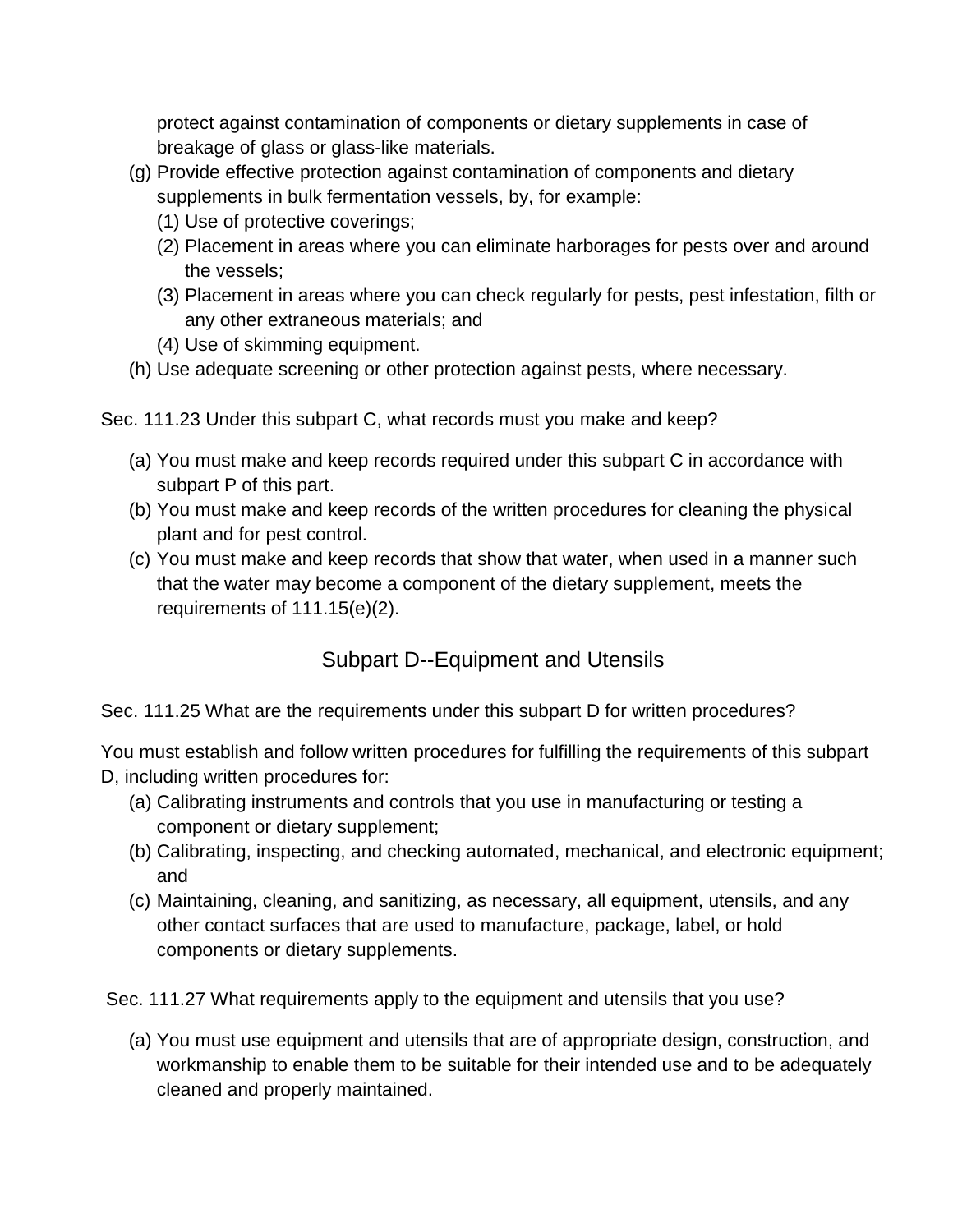- (1) Equipment and utensils include the following:
	- (i) Equipment used to hold or convey;
	- (ii) Equipment used to measure;
	- (iii) Equipment using compressed air or gas;
	- (iv)Equipment used to carry out processes in closed pipes and vessels; and
	- (v) Equipment used in automated, mechanical, or electronic systems.
- (2) You must use equipment and utensils of appropriate design and construction so that use will not result in the contamination of components or dietary supplements with:
	- (i) Lubricants;
	- (ii) Fuel;
	- (iii) Coolants;
	- (iv)Metal or glass fragments;
	- (v) Filth or any other extraneous material;
	- (vi)Contaminated water; or
	- (vii) Any other contaminants.
- (3) All equipment and utensils you use must be:
	- (i) Installed and maintained to facilitate cleaning the equipment, utensils, and all adjacent spaces;
	- (ii) Corrosion-resistant if the equipment or utensils contact components or dietary supplements;
	- (iii) Made of nontoxic materials;
	- (iv)Designed and constructed to withstand the environment in which they are used, the action of components or dietary supplements, and, if applicable, cleaning compounds and sanitizing agents; and
	- (v) Maintained to protect components and dietary supplements from being contaminated by any source.
- (4) Equipment and utensils you use must have seams that are smoothly bonded or maintained to minimize accumulation of dirt, filth, organic material, particles of components or dietary supplements, or any other extraneous materials or contaminants.
- (5) Each freezer, refrigerator, and other cold storage compartment you use to hold components or dietary supplements:
	- (i) Must be fitted with an indicating thermometer, temperature-measuring device, or temperature-recording device that indicates and records, or allows for recording by hand, the temperature accurately within the compartment; and
	- (ii) Must have an automated device for regulating temperature or an automated alarm system to indicate a significant temperature change in a manual operation.
- (6) Instruments or controls used in the manufacturing, packaging, labeling, or holding of a dietary supplement, and instruments or controls that you use to measure, regulate, or record temperatures, hydrogen-ion concentration (pH), water activity, or other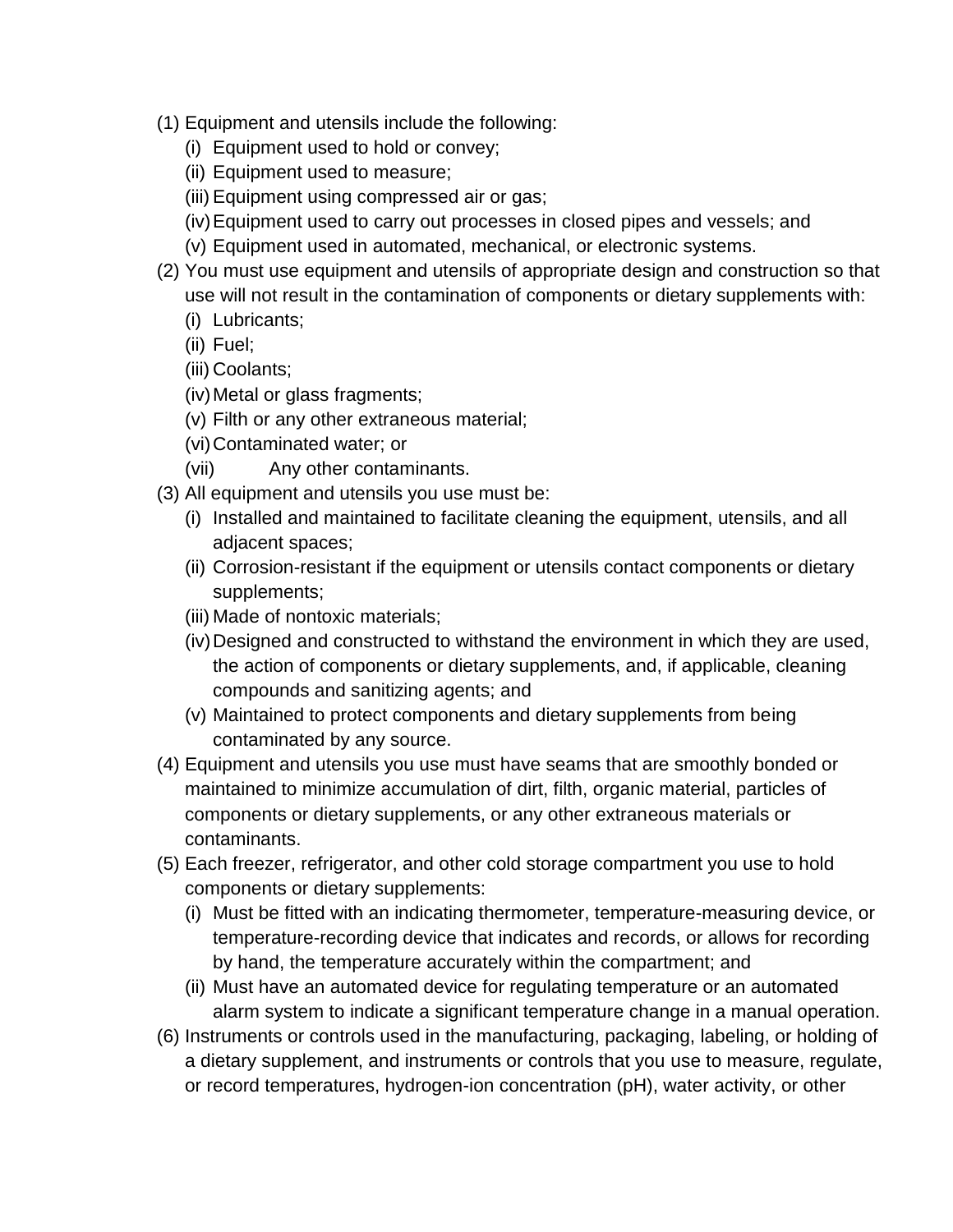conditions, to control or prevent the growth of microorganisms or other contamination must be:

- (i) Accurate and precise;
- (ii) Adequately maintained; and
- (iii) Adequate in number for their designated uses.
- (7) Compressed air or other gases you introduce mechanically into or onto a component, dietary supplement, or contact surface or that you use to clean any contact surface must be treated in such a way that the component, dietary supplement, or contact surface is not contaminated.
- (b) You must calibrate instruments and controls you use in manufacturing or testing a component or dietary supplement. You must calibrate:
	- (1) Before first use; and
	- (2) At the frequency specified in writing by the manufacturer of the instrument and control; or
	- (3) At routine intervals or as otherwise necessary to ensure the accuracy and precision of the instrument and control.
- (c) You must repair or replace instruments or controls that cannot be adjusted to agree with the reference standard.
- (d) You must maintain, clean, and sanitize, as necessary, all equipment, utensils, and any other contact surfaces used to manufacture, package, label, or hold components or dietary supplements.
	- (1) Equipment and utensils must be taken apart as necessary for thorough maintenance, cleaning, and sanitizing.
	- (2) You must ensure that all contact surfaces, used for manufacturing or holding lowmoisture components or dietary supplements, are in a dry and sanitary condition when in use. When the surfaces are wet-cleaned, they must be sanitized, when necessary, and thoroughly dried before subsequent use.
	- (3) If you use wet processing during manufacturing, you must clean and sanitize all contact surfaces, as necessary, to protect against the introduction of microorganisms into components or dietary supplements. When cleaning and sanitizing is necessary, you must clean and sanitize all contact surfaces before use and after any interruption during which the contact surface may have become contaminated. If you use contact surfaces in a continuous production operation or in consecutive operations involving different batches of the same dietary supplement, you must adequately clean and sanitize the contact surfaces, as necessary.
	- (4) You must clean surfaces that do not come into direct contact with components or dietary supplements as frequently as necessary to protect against contaminating components or dietary supplements.
	- (5) Single-service articles (such as utensils intended for one-time use, paper cups, and paper towels) must be: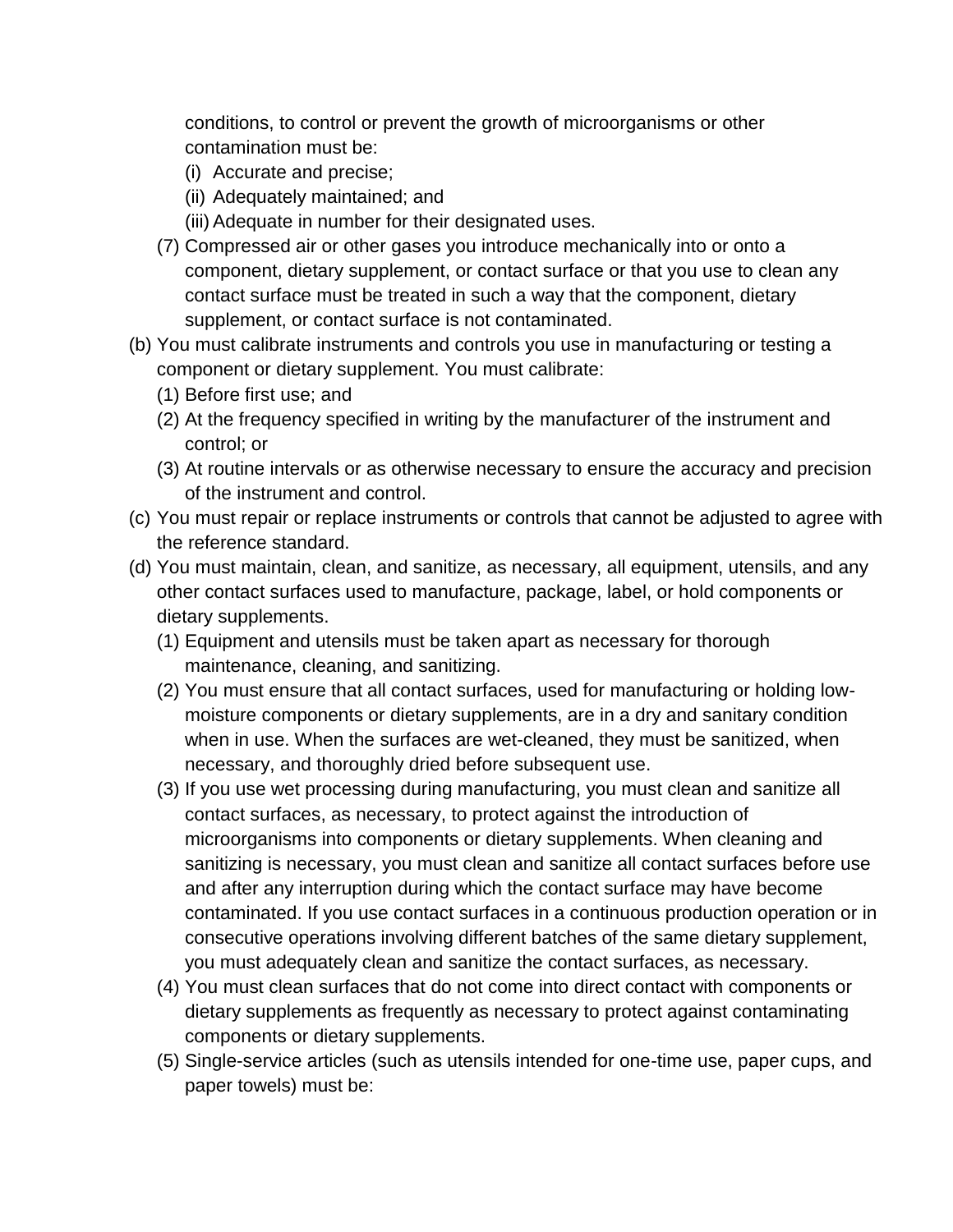- (i) Stored in appropriate containers; and
- (ii) Handled, dispensed, used, and disposed of in a manner that protects against contamination of components, dietary supplements, or any contact surface.
- (6) Cleaning compounds and sanitizing agents must be adequate for their intended use and safe under their conditions of use;
- (7) You must store cleaned and sanitized portable equipment and utensils that have contact surfaces in a location and manner that protects them from contamination.

[72 FR 34942, June 25, 2007, as amended at 73 FR 13124, Mar. 12, 2008]

Sec. 111.30 What requirements apply to automated, mechanical, or electronic equipment?

For any automated, mechanical, or electronic equipment that you use to manufacture, package, label, or hold a dietary supplement, you must:

- (a) Design or select equipment to ensure that dietary supplement specifications are consistently met;
- (b) Determine the suitability of the equipment by ensuring that your equipment is capable of operating satisfactorily within the operating limits required by the process;
- (c) Routinely calibrate, inspect, or check the equipment to ensure proper performance. Your quality control personnel must periodically review these calibrations, inspections, or checks;
- (d) Establish and use appropriate controls for automated, mechanical, and electronic equipment (including software for a computer controlled process) to ensure that any changes to the manufacturing, packaging, labeling, holding, or other operations are approved by quality control personnel and instituted only by authorized personnel; and
- (e) Establish and use appropriate controls to ensure that the equipment functions in accordance with its intended use. These controls must be approved by quality control personnel.

Sec. 111.35 Under this subpart D, what records must you make and keep?

- (a) You must make and keep records required under this subpart D in accordance with subpart P of this part.
- (b) You must make and keep the following records:
	- (1) Written procedures for fulfilling the requirements of this subpart, including written procedures for:
		- (i) Calibrating instruments and controls that you use in manufacturing or testing a component or dietary supplement;
		- (ii) Calibrating, inspecting, and checking automated, mechanical, and electronic equipment; and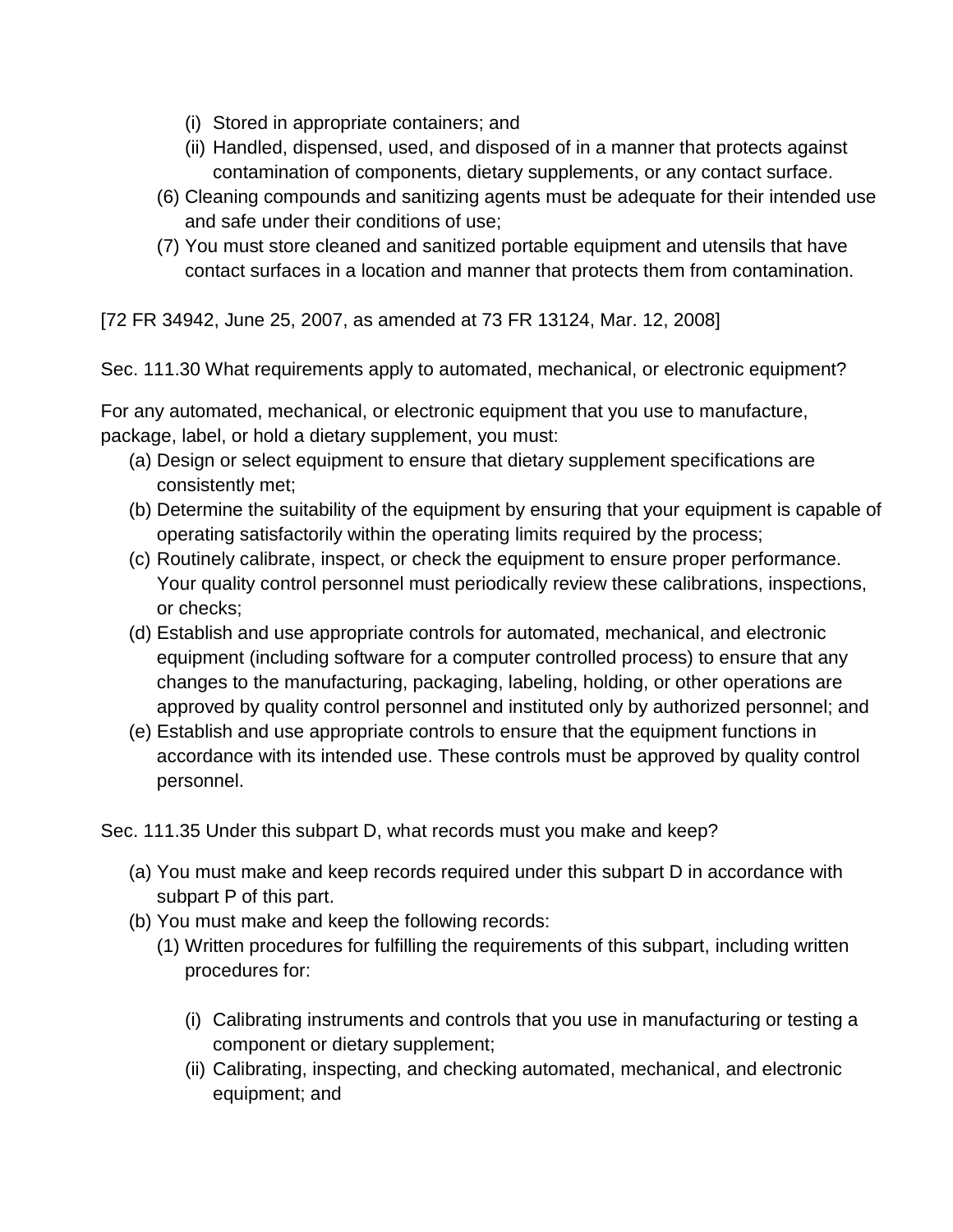- (iii) Maintaining, cleaning, and sanitizing, as necessary, all equipment, utensils, and any other contact surfaces that are used to manufacture, package, label, or hold components or dietary supplements;
- (2) Documentation, in individual equipment logs, of the date of the use, maintenance, cleaning, and sanitizing of equipment, unless such documentation is kept with the batch record;
- (3) Documentation of any calibration, each time the calibration is performed, for instruments and controls that you use in manufacturing or testing a component or dietary supplement. In your documentation, you must:
	- (i) Identify the instrument or control calibrated;
	- (ii) Provide the date of calibration;
	- (iii) Identify the reference standard used including the certification of accuracy of the known reference standard and a history of recertification of accuracy;
	- (iv) Identify the calibration method used, including appropriate limits for accuracy and precision of instruments and controls when calibrating;
	- (v) Provide the calibration reading or readings found;
	- (vi) Identify the recalibration method used, and reading or readings found, if accuracy or precision or both accuracy and precision limits for instruments and controls were not met; and
	- (vii) Include the initials of the person who performed the calibration and any recalibration.
- (4) Written records of calibrations, inspections, and checks of automated, mechanical, and electronic equipment;
- (5) Backup file(s) of current software programs (and of outdated software that is necessary to retrieve records that you are required to keep in accordance with subpart P of this part, when current software is not able to retrieve such records) and of data entered into computer systems that you use to manufacture, package, label, or hold dietary supplements.
	- (i) Your backup file (e.g., a hard copy of data you have entered, diskettes, tapes, microfilm, or compact disks) must be an exact and complete record of the data you entered.
	- (ii) You must keep your backup software programs and data secure from alterations, inadvertent erasures, or loss; and
- (6) Documentation of the controls that you use to ensure that equipment functions in accordance with its intended use.

#### Subpart E--Requirement to Establish a Production and Process Control System

Sec. 111.55 What are the requirements to implement a production and process control system?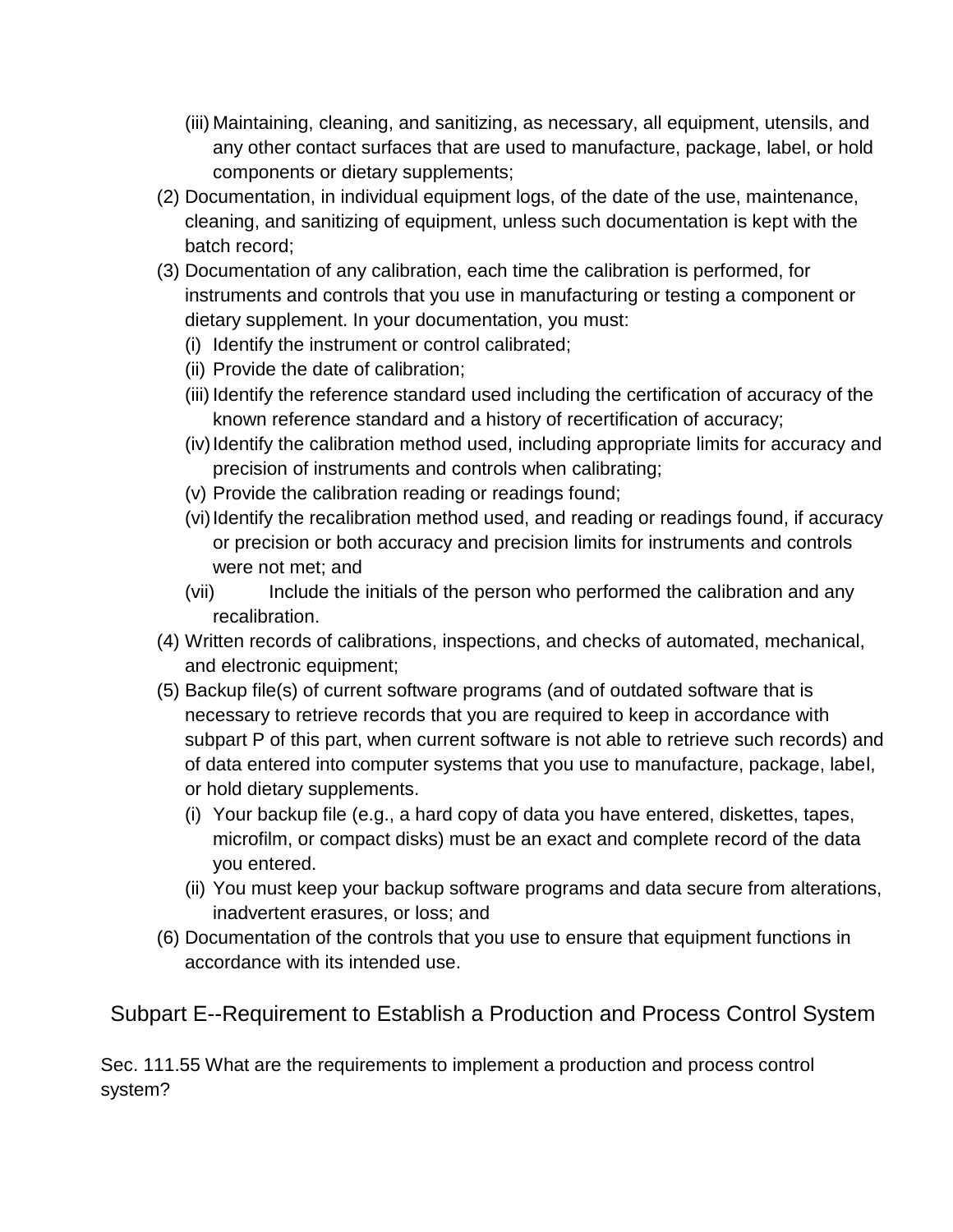You must implement a system of production and process controls that covers all stages of manufacturing, packaging, labeling, and holding of the dietary supplement to ensure the quality of the dietary supplement and that the dietary supplement is packaged and labeled as specified in the master manufacturing record.

Sec. 111.60 What are the design requirements for the production and process control system?

- (a) Your production and in-process control system must be designed to ensure that the dietary supplement is manufactured, packaged, labeled, and held in a manner that will ensure the quality of the dietary supplement and that the dietary supplement is packaged and labeled as specified in the master manufacturing record; and
- (b) The production and in-process control system must include all requirements of subparts E through L of this part and must be reviewed and approved by quality control personnel.

Sec. 111.65 What are the requirements for quality control operations?

You must implement quality control operations in your manufacturing, packaging, labeling, and holding operations for producing the dietary supplement to ensure the quality of the dietary supplement and that the dietary supplement is packaged and labeled as specified in the master manufacturing record.

Sec. 111.70 What specifications must you establish?

- (a) You must establish a specification for any point, step, or stage in the manufacturing process where control is necessary to ensure the quality of the dietary supplement and that the dietary supplement is packaged and labeled as specified in the master manufacturing record.
- (b) For each component that you use in the manufacture of a dietary supplement, you must establish component specifications as follows:
	- (1) You must establish an identity specification;
	- (2) You must establish component specifications that are necessary to ensure that specifications for the purity, strength and composition of dietary supplements manufactured using the components are met; and
	- (3) You must establish limits on those types of contamination that may adulterate or may lead to adulteration of the finished batch of the dietary supplement to ensure the quality of the dietary supplement.
- (c) For the in-process production:
	- (1) You must establish in-process specifications for any point, step, or stage in the master manufacturing record where control is necessary to help ensure that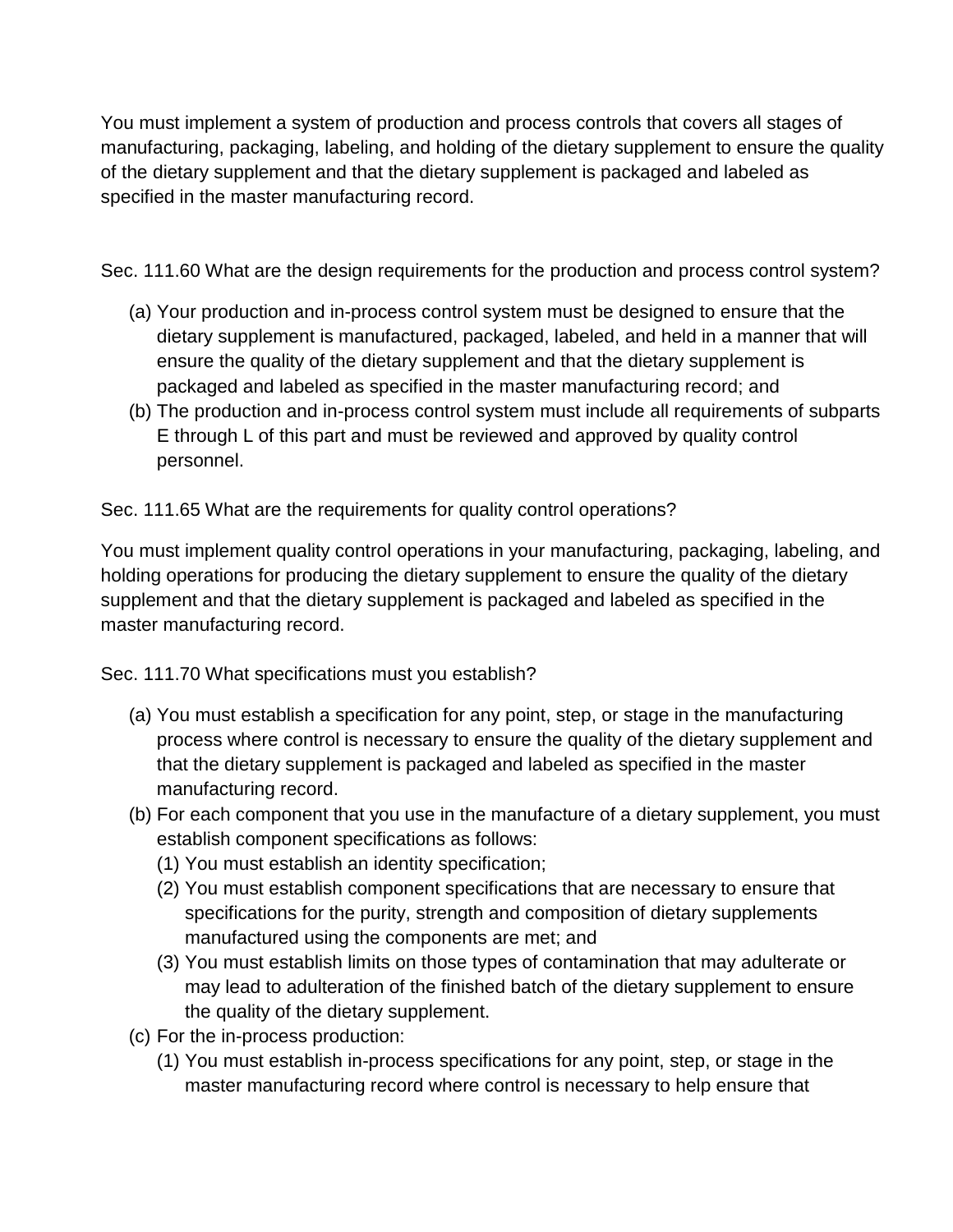specifications are met for the identity, purity, strength, and composition of the dietary supplements and, as necessary, for limits on those types of contamination that may adulterate or may lead to adulteration of the finished batch of the dietary supplement;

- (2) You must provide adequate documentation of your basis for why meeting the inprocess specifications, in combination with meeting component specifications, will help ensure that the specifications are met for the identity, purity, strength, and composition of the dietary supplements and for limits on those types of contamination that may adulterate or may lead to adulteration of the finished batch of the dietary supplement; and
- (3) Quality control personnel must review and approve the documentation that you provide under paragraph (c)(2) of this section.
- (d) You must establish specifications for dietary supplement labels (label specifications) and for packaging that may come in contact with dietary supplements (packaging specifications). Packaging that may come into contact with dietary supplements must be safe and suitable for its intended use and must not be reactive or absorptive or otherwise affect the safety or quality of the dietary supplement.
- (e) For each dietary supplement that you manufacture you must establish product specifications for the identity, purity, strength, and composition of the finished batch of the dietary supplement, and for limits on those types of contamination that may adulterate, or that may lead to adulteration of, the finished batch of the dietary supplement to ensure the quality of the dietary supplement.
- (f) If you receive a product from a supplier for packaging or labeling as a dietary supplement (and for distribution rather than for return to the supplier), you must establish specifications to provide sufficient assurance that the product you receive is adequately identified and is consistent with your purchase order.
- (g) You must establish specifications for the packaging and labeling of the finished packaged and labeled dietary supplements, including specifications that ensure that you used the specified packaging and that you applied the specified label.

Sec. 111.73 What is your responsibility for determining whether established specifications are met?

You must determine whether the specifications you establish under 111.70 are met.

Sec. 111.75 What must you do to determine whether specifications are met?

- (a) Before you use a component, you must:
	- (1)
		- (i) Conduct at least one appropriate test or examination to verify the identity of any component that is a dietary ingredient, unless you petition the agency under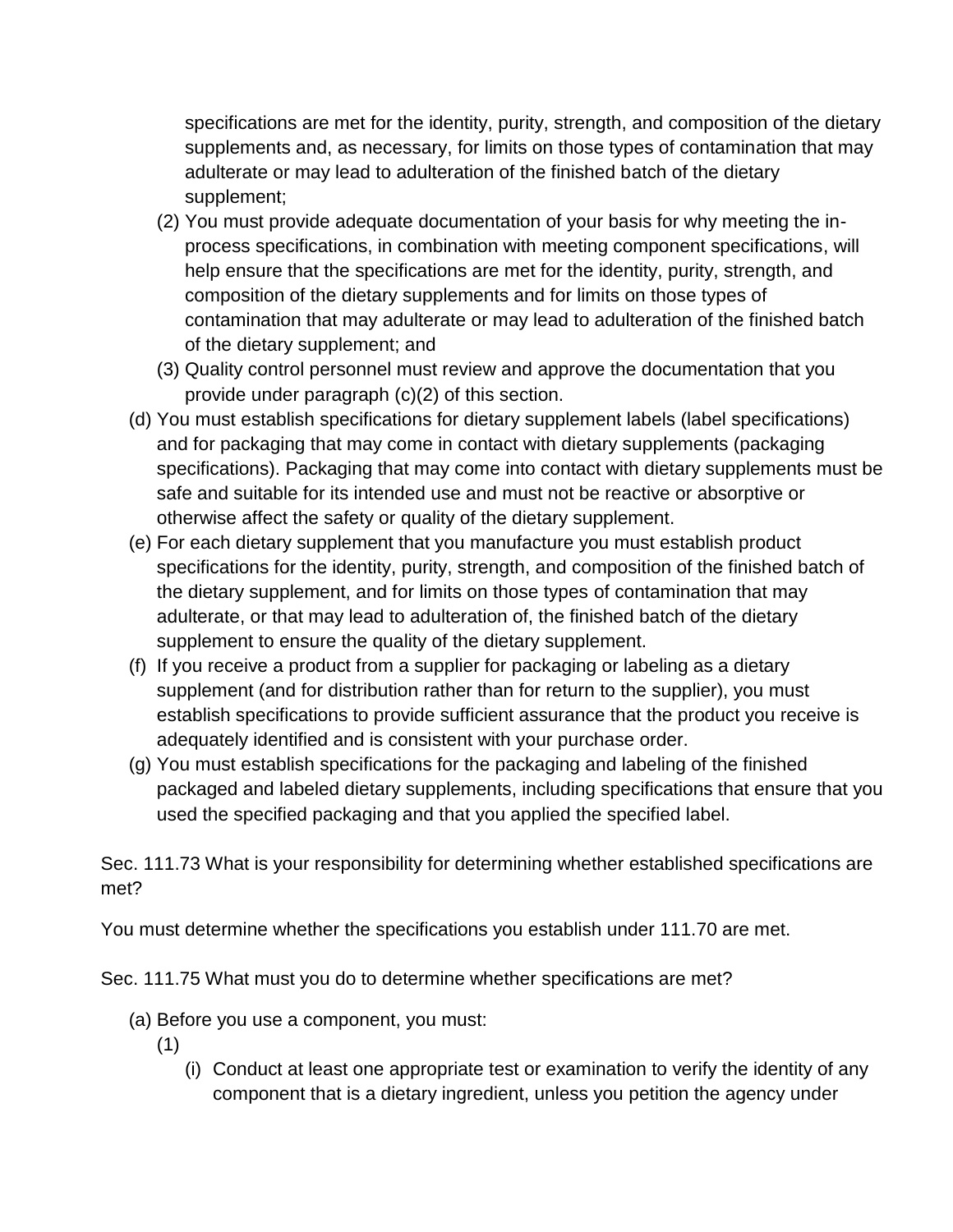paragraph (a)(1)(ii) of this section and the agency exempts you from such testing;

- (ii) You may submit a petition, under 21 CFR 10.30, to request an exemption from the testing requirements in paragraph (a)(1)(i) of this section. The petition must set forth the scientific rationale, and must be accompanied by the supporting data and information, for proposed alternative testing that will demonstrate that there is no material diminution of assurance, compared to the assurance provided by 100 percent identity testing, of the identity of the dietary ingredient before use when the dietary ingredient is obtained from one or more suppliers identified in the petition. If FDA grants the petition, you must conduct the tests and examinations for the dietary ingredient, otherwise required under 111.75(a)(1)(i), under the terms specified by FDA when the petition is granted; and
- (2) Confirm the identity of other components and determine whether other applicable component specifications established in accordance with 111.70(b) are met. To do so, you must either:
	- (i) Conduct appropriate tests or examinations; or
	- (ii) Rely on a certificate of analysis from the supplier of the component that you receive, provided that:
		- (A) You first qualify the supplier by establishing the reliability of the supplier's certificate of analysis through confirmation of the results of the supplier's tests or examinations;
		- (B) The certificate of analysis includes a description of the test or examination method(s) used, limits of the test or examinations, and actual results of the tests or examinations;
		- (C) You maintain documentation of how you qualified the supplier;
		- (D) You periodically re-confirm the supplier's certificate of analysis; and
		- (E) Your quality control personnel review and approve the documentation setting forth the basis for qualification (and re-qualification) of any supplier.
- (b) You must monitor the in-process points, steps, or stages where control is necessary to ensure the quality of the finished batch of dietary supplement to:
	- (1) Determine whether the in-process specifications are met; and
	- (2) Detect any deviation or unanticipated occurrence that may result in a failure to meet specifications.
- (c) For a subset of finished dietary supplement batches that you identify through a sound statistical sampling plan (or for every finished batch), you must verify that your finished batch of the dietary supplement meets product specifications for identity, purity, strength, composition, and for limits on those types of contamination that may adulterate or that may lead to adulteration of the finished batch of the dietary supplement. To do so: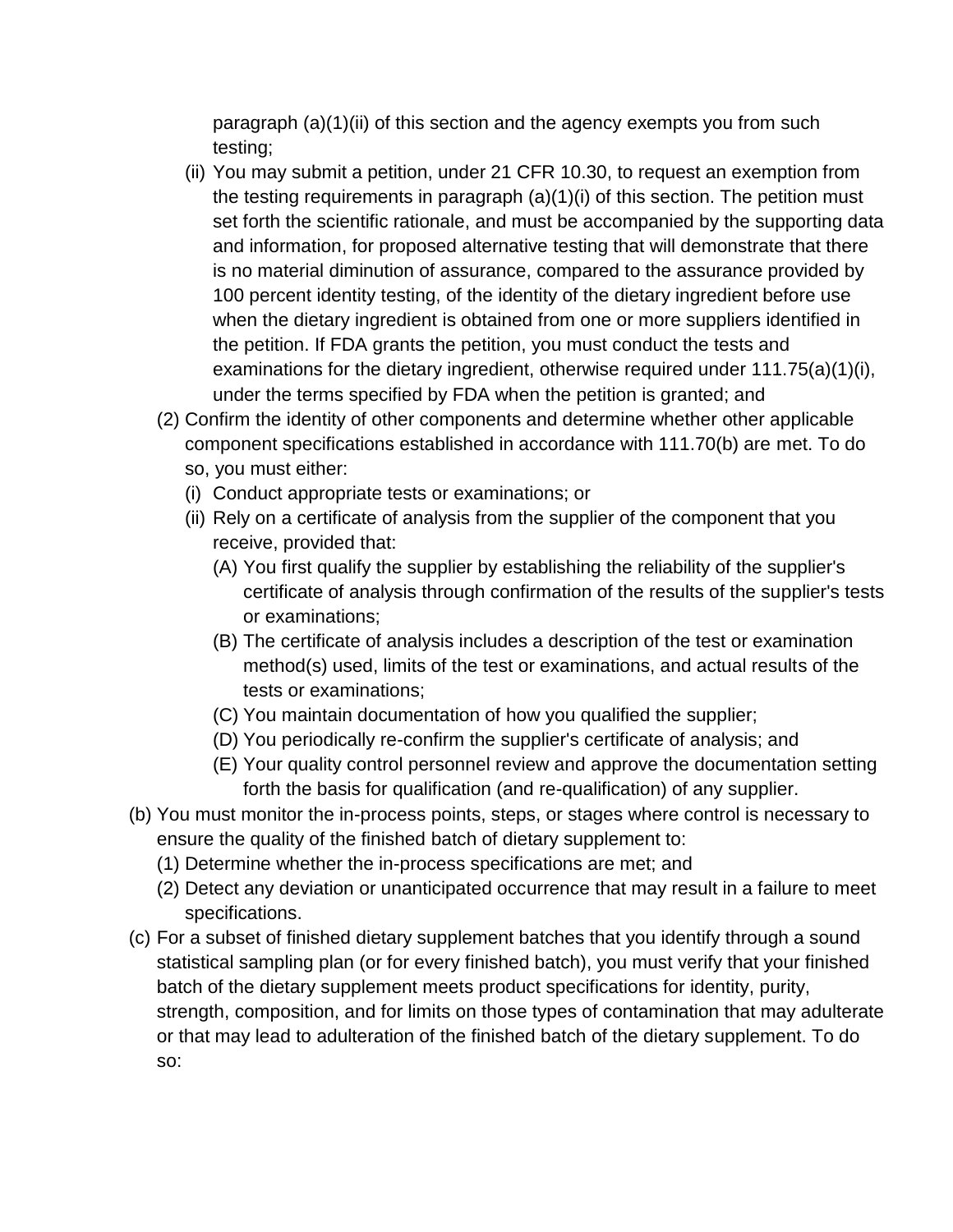- (1) You must select one or more established specifications for identity, purity, strength, composition, and the limits on those types of contamination that may adulterate or that may lead to adulteration of the dietary supplement that, if tested or examined on the finished batches of the dietary supplement, would verify that the production and process control system is producing a dietary supplement that meets all product specifications (or only those product specifications not otherwise exempted from this provision by quality control personnel under paragraph (d) of this section);
- (2) You must conduct appropriate tests or examinations to determine compliance with the specifications selected in paragraph (c)(1) of this section;
- (3) You must provide adequate documentation of your basis for determining that compliance with the specification(s) selected under paragraph (c)(1) of this section, through the use of appropriate tests or examinations conducted under paragraph (c)(2) of this section, will ensure that your finished batch of the dietary supplement meets all product specifications for identity, purity, strength, and composition, and the limits on those types of contamination that may adulterate, or that may lead to the adulteration of, the dietary supplement; and
- (4) Your quality control personnel must review and approve the documentation that you provide under paragraph (c)(3) of this section.
- (d)
	- (1) You may exempt one or more product specifications from verification requirements in paragraph (c)(1) of this section if you determine and document that the specifications you select under paragraph (c)(1) of this section for determination of compliance with specifications are not able to verify that the production and process control system is producing a dietary supplement that meets the exempted product specification and there is no scientifically valid method for testing or examining such exempted product specification at the finished batch stage. In such a case, you must document why, for example, any component and in-process testing, examination, or monitoring, and any other information, will ensure that such exempted product specification is met without verification through periodic testing of the finished batch; and
	- (2) Your quality control personnel must review and approve the documentation that you provide under paragraph (d)(1) of this section.
- (e) Before you package or label a product that you receive for packaging or labeling as a dietary supplement (and for distribution rather than for return to the supplier), you must visually examine the product and have documentation to determine whether the specifications that you established under 111.70 (f) are met.
- (f)
- (1) Before you use packaging, you must, at a minimum, conduct a visual identification of the containers and closures and review the supplier's invoice, guarantee, or certification to determine whether the packaging specifications are met; and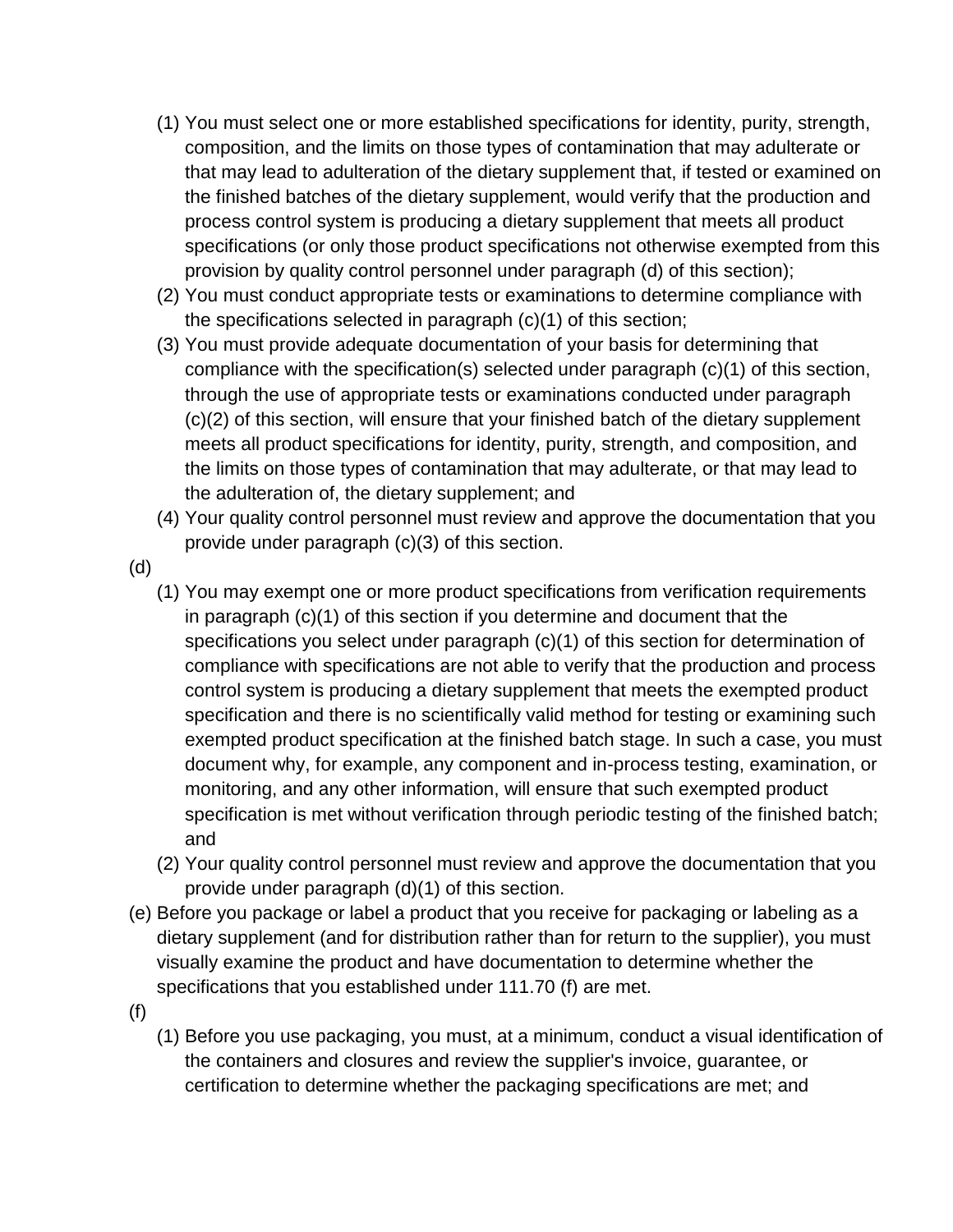- (2) Before you use labels, you must, at a minimum, conduct a visual examination of the label and review the supplier's invoice, guarantee, or certification to determine whether label specifications are met.
- (g) You must, at a minimum, conduct a visual examination of the packaging and labeling of the finished packaged and labeled dietary supplements to determine whether you used the specified packaging and applied the specified label.
- (h)
	- (1) You must ensure that the tests and examinations that you use to determine whether the specifications are met are appropriate, scientifically valid methods.
	- (2) The tests and examinations that you use must include at least one of the following:
		- (i) Gross organoleptic analysis;
		- (ii) Macroscopic analysis;
		- (iii) Microscopic analysis;
		- (iv)Chemical analysis; or
		- (v) Other scientifically valid methods.
- (i) You must establish corrective action plans for use when an established specification is not met.

[72 FR 34942, June 25, 2007, as amended at 72 FR 34968, June 25, 2007; 73 FR 27727, May 14, 2008]

Sec. 111.77 What must you do if established specifications are not met?

- (a) For specifications established under  $111.70(a)$ ,  $(b)(2)$ ,  $(b)(3)$ ,  $(c)$ ,  $(d)$ ,  $(e)$ , and  $(g)$  that you do not meet, quality control personnel, in accordance with the requirements in subpart F of this part, must reject the component, dietary supplement, package or label unless such personnel approve a treatment, an in-process adjustment, or reprocessing that will ensure the quality of the finished dietary supplement and that the dietary supplement is packaged and labeled as specified in the master manufacturing record. No finished batch of dietary supplements may be released for distribution unless it complies with 111.123(b).
- (b) For specifications established under 111.70(b)(1) that you do not meet, quality control personnel must reject the component and the component must not be used in manufacturing the dietary supplement.
- (c) For specifications established under 111.70(f) that you do not meet, quality control personnel must reject the product and the product may not be packaged or labeled for distribution as a dietary supplement.

Sec. 111.80 What representative samples must you collect?

The representative samples that you must collect include: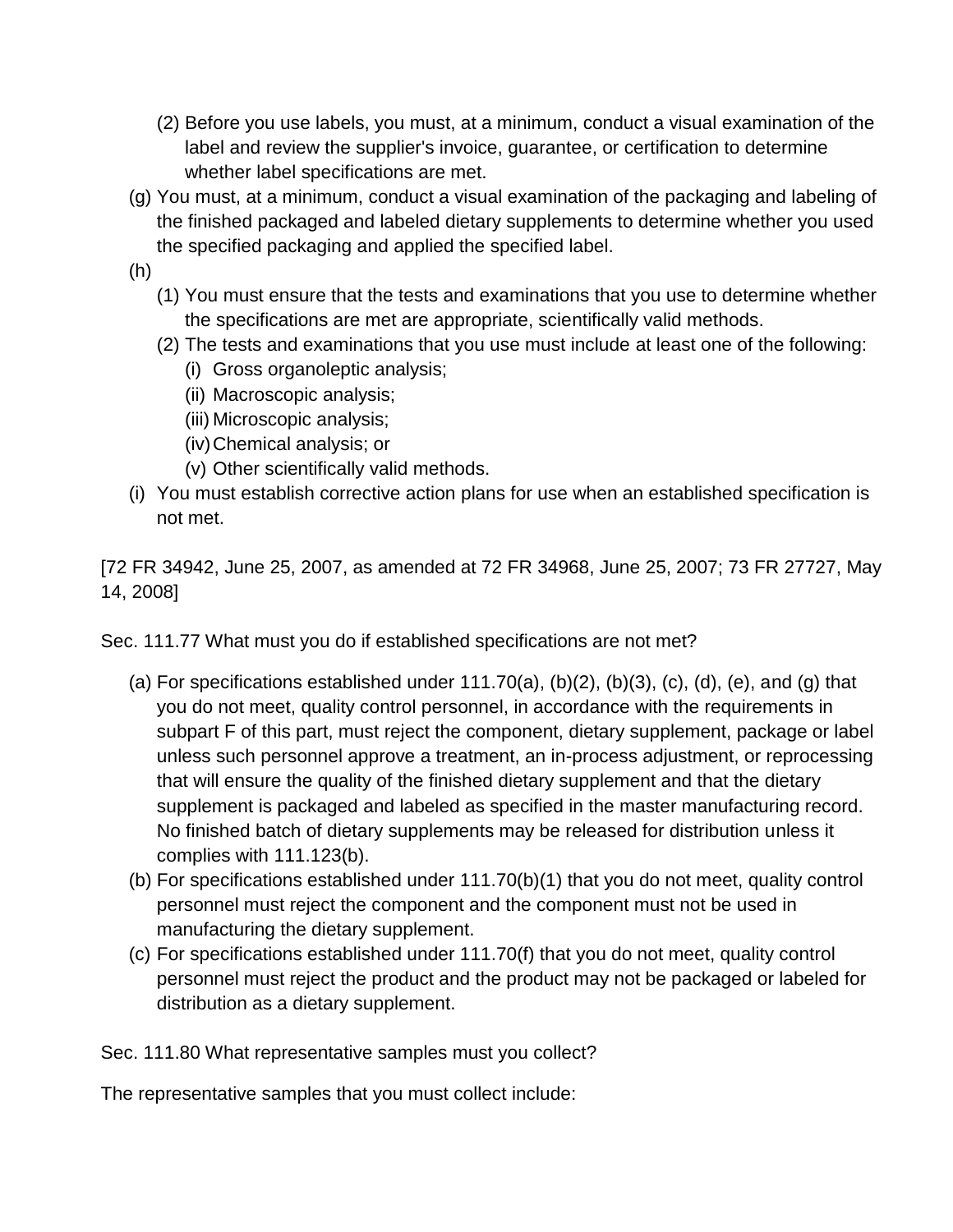- (a) Representative samples of each unique lot of components, packaging, and labels that you use to determine whether the components, packaging, and labels meet specifications established in accordance with 111.70(b) and (d), and as applicable, 111.70(a) (and, when you receive components, packaging, or labels from a supplier, representative samples of each unique shipment, and of each unique lot within each unique shipment);
- (b) Representative samples of in-process materials for each manufactured batch at points, steps, or stages, in the manufacturing process as specified in the master manufacturing record where control is necessary to ensure the identity, purity, strength, and composition of dietary supplements to determine whether the in-process materials meet specifications established in accordance with 111.70(c), and as applicable, 111.70(a);
- (c) Representative samples of a subset of finished batches of each dietary supplement that you manufacture, which you identify through a sound statistical sampling plan (or otherwise every finished batch), before releasing for distribution to verify that the finished batch of dietary supplement meets product specifications established in accordance with 111.70(e), and as applicable, 111.70(a);
- (d) Representative samples of each unique shipment, and of each unique lot within each unique shipment, of product that you receive for packaging or labeling as a dietary supplement (and for distribution rather than for return to the supplier) to determine whether the received product meets specifications established in accordance with 111.70(f), and as applicable, 111.70(a); and
- (e) Representative samples of each lot of packaged and labeled dietary supplements to determine whether the packaging and labeling of the finished packaged and labeled dietary supplements meet specifications established in accordance with 111.70(g), and as applicable, 111.70(a).

Sec. 111.83 What are the requirements for reserve samples?

- (a) You must collect and hold reserve samples of each lot of packaged and labeled dietary supplements that you distribute.
- (b) The reserve samples must:
	- (1) Be held using the same container-closure system in which the packaged and labeled dietary supplement is distributed, or if distributing dietary supplements to be packaged and labeled, using a container-closure system that provides essentially the same characteristics to protect against contamination or deterioration as the one in which it is distributed for packaging and labeling elsewhere;
	- (2) Be identified with the batch, lot, or control number;
	- (3) Be retained for 1 year past the shelf life date (if shelf life dating is used), or for 2 years from the date of distribution of the last batch of dietary supplements associated with the reserve sample, for use in appropriate investigations; and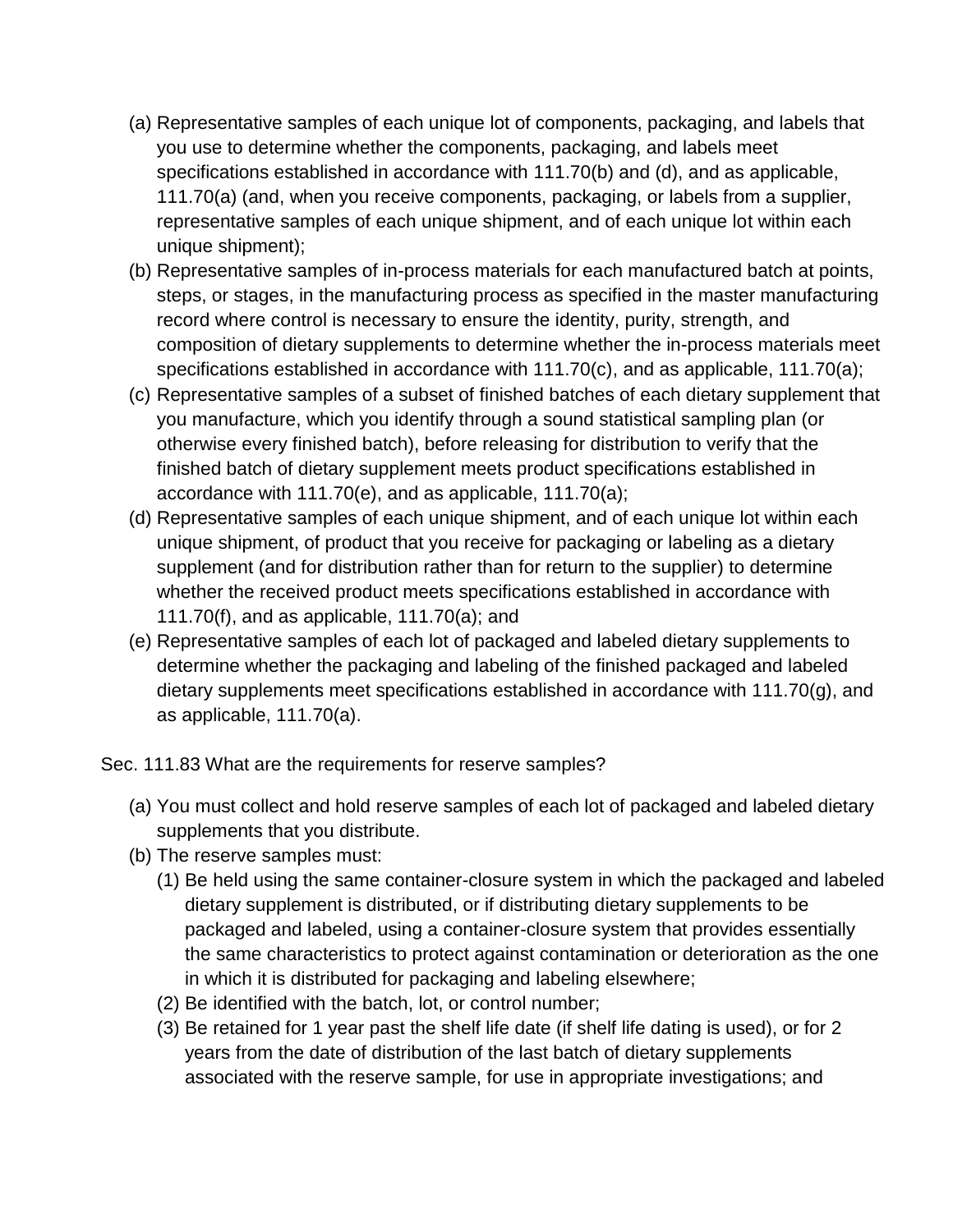(4) Consist of at least twice the quantity necessary for all tests or examinations to determine whether or not the dietary supplement meets product specifications.

Sec. 111.87 Who conducts a material review and makes a disposition decision?

Quality control personnel must conduct all required material reviews and make all required disposition decisions.

Sec. 111.90 What requirements apply to treatments, in-process adjustments, and reprocessing when there is a deviation or unanticipated occurrence or when a specification established in accordance with 111.70 is not met?

- (a) You must not reprocess a rejected dietary supplement or treat or provide an in-process adjustment to a component, packaging, or label to make it suitable for use in the manufacture of a dietary supplement unless:
	- (1) Quality control personnel conduct a material review and make a disposition decision to approve the reprocessing, treatment, or in-process adjustment; and
	- (2) The reprocessing, treatment, or in-process adjustment is permitted by 111.77;
- (b) You must not reprocess any dietary supplement or treat or provide an in-process adjustment to a component to make it suitable for use in the manufacture of a dietary supplement, unless:
	- (1) Quality control personnel conduct a material review and make a disposition decision that is based on a scientifically valid reason and approves the reprocessing, treatment, or in-process adjustment; and
	- (2) The reprocessing, treatment or in-process adjustment is permitted by 111.77;
- (c) Any batch of dietary supplement that is reprocessed, that contains components that you have treated, or to which you have made in-process adjustments to make them suitable for use in the manufacture of the dietary supplement must be approved by quality control personnel and comply with 111.123(b) before releasing for distribution.

Sec. 111.95 Under this subpart E, what records must you make and keep?

- (a) You must make and keep records required under this subpart E in accordance with subpart P of this part.
- (b) Under this subpart E, you must make and keep the following records:
	- (1) The specifications established;
	- (2) Documentation of your qualification of a supplier for the purpose of relying on the supplier's certificate of analysis;
	- (3) Documentation for why meeting in-process specifications, in combination with meeting component specifications, helps ensure that the dietary supplement meets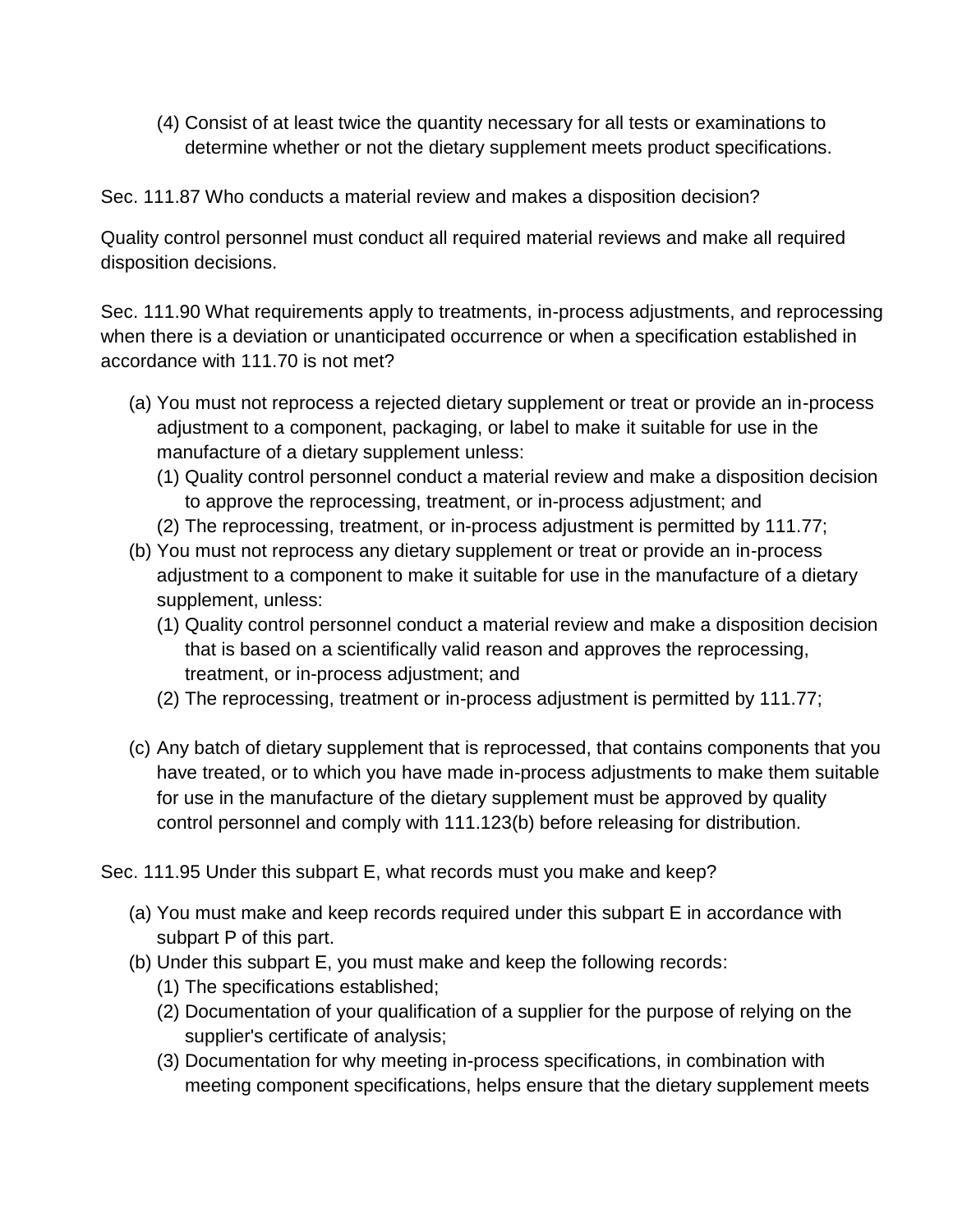the specifications for identity, purity, strength, and composition; and for limits on those types of contamination that may adulterate or may lead to adulteration of the finished batch of the dietary supplement; and

- (4) Documentation for why the results of appropriate tests or examinations for the product specifications selected under 111.75(c)(1) ensure that the dietary supplement meets all product specifications;
- (5) Documentation for why any component and in-process testing, examination, or monitoring, and any other information, will ensure that a product specification that is exempted under 111.75(d) is met without verification through periodic testing of the finished batch, including documentation that the selected specifications tested or examined under 111.75 (c)(1) are not able to verify that the production and process control system is producing a dietary supplement that meets the exempted product specification and there is no scientifically valid method for testing or examining such exempted product specification at the finished batch stage.
- (6) Documentation of FDA's response to a petition submitted under 111.75(a)(1)(ii) providing for an exemption from the provisions of 111.75(a)(1)(i).

[72 FR 34942, June 25, 2007, as amended at 72 FR 34968, June 25, 2007]

# Subpart F--Production and Process Control System: Requirements for Quality **Control**

Sec. 111.103 What are the requirements under this subpart F for written procedures? You must establish and follow written procedures for the responsibilities of the quality control operations, including written procedures for conducting a material review and making a disposition decision, and for approving or rejecting any reprocessing.

Sec. 111.105 What must quality control personnel do?

Quality control personnel must ensure that your manufacturing, packaging, labeling, and holding operations ensure the quality of the dietary supplement and that the dietary supplement is packaged and labeled as specified in the master manufacturing record. To do so, quality control personnel must perform operations that include:

- (a) Approving or rejecting all processes, specifications, written procedures, controls, tests, and examinations, and deviations from or modifications to them, that may affect the identity, purity, strength, or composition of a dietary supplement;
- (b) Reviewing and approving the documentation setting forth the basis for qualification of any supplier;
- (c) Reviewing and approving the documentation setting forth the basis for why meeting inprocess specifications, in combination with meeting component specifications, will help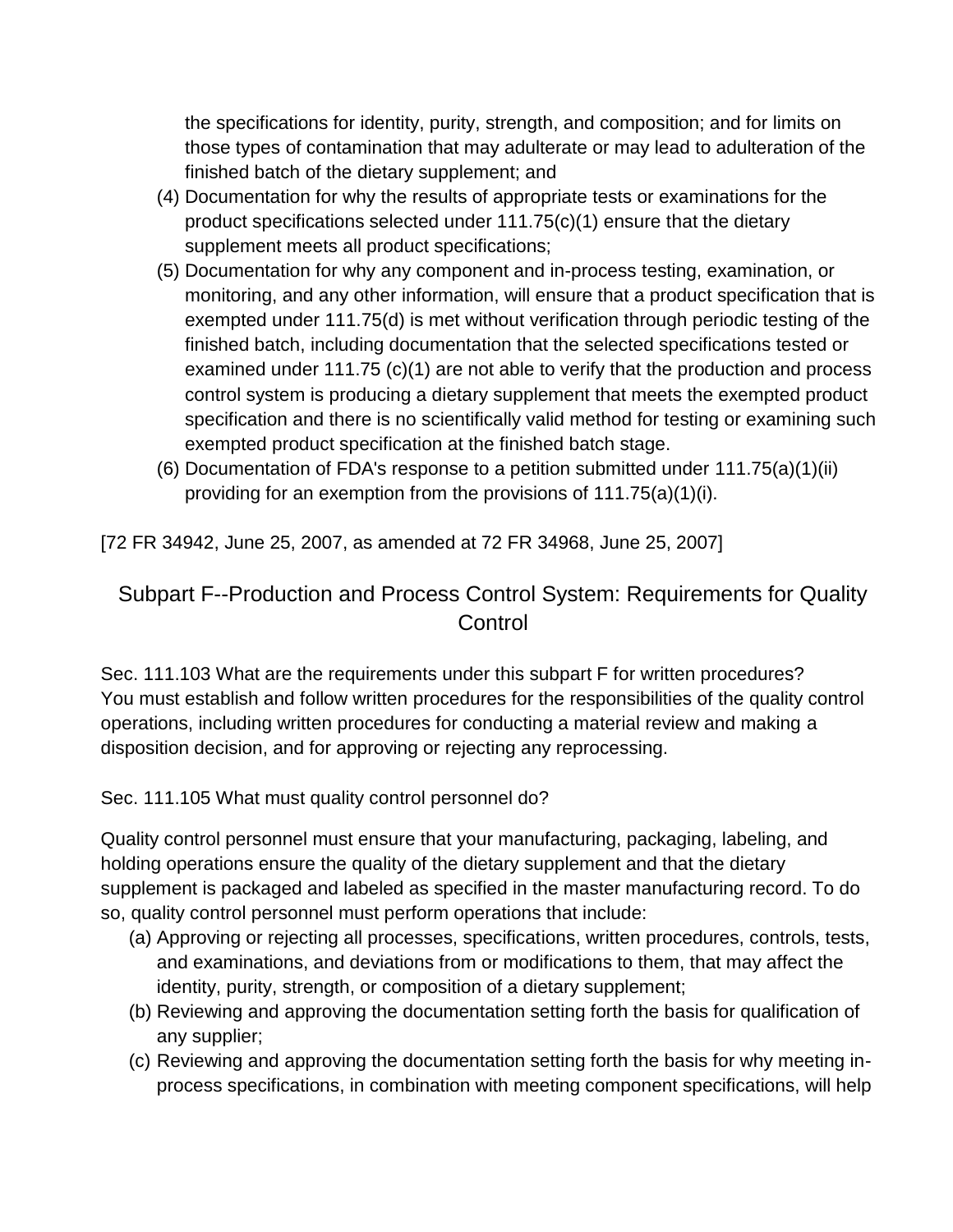ensure that the identity, purity, strength, and composition of the dietary supplement are met;

- (d) Reviewing and approving the documentation setting forth the basis for why the results of appropriate tests or examinations for each product specification selected under 111.75(c)(1) will ensure that the finished batch of the dietary supplement meets product specifications;
- (e) Reviewing and approving the basis and the documentation for why any product specification is exempted from the verification requirements in 111.75(c)(1), and for why any component and in-process testing, examination, or monitoring, or other methods will ensure that such exempted product specification is met without verification through periodic testing of the finished batch;
- (f) Ensuring that required representative samples are collected;
- (g) Ensuring that required reserve samples are collected and held;
- (h) Determining whether all specifications established under 111.70(a) are met; and
- (i) Performing other operations required under this subpart.

Sec. 111.110 What quality control operations are required for laboratory operations associated with the production and process control system?

Quality control operations for laboratory operations associated with the production and process control system must include:

- (a) Reviewing and approving all laboratory control processes associated with the production and process control system;
- (b) Ensuring that all tests and examinations required under 111.75 are conducted; and
- (c) Reviewing and approving the results of all tests and examinations required under 111.75.

Sec. 111.113 What quality control operations are required for a material review and disposition decision?

- (a) Quality control personnel must conduct a material review and make a disposition decision if:
	- (1) A specification established in accordance with 111.70 is not met;
	- (2) A batch deviates from the master manufacturing record, including when any step established in the master manufacturing record is not completed and including any deviation from specifications;
	- (3) There is any unanticipated occurrence during the manufacturing operations that adulterates or may lead to adulteration of the component, dietary supplement, or packaging, or could lead to the use of a label not specified in the master manufacturing record;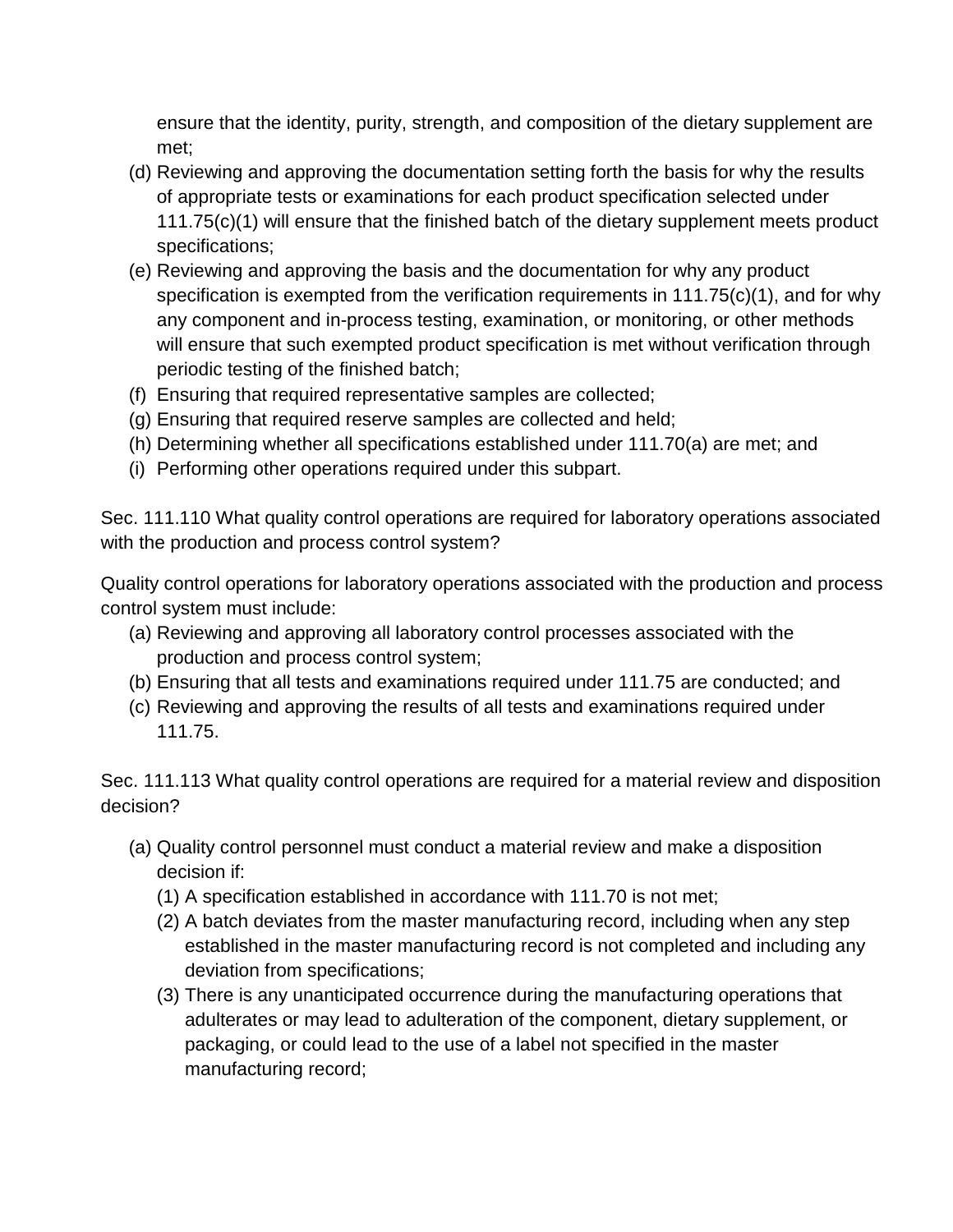- (4) Calibration of an instrument or control suggests a problem that may have resulted in a failure to ensure the quality of a batch or batches of a dietary supplement; or
- (5) A dietary supplement is returned.
- (b)
	- (1) When there is a deviation or unanticipated occurrence during the production and inprocess control system that results in or could lead to adulteration of a component, dietary supplement, or packaging, or could lead to the use of a label not specified in the master manufacturing record, quality control personnel must reject the component, dietary supplement, packaging, or label unless it approves a treatment, an in-process adjustment, or reprocessing to correct the applicable deviation or occurrence.
	- (2) When a specification established in accordance with 111.70 is not met, quality control personnel must reject the component, dietary supplement, package or label, unless quality control personnel approve a treatment, an in-process adjustment, or reprocessing, as permitted in 111.77.
- (c) The person who conducts a material review and makes the disposition decision must, at the time of performance, document that material review and disposition decision.

Sec. 111.117 What quality control operations are required for equipment, instruments, and controls?

Quality control operations for equipment, instruments, and controls must include:

- (a) Reviewing and approving all processes for calibrating instruments and controls;
- (b) Periodically reviewing all records for calibration of instruments and controls;
- (c) Periodically reviewing all records for calibrations, inspections, and checks of automated, mechanical, or electronic equipment; and
- (d) Reviewing and approving controls to ensure that automated, mechanical, or electronic equipment functions in accordance with its intended use.

Sec. 111.120 What quality control operations are required for components, packaging, and labels before use in the manufacture of a dietary supplement?

Quality control operations for components, packaging, and labels before use in the manufacture of a dietary supplement must include:

- (a) Reviewing all receiving records for components, packaging, and labels;
- (b) Determining whether all components, packaging, and labels conform to specifications established under 111.70 (b) and (d);
- (c) Conducting any required material review and making any required disposition decision;
- (d) Approving or rejecting any treatment and in-process adjustments of components, packaging, or labels to make them suitable for use in the manufacture of a dietary supplement; and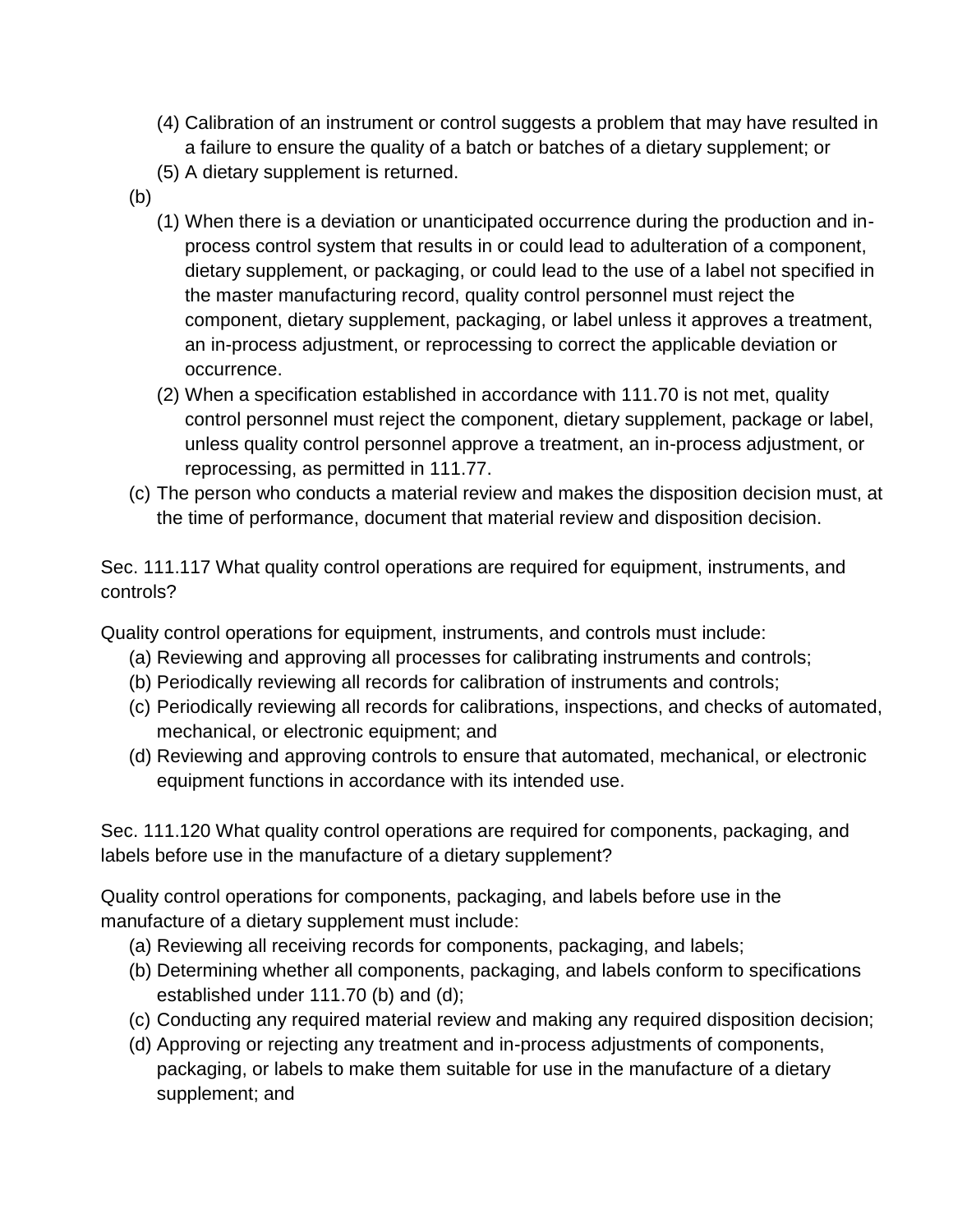(e) Approving, and releasing from quarantine, all components, packaging, and labels before they are used.

Sec. 111.123 What quality control operations are required for the master manufacturing record, the batch production record, and manufacturing operations?

- (a) Quality control operations for the master manufacturing record, the batch production record, and manufacturing operations must include:
	- (1) Reviewing and approving all master manufacturing records and all modifications to the master manufacturing records;
	- (2) Reviewing and approving all batch production-related records;
	- (3) Reviewing all monitoring required under subpart E;
	- (4) Conducting any required material review and making any required disposition decision;
	- (5) Approving or rejecting any reprocessing;
	- (6) Determining whether all in-process specifications established in accordance with 111.70(c) are met;
	- (7) Determining whether each finished batch conforms to product specifications established in accordance with 111.70(e); and
	- (8) Approving and releasing, or rejecting, each finished batch for distribution, including any reprocessed finished batch.
- (b) Quality control personnel must not approve and release for distribution:
	- (1) Any batch of dietary supplement for which any component in the batch does not meet its identity specification;
	- (2) Any batch of dietary supplement, including any reprocessed batch, that does not meet all product specifications established in accordance with 111.70(e);
	- (3) Any batch of dietary supplement, including any reprocessed batch, that has not been manufactured, packaged, labeled, and held under conditions to prevent adulteration under section  $402(a)(1)$ ,  $(a)(2)$ ,  $(a)(3)$ , and  $(a)(4)$  of the act; and
	- (4) Any product received from a supplier for packaging or labeling as a dietary supplement (and for distribution rather than for return to the supplier) for which sufficient assurance is not provided to adequately identify the product and to determine that the product is consistent with your purchase order.

Sec. 111.127 What quality control operations are required for packaging and labeling operations?

Quality control operations for packaging and labeling operations must include:

(a) Reviewing the results of any visual examination and documentation to ensure that specifications established under 111.70(f) are met for all products that you receive for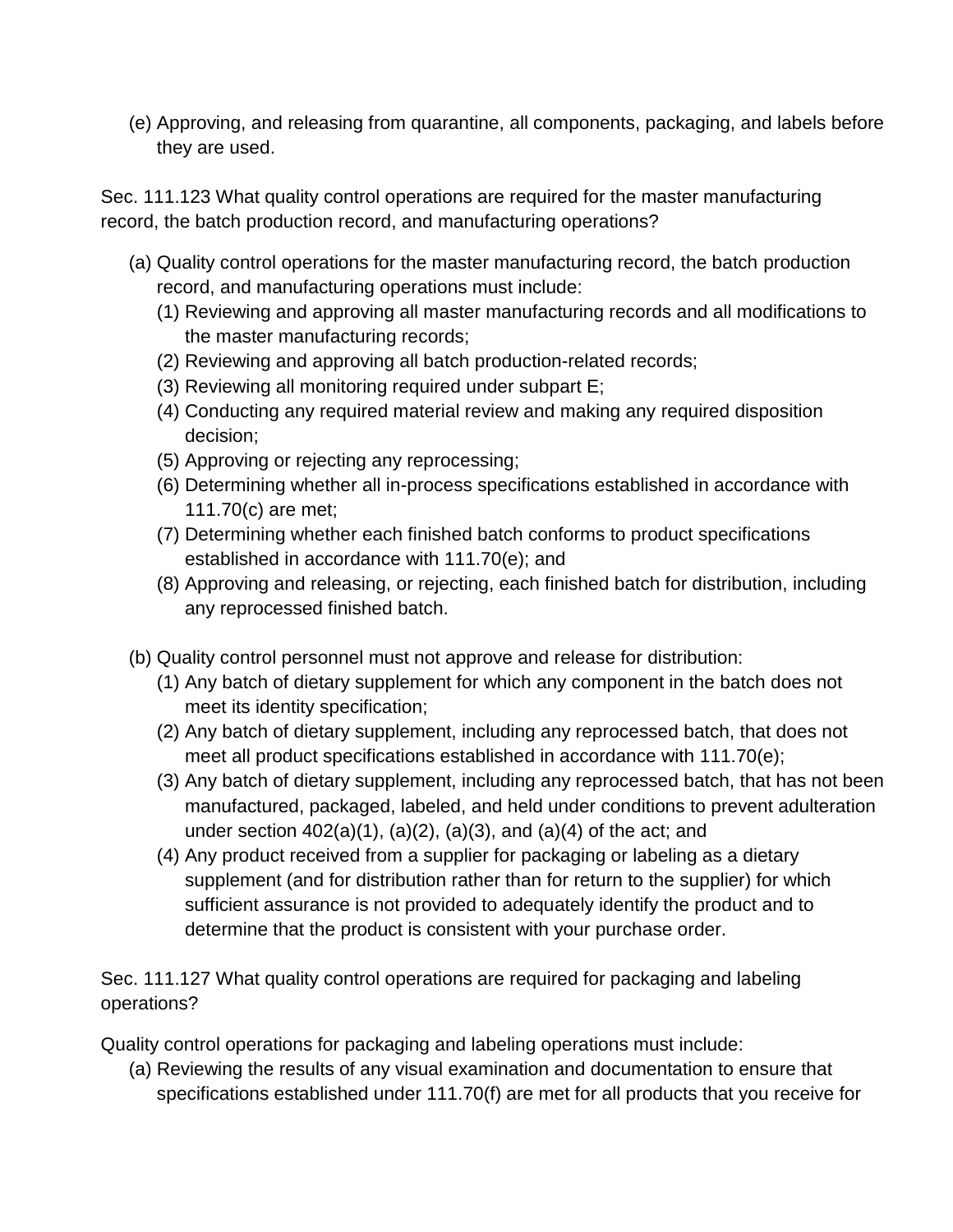packaging and labeling as a dietary supplement (and for distribution rather than for return to the supplier);

- (b) Approving, and releasing from quarantine, all products that you receive for packaging or labeling as a dietary supplement (and for distribution rather than for return to the supplier) before they are used for packaging or labeling;
- (c) Reviewing and approving all records for packaging and label operations;
- (d) Determining whether the finished packaged and labeled dietary supplement conforms to specifications established in accordance with 111.70(g);
- (e) Conducting any required material review and making any required disposition decision;
- (f) Approving or rejecting any repackaging of a packaged dietary supplement;
- (g) Approving or rejecting any relabeling of a packaged and labeled dietary supplement; and
- (h) Approving for release, or rejecting, any packaged and labeled dietary supplement (including a repackaged or relabeled dietary supplement) for distribution.

Sec. 111.130 What quality control operations are required for returned dietary supplements? Quality control operations for returned dietary supplements must include:

- (a) Conducting any required material review and making any required disposition decision; including:
	- (1) Determining whether tests or examination are necessary to determine compliance with product specifications established in accordance with 111.70(e); and
	- (2) Reviewing the results of any tests or examinations that are conducted to determine compliance with product specifications established in accordance with 111.70(e);
- (b) Approving or rejecting any salvage and redistribution of any returned dietary supplement;
- (c) Approving or rejecting any reprocessing of any returned dietary supplement; and
- (d) Determining whether the reprocessed dietary supplement meets product specifications and either approving for release, or rejecting, any returned dietary supplement that is reprocessed.

Sec. 111.135 What quality control operations are required for product complaints?

Quality control operations for product complaints must include reviewing and approving decisions about whether to investigate a product complaint and reviewing and approving the findings and followup action of any investigation performed.

Sec. 111.140 Under this subpart F, what records must you make and keep?

(a) You must make and keep the records required under this subpart F in accordance with subpart P of this part.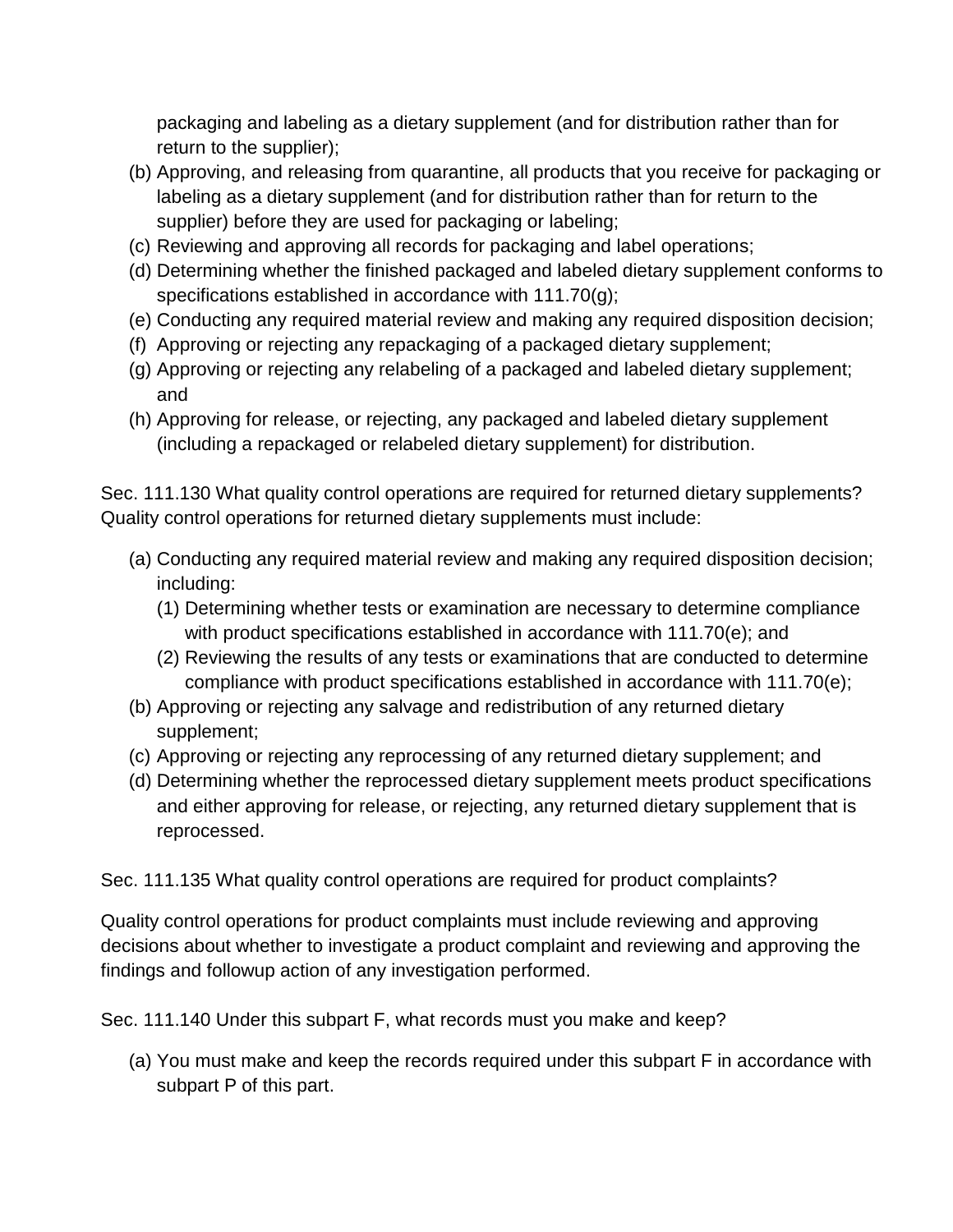- (b) You must make and keep the following records:
	- (1) Written procedures for the responsibilities of the quality control operations, including written procedures for conducting a material review and making a disposition decision and written procedures for approving or rejecting any reprocessing;
	- (2) Written documentation, at the time of performance, that quality control personnel performed the review, approval, or rejection requirements by recording the following:
		- (i) Date that the review, approval, or rejection was performed; and
		- (ii) Signature of the person performing the review, approval, or rejection; and
	- (3) Documentation of any material review and disposition decision and followup. Such documentation must be included in the appropriate batch production record and must include:
		- (i) Identification of the specific deviation or the unanticipated occurrence;
		- (ii) Description of your investigation into the cause of the deviation from the specification or the unanticipated occurrence;
		- (iii) Evaluation of whether or not the deviation or unanticipated occurrence has resulted in or could lead to a failure to ensure the quality of the dietary supplement or a failure to package and label the dietary supplement as specified in the master manufacturing record;
		- (iv) Identification of the action(s) taken to correct, and prevent a recurrence of, the deviation or the unanticipated occurrence;
		- (v) Explanation of what you did with the component, dietary supplement, packaging, or label;
		- (vi) A scientifically valid reason for any reprocessing of a dietary supplement that is rejected or any treatment or in-process adjustment of a component that is rejected; and
		- (vii) The signature of the individual(s) designated to perform the quality control operation, who conducted the material review and made the disposition decision, and of each qualified individual who provides information relevant to that material review and disposition decision.

Subpart G--Production and Process Control System: Requirements for Components, Packaging, and Labels and for Product That You Receive for Packaging or Labeling as a Dietary Supplement

Sec. 111.153 What are the requirements under this subpart G for written procedures?

You must establish and follow written procedures for fulfilling the requirements of this subpart G.

Sec. 111.155 What requirements apply to components of dietary supplements?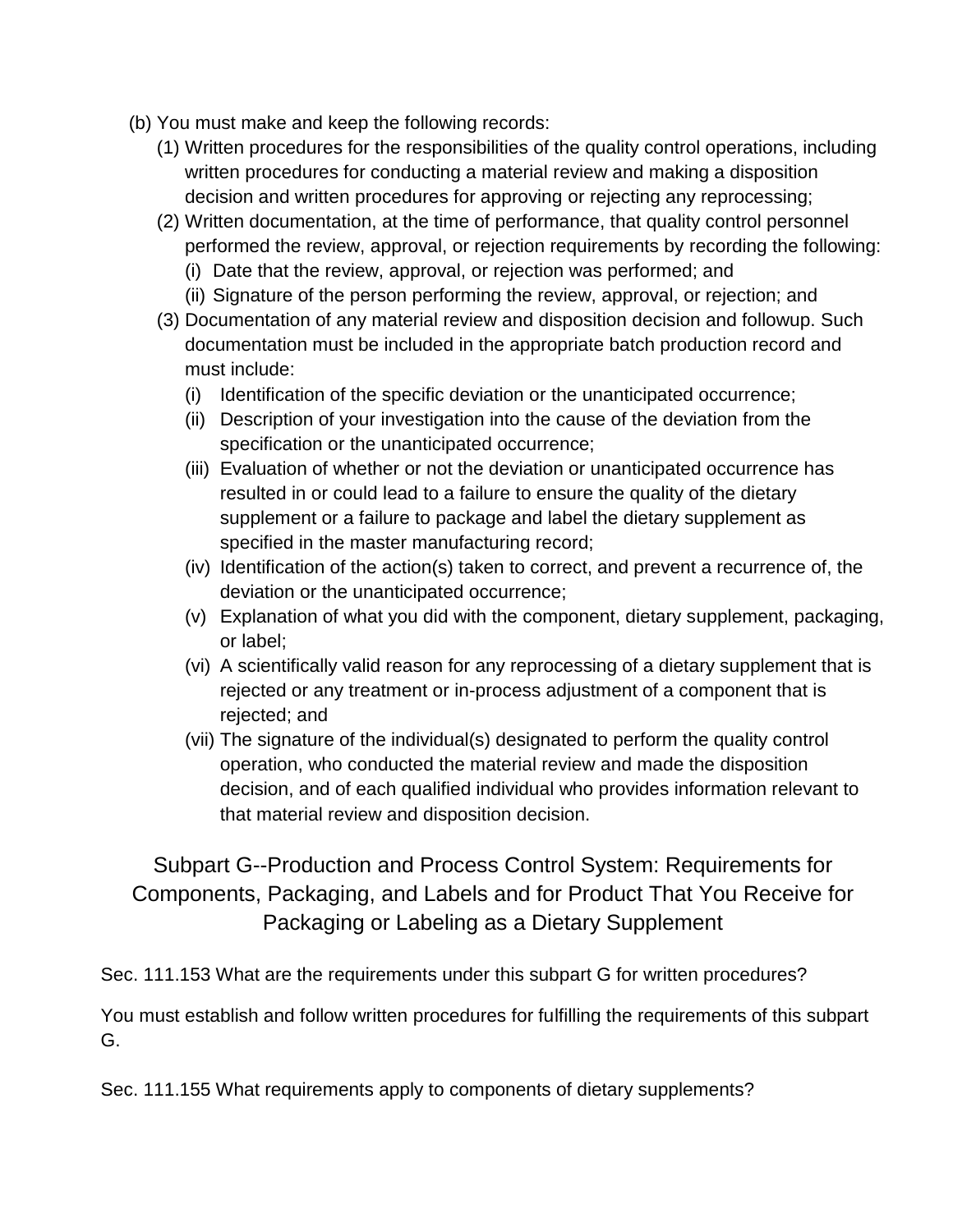- (a) You must visually examine each immediate container or grouping of immediate containers in a shipment that you receive for appropriate content label, container damage, or broken seals to determine whether the container condition may have resulted in contamination or deterioration of the components;
- (b) You must visually examine the supplier's invoice, guarantee, or certification in a shipment you receive to ensure the components are consistent with your purchase order;
- (c) You must quarantine components before you use them in the manufacture of a dietary supplement until:
	- (1) You collect representative samples of each unique lot of components (and, for components that you receive, of each unique shipment, and of each unique lot within each unique shipment);
	- (2) Quality control personnel review and approve the results of any tests or examinations conducted on components; and
	- (3) Quality control personnel approve the components for use in the manufacture of a dietary supplement, including approval of any treatment (including in-process adjustments) of components to make them suitable for use in the manufacture of a dietary supplement, and releases them from quarantine.
- (d)
	- (1) You must identify each unique lot within each unique shipment of components that you receive and any lot of components that you produce in a manner that allows you to trace the lot to the supplier, the date received, the name of the component, the status of the component (e.g., quarantined, approved, or rejected); and to the dietary supplement that you manufactured and distributed.
	- (2) You must use this unique identifier whenever you record the disposition of each unique lot within each unique shipment of components that you receive and any lot of components that you produce.
- (e) You must hold components under conditions that will protect against contamination and deterioration, and avoid mixups.

Sec. 111.160 What requirements apply to packaging and labels received?

- (a) You must visually examine each immediate container or grouping of immediate containers in a shipment for appropriate content label, container damage, or broken seals to determine whether the container condition may have resulted in contamination or deterioration of the packaging and labels.
- (b) You must visually examine the supplier's invoice, guarantee, or certification in a shipment to ensure that the packaging or labels are consistent with your purchase order.
- (c) You must quarantine packaging and labels before you use them in the manufacture of a dietary supplement until: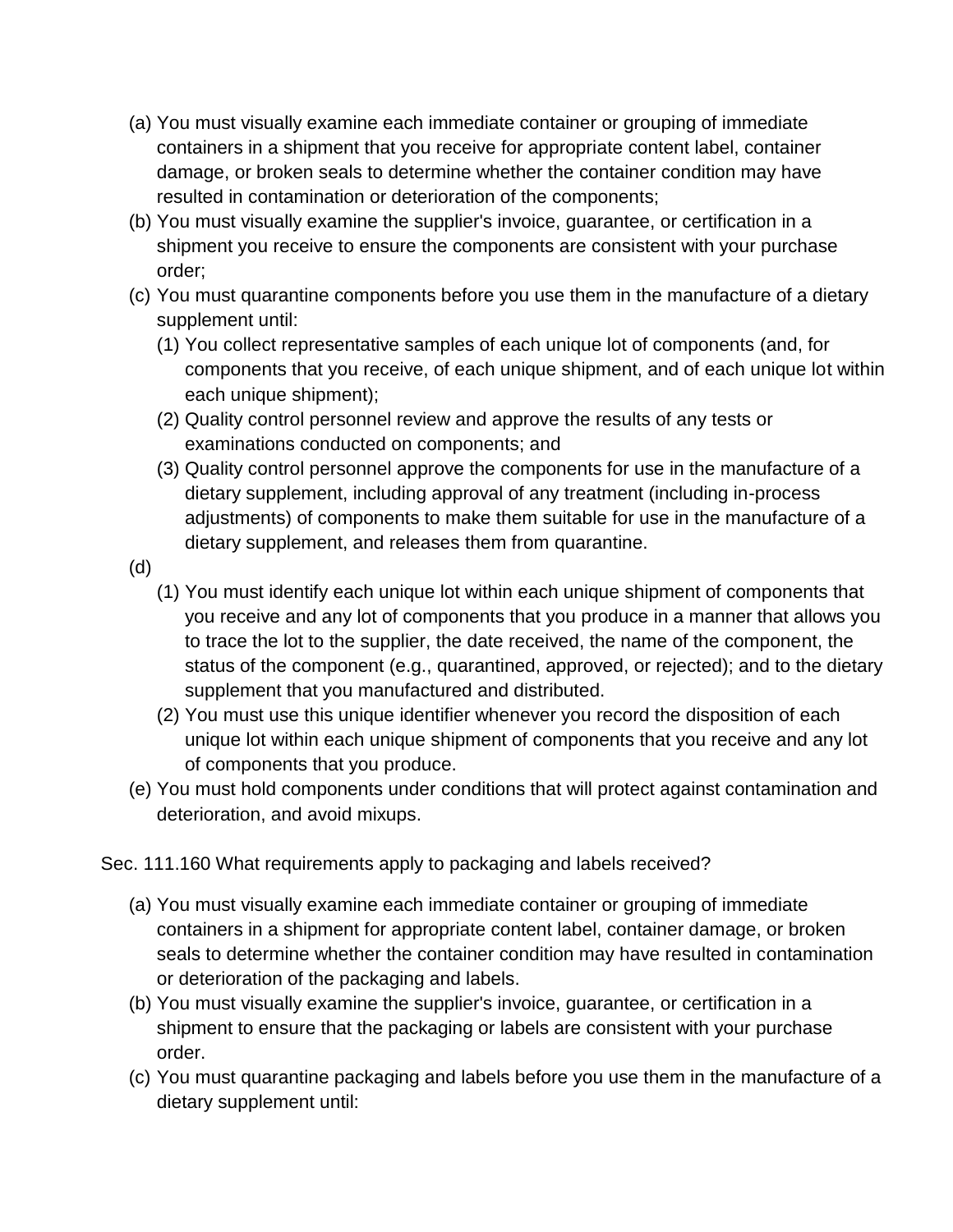- (1) You collect representative samples of each unique shipment, and of each unique lot within each unique shipment, of packaging and labels and, at a minimum, conduct a visual identification of the immediate containers and closures;
- (2) Quality control personnel review and approve the results of any tests or examinations conducted on the packaging and labels; and
- (3) Quality control personnel approve the packaging and labels for use in the manufacture of a dietary supplement and release them from quarantine.
- (d)
	- (1) You must identify each unique lot within each unique shipment of packaging and labels in a manner that allows you to trace the lot to the supplier, the date received, the name of the packaging and label, the status of the packaging and label (e.g., quarantined, approved, or rejected); and to the dietary supplement that you distributed; and
	- (2) You must use this unique identifier whenever you record the disposition of each unique lot within each unique shipment of packaging and labels.
- (e) You must hold packaging and labels under conditions that will protect against contamination and deterioration, and avoid mixups.

Sec. 111.165 What requirements apply to a product received for packaging or labeling as a dietary supplement (and for distribution rather than for return to the supplier)?

- (a) You must visually examine each immediate container or grouping of immediate containers in a shipment of product that you receive for packaging or labeling as a dietary supplement (and for distribution rather than for return to the supplier) for appropriate content label, container damage, or broken seals to determine whether the container condition may have resulted in contamination or deterioration of the received product.
- (b) You must visually examine the supplier's invoice, guarantee, or certification in a shipment of the received product to ensure that the received product is consistent with your purchase order.
- (c) You must quarantine the received product until:
	- (1) You collect representative samples of each unique shipment, and of each unique lot within each unique shipment, of received product;
	- (2) Quality control personnel review and approve the documentation to determine whether the received product meets the specifications that you established under 111.70(f); and
	- (3) Quality control personnel approve the received product for packaging or labeling as a dietary supplement and release the received product from quarantine.
- (d)
	- (1) You must identify each unique lot within each unique shipment of received product in a manner that allows you to trace the lot to the supplier, the date received, the name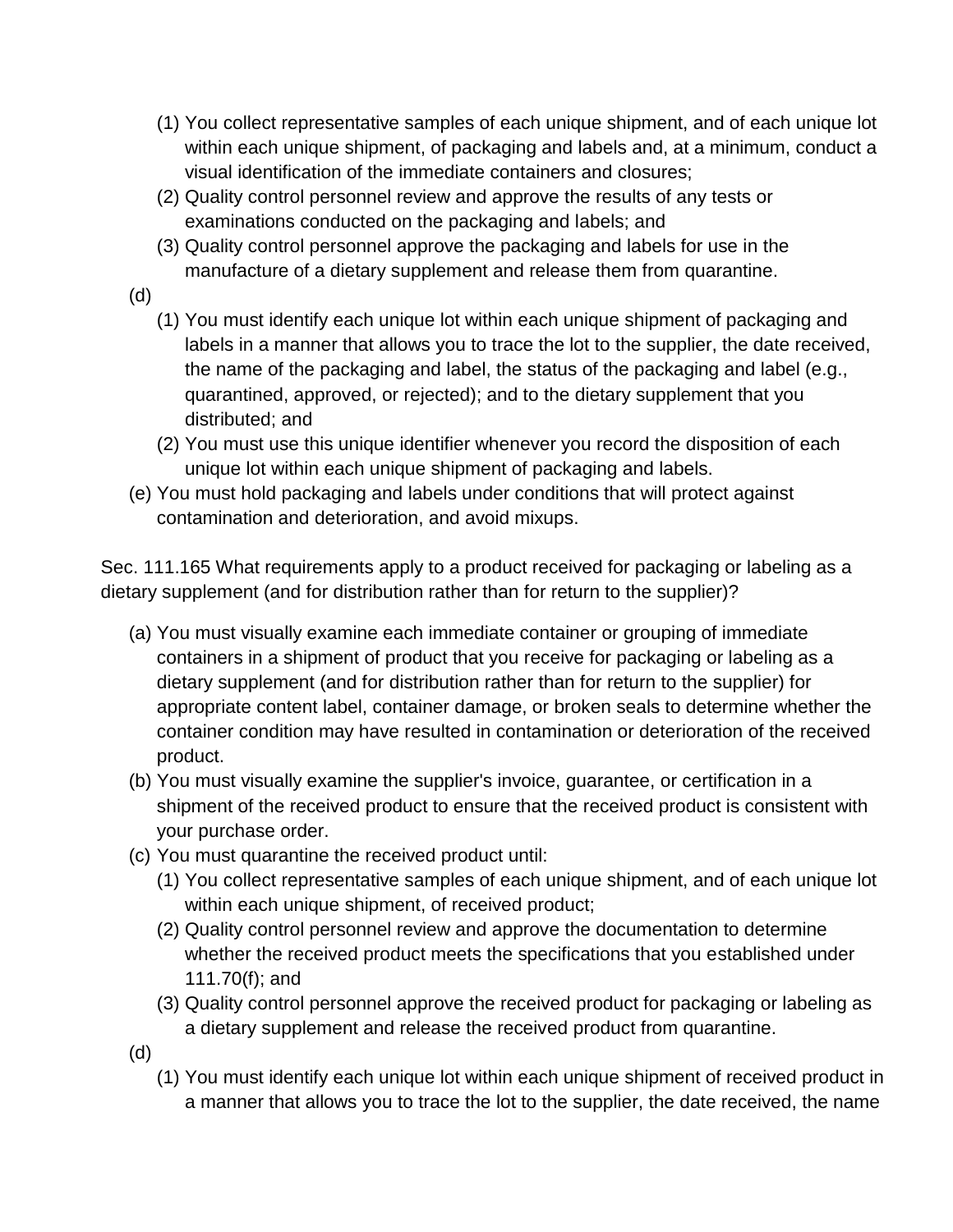of the received product, the status of the received product (e.g., quarantined, approved, or rejected), and to the product that you packaged or labeled and distributed as a dietary supplement.

- (2) You must use this unique identifier whenever you record the disposition of each unique lot within each unique shipment of the received product.
- (e) You must hold the received product under conditions that will protect against contamination and deterioration, and avoid mixups.

Sec. 111.170 What requirements apply to rejected components, packaging, and labels, and to rejected products that are received for packaging or labeling as a dietary supplement?

You must clearly identify, hold, and control under a quarantine system for appropriate disposition any component, packaging, and label, and any product that you receive for packaging or labeling as a dietary supplement (and for distribution rather than for return to the supplier), that is rejected and unsuitable for use in manufacturing, packaging, or labeling operations.

Sec. 111.180 Under this subpart G, what records must you make and keep?

- (a) You must make and keep records required under this subpart G in accordance with subpart P of this part.
- (b) You must make and keep the following records:
	- (1) Written procedures for fulfilling the requirements of this subpart.
	- (2) Receiving records (including records such as certificates of analysis, suppliers' invoices, and suppliers' guarantees) for components, packaging, and labels and for products that you receive for packaging or labeling as a dietary supplement (and for distribution rather than for return to the supplier); and
	- (3) Documentation that the requirements of this subpart were met.
		- (i) The person who performs the required operation must document, at the time of performance, that the required operation was performed.
		- (ii) The documentation must include:
			- (A) The date that the components, packaging, labels, or products that you receive for packaging or labeling as a dietary supplement were received;
			- (B) The initials of the person performing the required operation;
			- (C) The results of any tests or examinations conducted on components, packaging, or labels, and of any visual examination of product that you receive for packaging or labeling as a dietary supplement; and
			- (D) Any material review and disposition decision conducted on components, packaging, labels, or products that you receive for packaging or labeling as a dietary supplement.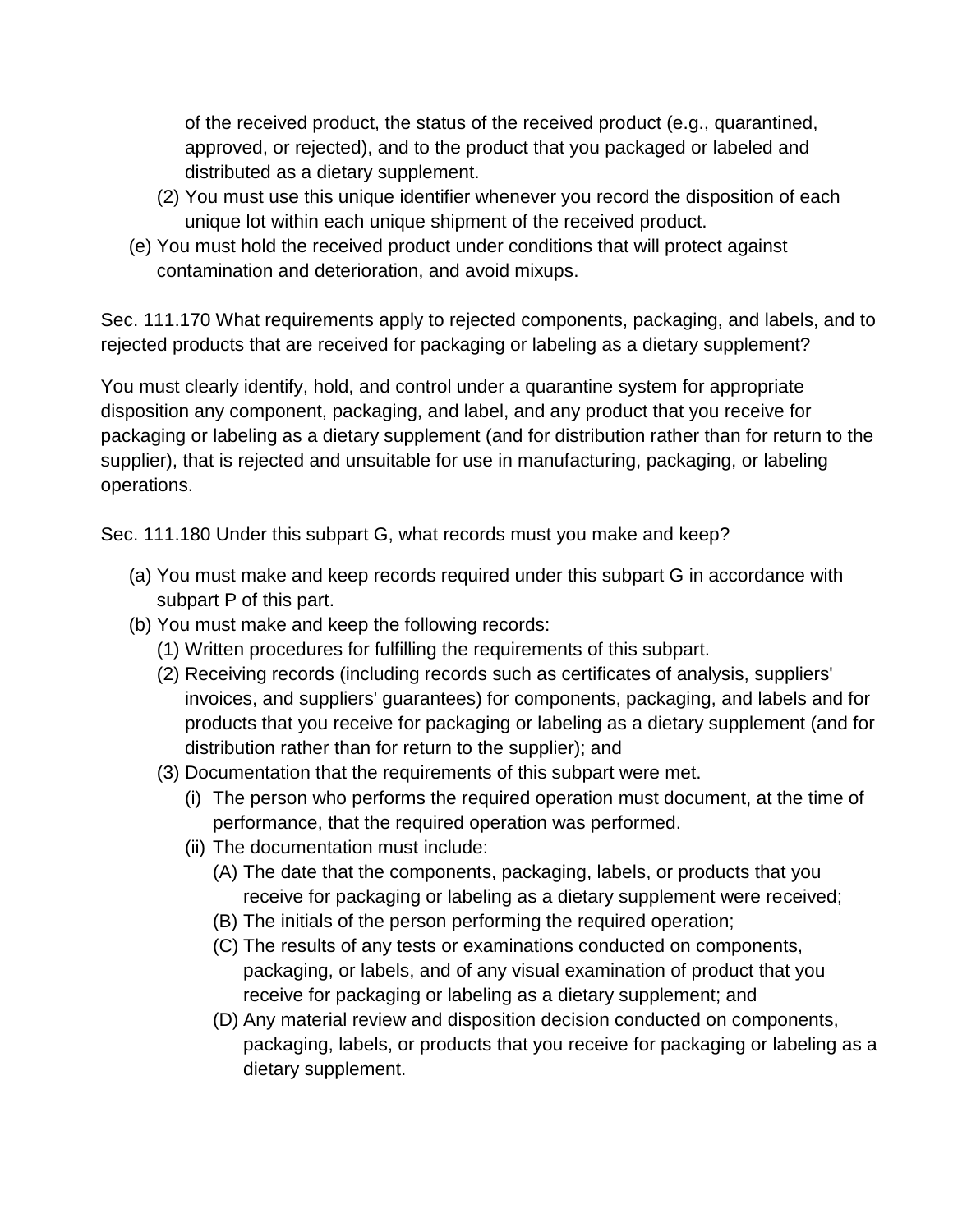## Subpart H--Production and Process Control System: Requirements for the Master Manufacturing Record

Sec. 111.205 What is the requirement to establish a master manufacturing record?

- (a) You must prepare and follow a written master manufacturing record for each unique formulation of dietary supplement that you manufacture, and for each batch size, to ensure uniformity in the finished batch from batch to batch.
- (b) The master manufacturing record must:
	- (1) Identify specifications for the points, steps, or stages in the manufacturing process where control is necessary to ensure the quality of the dietary supplement and that the dietary supplement is packaged and labeled as specified in the master manufacturing record; and
	- (2) Establish controls and procedures to ensure that each batch of dietary supplement that you manufacture meets the specifications identified in accordance with paragraph (b)(1) of this section.
- (c) You must make and keep master manufacturing records in accordance with subpart P of this part.

Sec. 111.210 What must the master manufacturing record include?

The master manufacturing record must include:

- (a) The name of the dietary supplement to be manufactured and the strength, concentration, weight, or measure of each dietary ingredient for each batch size;
- (b) A complete list of components to be used;
- (c) An accurate statement of the weight or measure of each component to be used;
- (d) The identity and weight or measure of each dietary ingredient that will be declared on the Supplement Facts label and the identity of each ingredient that will be declared on the ingredients list of the dietary supplement;
- (e) A statement of any intentional overage amount of a dietary ingredient;
- (f) A statement of theoretical yield of a manufactured dietary supplement expected at each point, step, or stage of the manufacturing process where control is needed to ensure the quality of the dietary supplement, and the expected yield when you finish manufacturing the dietary supplement, including the maximum and minimum percentages of theoretical yield beyond which a deviation investigation of a batch is necessary and material review is conducted and disposition decision is made;
- (g) A description of packaging and a representative label, or a cross-reference to the physical location of the actual or representative label;
- (h) Written instructions, including the following:
	- (1) Specifications for each point, step, or stage in the manufacturing process where control is necessary to ensure the quality of the dietary supplement and that the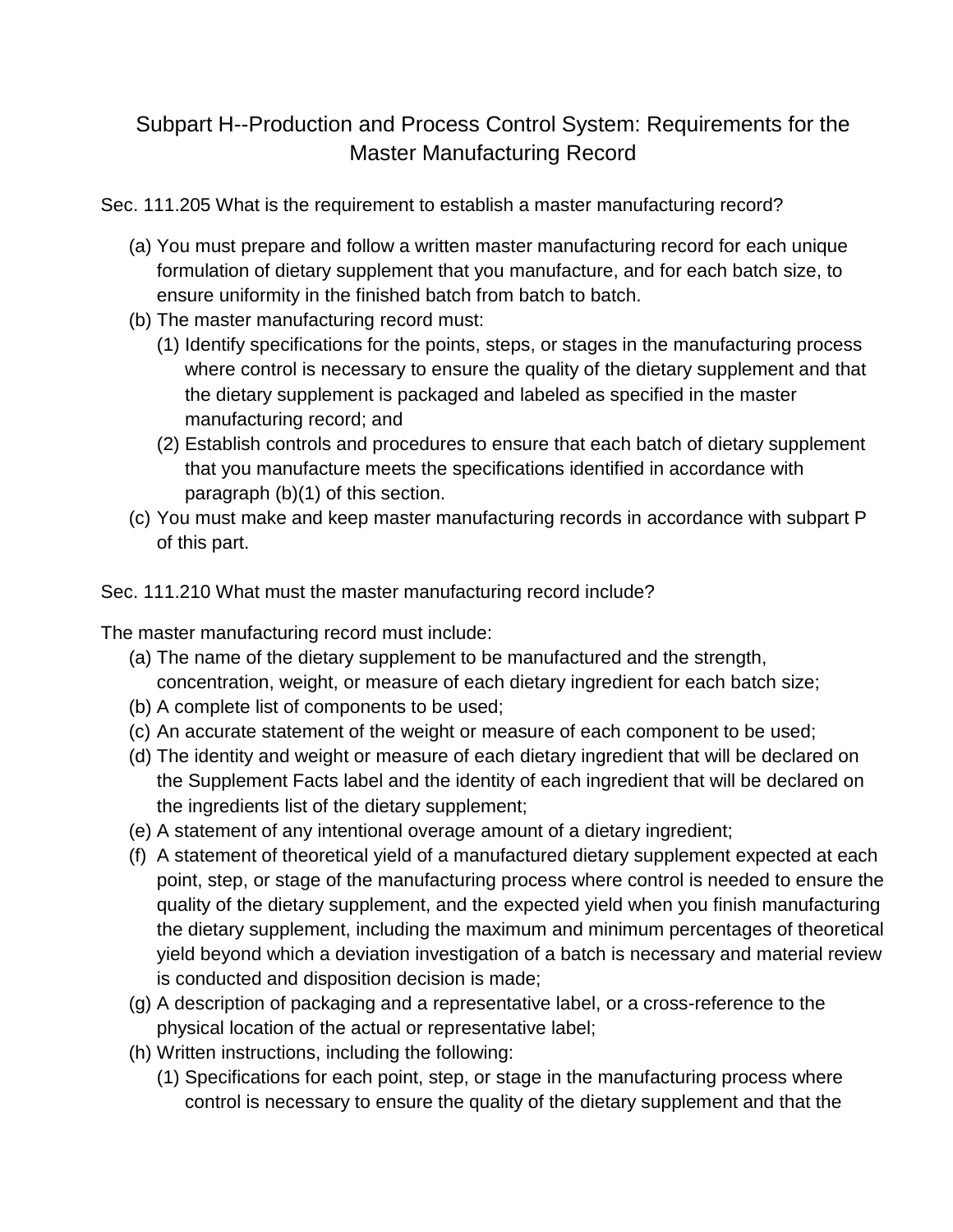dietary supplement is packaged and labeled as specified in the master manufacturing record;

- (2) Procedures for sampling and a cross-reference to procedures for tests or examinations;
- (3) Specific actions necessary to perform and verify points, steps, or stages in the manufacturing process where control is necessary to ensure the quality of the dietary supplement and that the dietary supplement is packaged and labeled as specified in the master manufacturing record.
	- (i) Such specific actions must include verifying the weight or measure of any component and verifying the addition of any component; and
	- (ii) For manual operations, such specific actions must include:
		- (A) One person weighing or measuring a component and another person verifying the weight or measure; and
		- (B) One person adding the component and another person verifying the addition.
- (4) Special notations and precautions to be followed; and
- (5) Corrective action plans for use when a specification is not met.

# Subpart I--Production and Process Control System: Requirements for the Batch Production Record

Sec. 111.255 What is the requirement to establish a batch production record?

- (a) You must prepare a batch production record every time you manufacture a batch of a dietary supplement;
- (b) Your batch production record must include complete information relating to the production and control of each batch;
- (c) Your batch production record must accurately follow the appropriate master manufacturing record and you must perform each step in the production of the batch; and
- (d) You must make and keep batch production records in accordance with subpart P of this part.

Sec. 111.260 What must the batch record include?

The batch production record must include the following:

- (a) The batch, lot, or control number:
	- (1) Of the finished batch of dietary supplement; and
	- (2) That you assign in accordance with 111.415(f) for the following:
		- (i) Each lot of packaged and labeled dietary supplement from the finished batch of dietary supplement;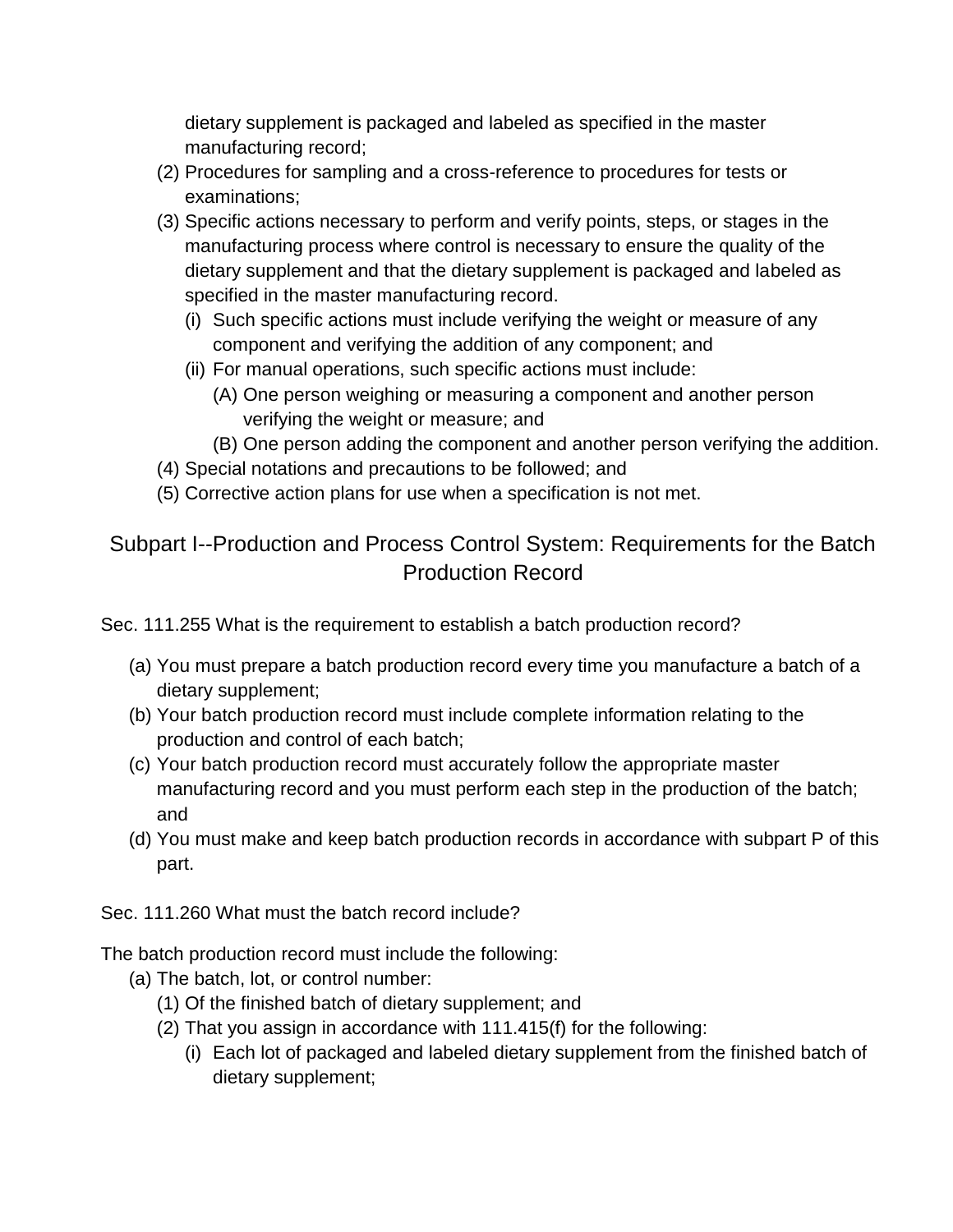- (ii) Each lot of dietary supplement, from the finished batch of dietary supplement, that you distribute to another person for packaging or labeling;
- (b) The identity of equipment and processing lines used in producing the batch;
- (c) The date and time of the maintenance, cleaning, and sanitizing of the equipment and processing lines used in producing the batch, or a cross-reference to records, such as individual equipment logs, where this information is retained;
- (d) The unique identifier that you assigned to each component (or, when applicable, to a product that you receive from a supplier for packaging or labeling as a dietary supplement), packaging, and label used;
- (e) The identity and weight or measure of each component used;
- (f) A statement of the actual yield and a statement of the percentage of theoretical yield at appropriate phases of processing;
- (g) The actual results obtained during any monitoring operation;
- (h) The results of any testing or examination performed during the batch production, or a cross-reference to such results;
- (i) Documentation that the finished dietary supplement meets specifications established in accordance with 111.70(e) and (g);
- (j) Documentation, at the time of performance, of the manufacture of the batch, including:
	- (1) The date on which each step of the master manufacturing record was performed; and
	- (2) The initials of the persons performing each step, including:
		- (i) The initials of the person responsible for weighing or measuring each component used in the batch;
		- (ii) The initials of the person responsible for verifying the weight or measure of each component used in the batch;
		- (iii) The initials of the person responsible for adding the component to the batch; and
		- (iv)The initials of the person responsible for verifying the addition of components to the batch;
- (k) Documentation, at the time of performance, of packaging and labeling operations, including:
	- (1) The unique identifier that you assigned to packaging and labels used, the quantity of the packaging and labels used, and, when label reconciliation is required, reconciliation of any discrepancies between issuance and use of labels;
	- (2) An actual or representative label, or a cross-reference to the physical location of the actual or representative label specified in the master manufacturing record; and
	- (3) The results of any tests or examinations conducted on packaged and labeled dietary supplements (including repackaged or relabeled dietary supplements), or a crossreference to the physical location of such results;
- (l) Documentation at the time of performance that quality control personnel:
	- (1) Reviewed the batch production record, including: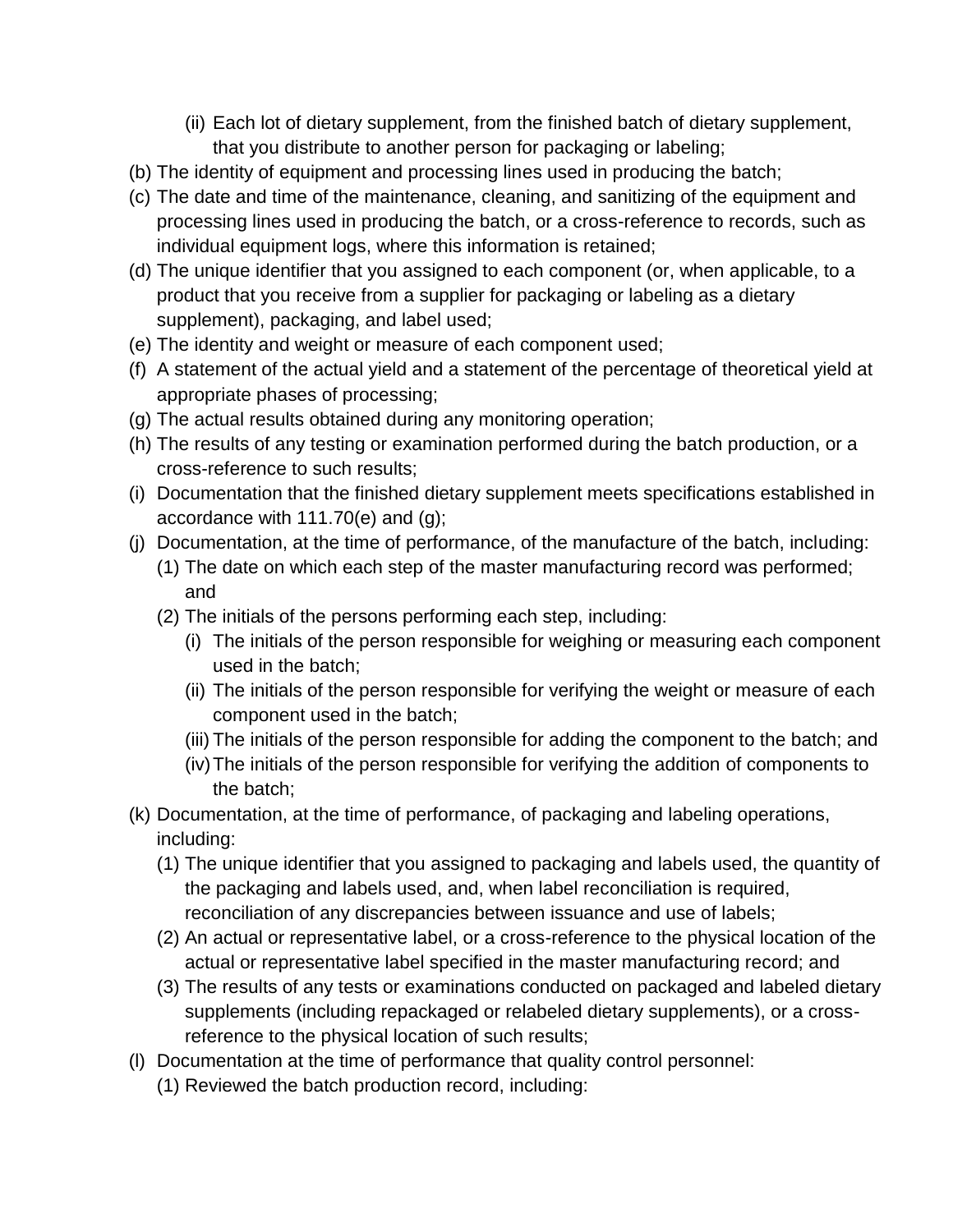- (i) Review of any monitoring operation required under subpart E of this part; and
- (ii) Review of the results of any tests and examinations, including tests and examinations conducted on components, in-process materials, finished batches of dietary supplements, and packaged and labeled dietary supplements;
- (2) Approved or rejected any reprocessing or repackaging; and
- (3) Approved and released, or rejected, the batch for distribution, including any reprocessed batch; and
- (4) Approved and released, or rejected, the packaged and labeled dietary supplement, including any repackaged or relabeled dietary supplement.
- (m)Documentation at the time of performance of any required material review and disposition decision.
- (n) Documentation at the time of performance of any reprocessing.

#### Subpart J--Production and Process Control System: Requirements for Laboratory **Operations**

Sec. 111.303 What are the requirements under this subpart J for written procedures?

You must establish and follow written procedures for laboratory operations, including written procedures for the tests and examinations that you conduct to determine whether specifications are met.

Sec. 111.310 What are the requirements for the laboratory facilities that you use?

You must use adequate laboratory facilities to perform whatever testing and examinations are necessary to determine whether:

- (a) Components that you use meet specifications;
- (b) In-process specifications are met as specified in the master manufacturing record; and
- (c) Dietary supplements that you manufacture meet specifications.

Sec. 111.315 What are the requirements for laboratory control processes?

You must establish and follow laboratory control processes that are reviewed and approved by quality control personnel, including the following:

- (a) Use of criteria for establishing appropriate specifications;
- (b) Use of sampling plans for obtaining representative samples, in accordance with subpart E of this part, of:
	- (1) Components, packaging, and labels;
	- (2) In-process materials;
	- (3) Finished batches of dietary supplements;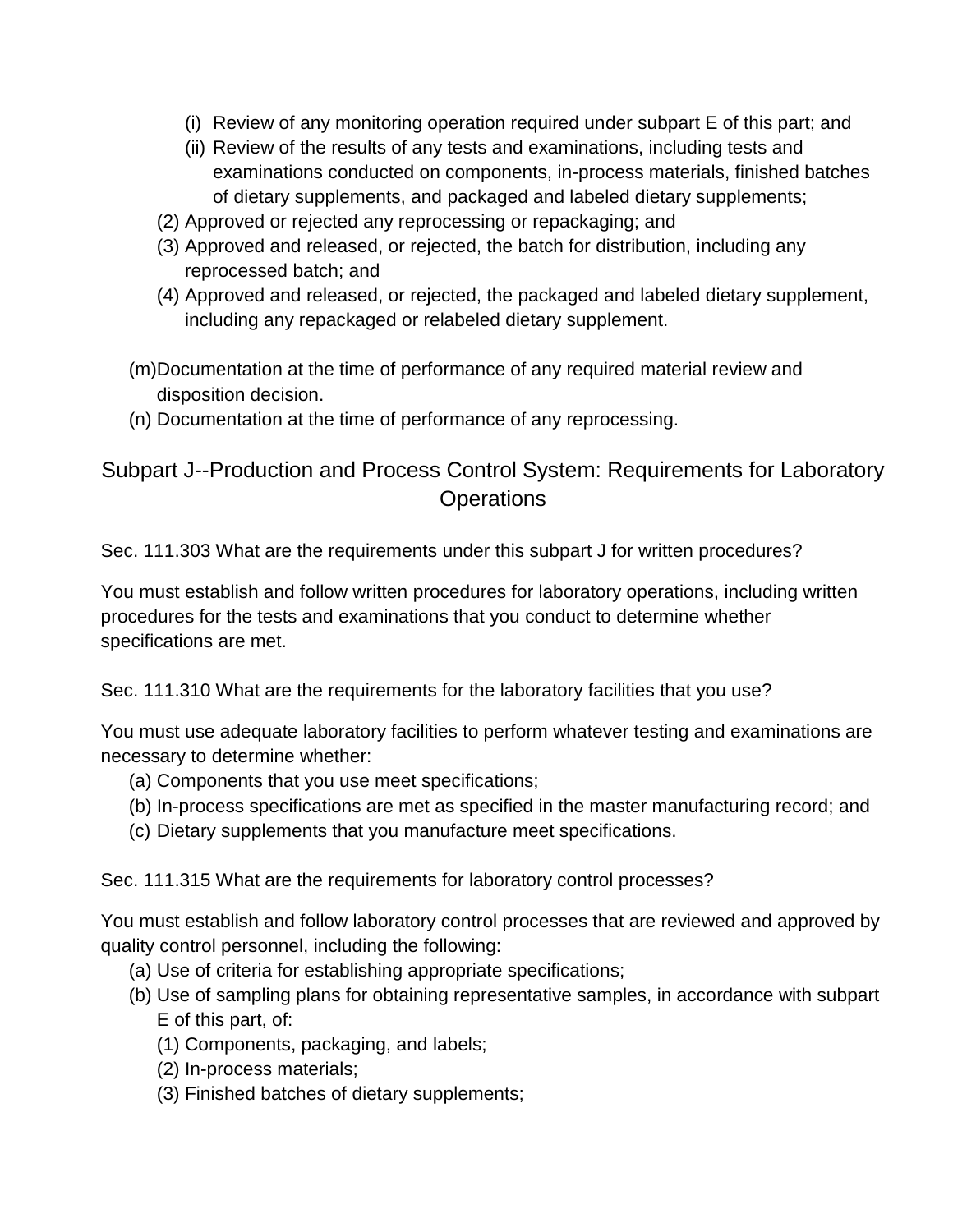- (4) Product that you receive for packaging or labeling as a dietary supplement (and for distribution rather than for return to the supplier); and
- (5) Packaged and labeled dietary supplements.
- (c) Use of criteria for selecting appropriate examination and testing methods;
- (d) Use of criteria for selecting standard reference materials used in performing tests and examinations; and
- (e) Use of test methods and examinations in accordance with established criteria.

Sec. 111.320 What requirements apply to laboratory methods for testing and examination?

- (a) You must verify that the laboratory examination and testing methodologies are appropriate for their intended use.
- (b) You must identify and use an appropriate scientifically valid method for each established specification for which testing or examination is required to determine whether the specification is met.

Sec. 111.325 Under this subpart J, what records must you make and keep?

- (a) You must make and keep records required under this subpart J in accordance with subpart P of this part.
- (b) You must make and keep the following records:
	- (1) Written procedures for laboratory operations, including written procedures for the tests and examinations that you conduct to determine whether specifications are met;
	- (2) Documentation that laboratory methodology established in accordance with this subpart J is followed.
		- (i) The person who conducts the testing and examination must document, at the time of performance, that laboratory methodology established in accordance with this subpart J is followed.
		- (ii) The documentation for laboratory tests and examinations must include the results of the testing and examination.

#### Subpart K--Production and Process Control System: Requirements for Manufacturing Operations

Sec. 111.353 What are the requirements under this subpart K for written procedures?

You must establish and follow written procedures for manufacturing operations.

Sec. 111.355 What are the design requirements for manufacturing operations?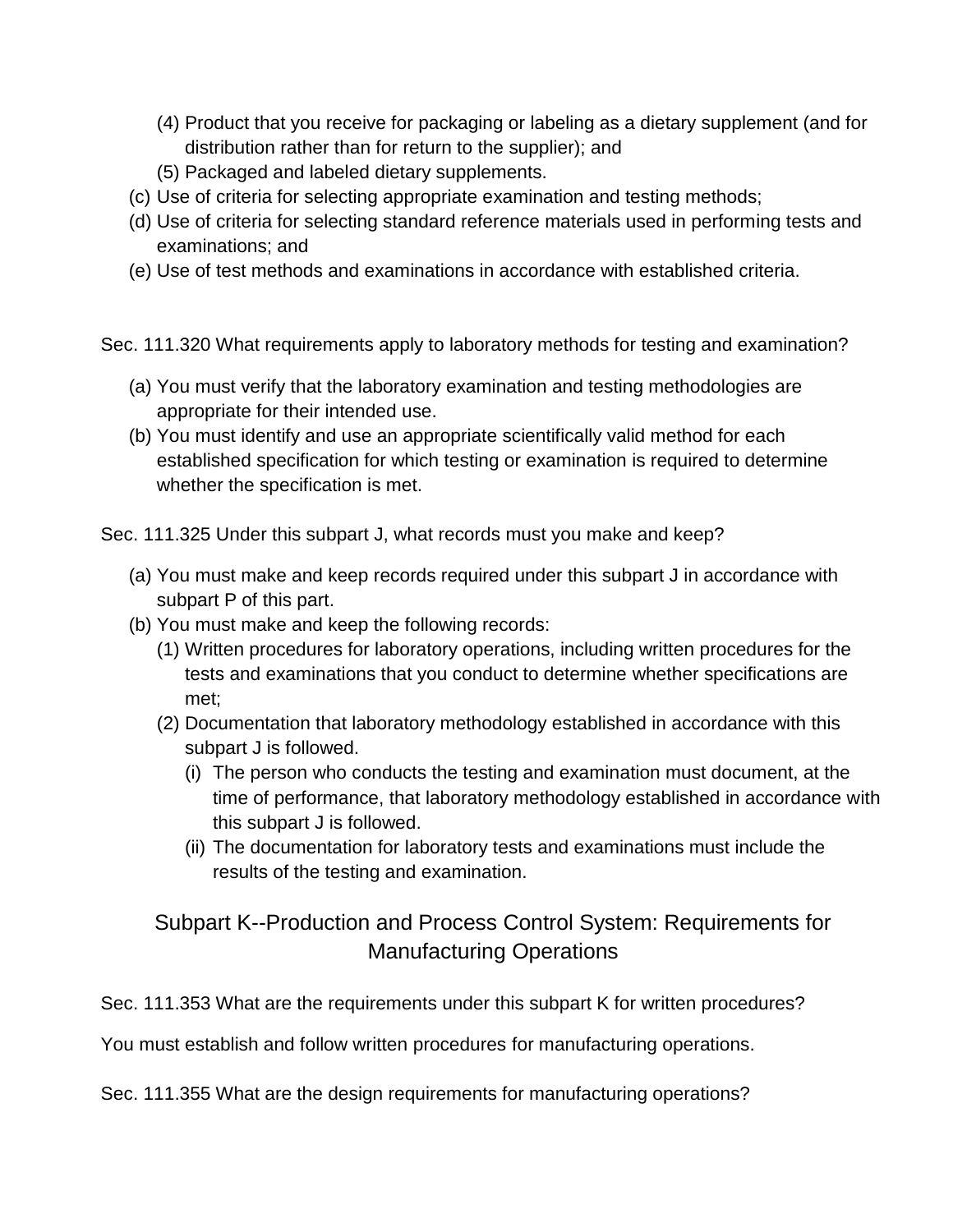You must design or select manufacturing processes to ensure that product specifications are consistently met.

Sec. 111.360 What are the requirements for sanitation?

You must conduct all manufacturing operations in accordance with adequate sanitation principles.

Sec. 111.365 What precautions must you take to prevent contamination?

You must take all the necessary precautions during the manufacture of a dietary supplement to prevent contamination of components or dietary supplements. These precautions include:

- (a) Performing manufacturing operations under conditions and controls that protect against the potential for growth of microorganisms and the potential for contamination;
- (b) Washing or cleaning components that contain soil or other contaminants;
- (c) Using water that, at a minimum, complies with the applicable Federal, State, and local requirements and does not contaminate the dietary supplement when the water may become a component of the finished batch of dietary supplement;
- (d) Performing chemical, microbiological, or other testing, as necessary to prevent the use of contaminated components;
- (e) Sterilizing, pasteurizing, freezing, refrigerating, controlling hydrogen-ion concentration (pH), controlling humidity, controlling water activity (aw), or using any other effective means to remove, destroy, or prevent the growth of microorganisms and prevent decomposition;
- (f) Holding components and dietary supplements that can support the rapid growth of microorganisms of public health significance in a manner that prevents the components and dietary supplements from becoming adulterated;
- (g) Identifying and holding any components or dietary supplements, for which a material review and disposition decision is required, in a manner that protects components or dietary supplements that are not under a material review against contamination and mixups with those that are under a material review;
- (h) Performing mechanical manufacturing steps (such as cutting, sorting, inspecting, shredding, drying, grinding, blending, and sifting) by any effective means to protect the dietary supplements against contamination, by, for example:
	- (1) Cleaning and sanitizing contact surfaces;
	- (2) Using temperature controls; and
	- (3) Using time controls.
- (i) Using effective measures to protect against the inclusion of metal or other foreign material in components or dietary supplements, by, for example:
	- (1) Filters or strainers,
	- (2) Traps,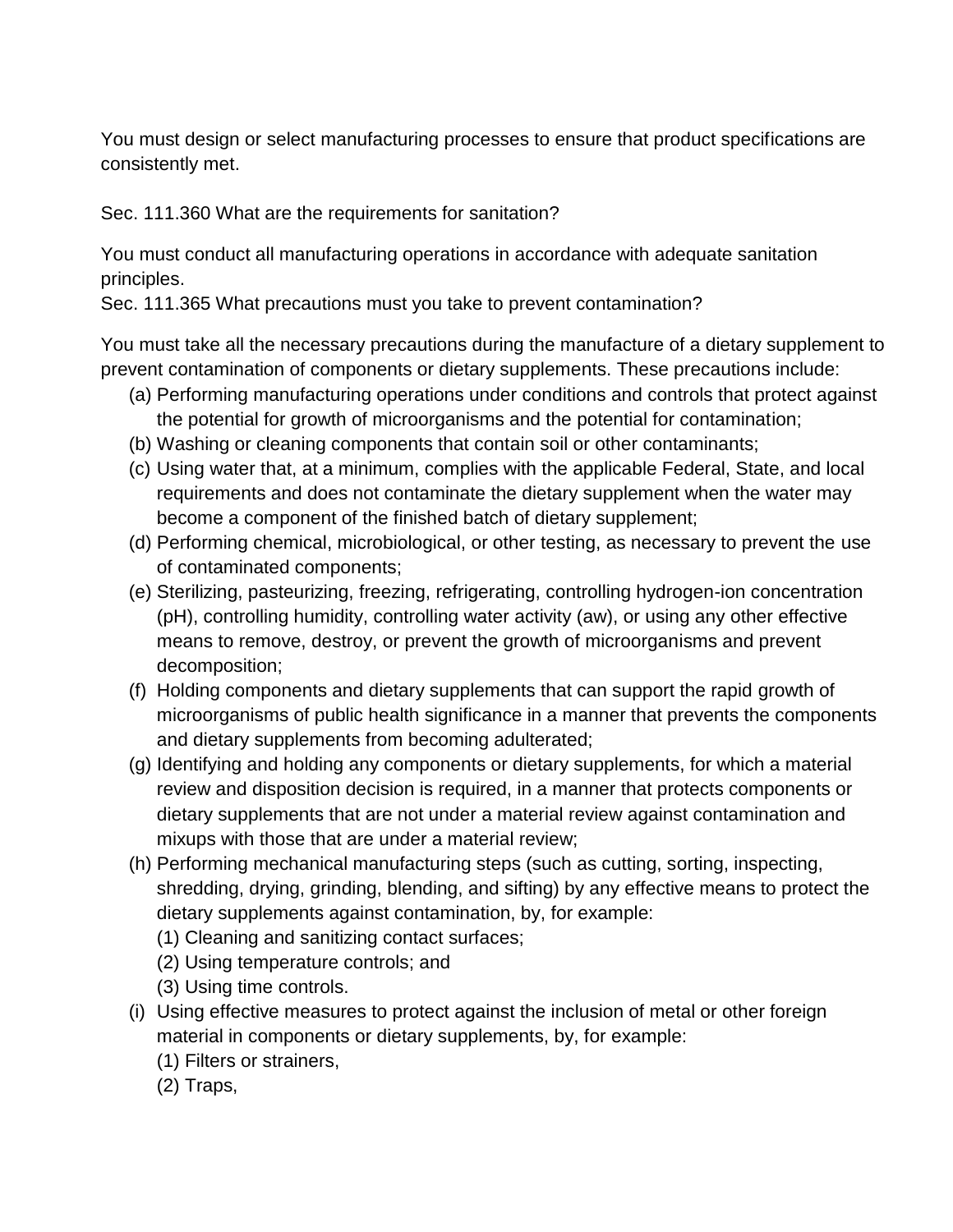(3) Magnets, or

- (4) Electronic metal detectors.
- (j) Segregating and identifying all containers for a specific batch of dietary supplements to identify their contents and, when necessary, the phase of manufacturing; and
- (k) Identifying all processing lines and major equipment used during manufacturing to indicate their contents, including the name of the dietary supplement and the specific batch or lot number and, when necessary, the phase of manufacturing.

Sec. 111.370 What requirements apply to rejected dietary supplements?

You must clearly identify, hold, and control under a quarantine system for appropriate disposition any dietary supplement that is rejected and unsuitable for use in manufacturing, packaging, or labeling operations.

Sec. 111.375 Under this subpart K, what records must you make and keep?

- (a) You must make and keep records required under this subpart K in accordance with subpart P of this part.
- (b) You must make and keep records of the written procedures for manufacturing operations.

# Subpart L--Production and Process Control System: Requirements for Packaging and Labeling Operations

Sec. 111.403 What are the requirements under this subpart L for written procedures?

You must establish and follow written procedures for packaging and labeling operations.

Sec. 111.410 What requirements apply to packaging and labels?

- (a) You must take necessary actions to determine whether packaging for dietary supplements meets specifications so that the condition of the packaging will ensure the quality of your dietary supplements;
- (b) You must control the issuance and use of packaging and labels and reconciliation of any issuance and use discrepancies. Label reconciliation is not required for cut or rolled labels if a 100-percent examination for correct labels is performed by appropriate electronic or electromechanical equipment during or after completion of finishing operations; and
- (c) You must examine, before packaging and labeling operations, packaging and labels for each batch of dietary supplement to determine whether the packaging and labels conform to the master manufacturing record; and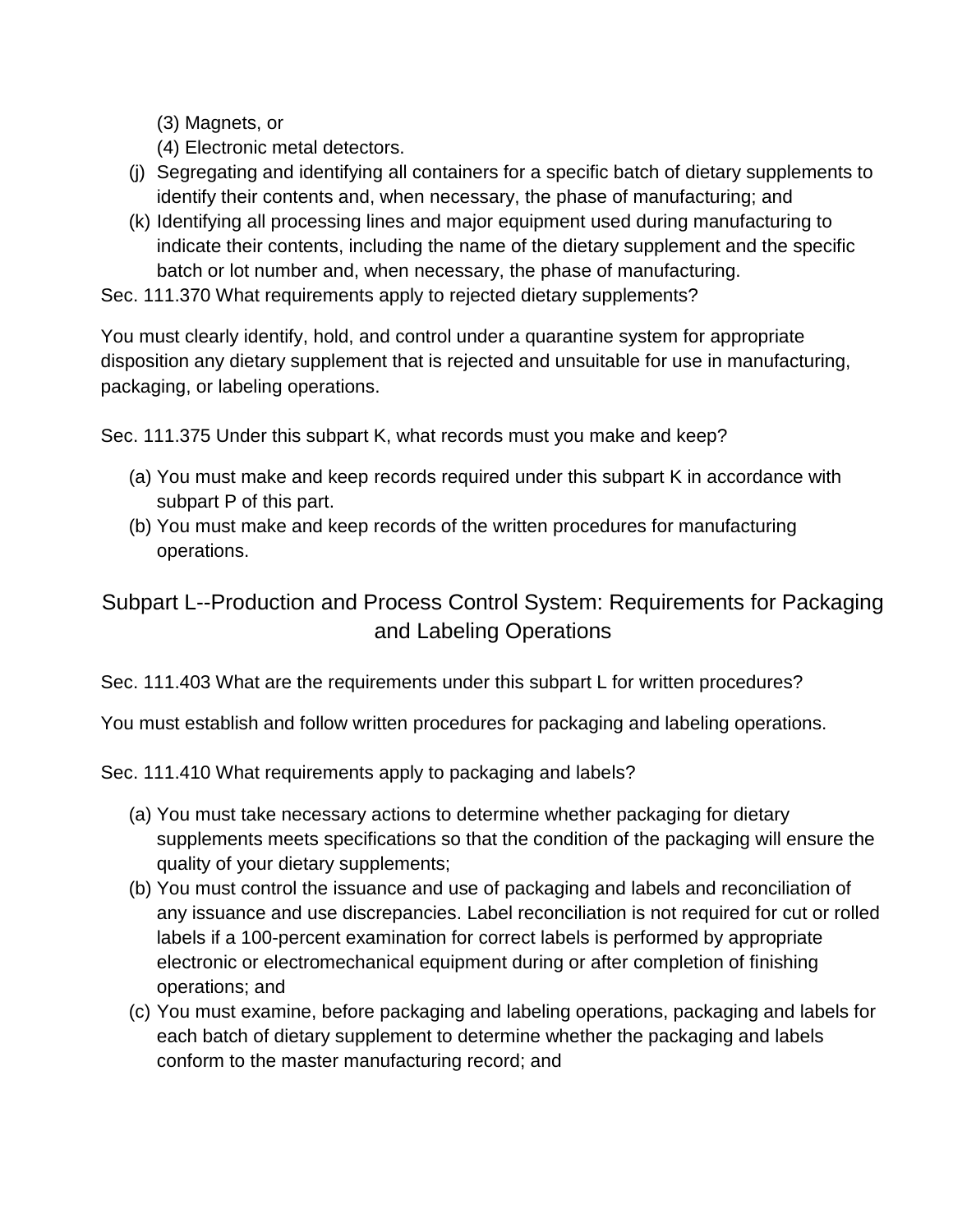(d) You must be able to determine the complete manufacturing history and control of the packaged and labeled dietary supplement through distribution.

Sec. 111.415 What requirements apply to filling, assembling, packaging, labeling, and related operations?

You must fill, assemble, package, label, and perform other related operations in a way that ensures the quality of the dietary supplement and that the dietary supplement is packaged and labeled as specified in the master manufacturing record. You must do this using any effective means, including the following:

- (a) Cleaning and sanitizing all filling and packaging equipment, utensils, and dietary supplement packaging, as appropriate;
- (b) Protecting manufactured dietary supplements from contamination, particularly airborne contamination;
- (c) Using sanitary handling procedures;
- (d) Establishing physical or spatial separation of packaging and label operations from operations on other components and dietary supplements to prevent mixups;
- (e) Identifying, by any effective means, filled dietary supplement containers that are set aside and held in unlabeled condition for future label operations, to prevent mixups;
- (f) Assigning a batch, lot, or control number to:
	- (1) Each lot of packaged and labeled dietary supplement from a finished batch of dietary supplement; and,
	- (2) Each lot of dietary supplement, from a finished batch of dietary supplement, that you distribute to another person for packaging or labeling.
- (g) Examining a representative sample of each batch of the packaged and labeled dietary supplement to determine whether the dietary supplement meets specifications established in accordance with 111.70(g); and
- (h) Suitably disposing of labels and packaging for dietary supplements that are obsolete or incorrect to ensure that they are not used in any future packaging and label operations.

Sec. 111.420 What requirements apply to repackaging and relabeling?

- (a) You may repackage or relabel dietary supplements only after quality control personnel have approved such repackaging or relabeling.
- (b) You must examine a representative sample of each batch of repackaged or relabeled dietary supplements to determine whether the repackaged or relabeled dietary supplements meet all specifications established in accordance with 111.70(g).
- (c) Quality control personnel must approve or reject each batch of repackaged or relabeled dietary supplement prior to its release for distribution.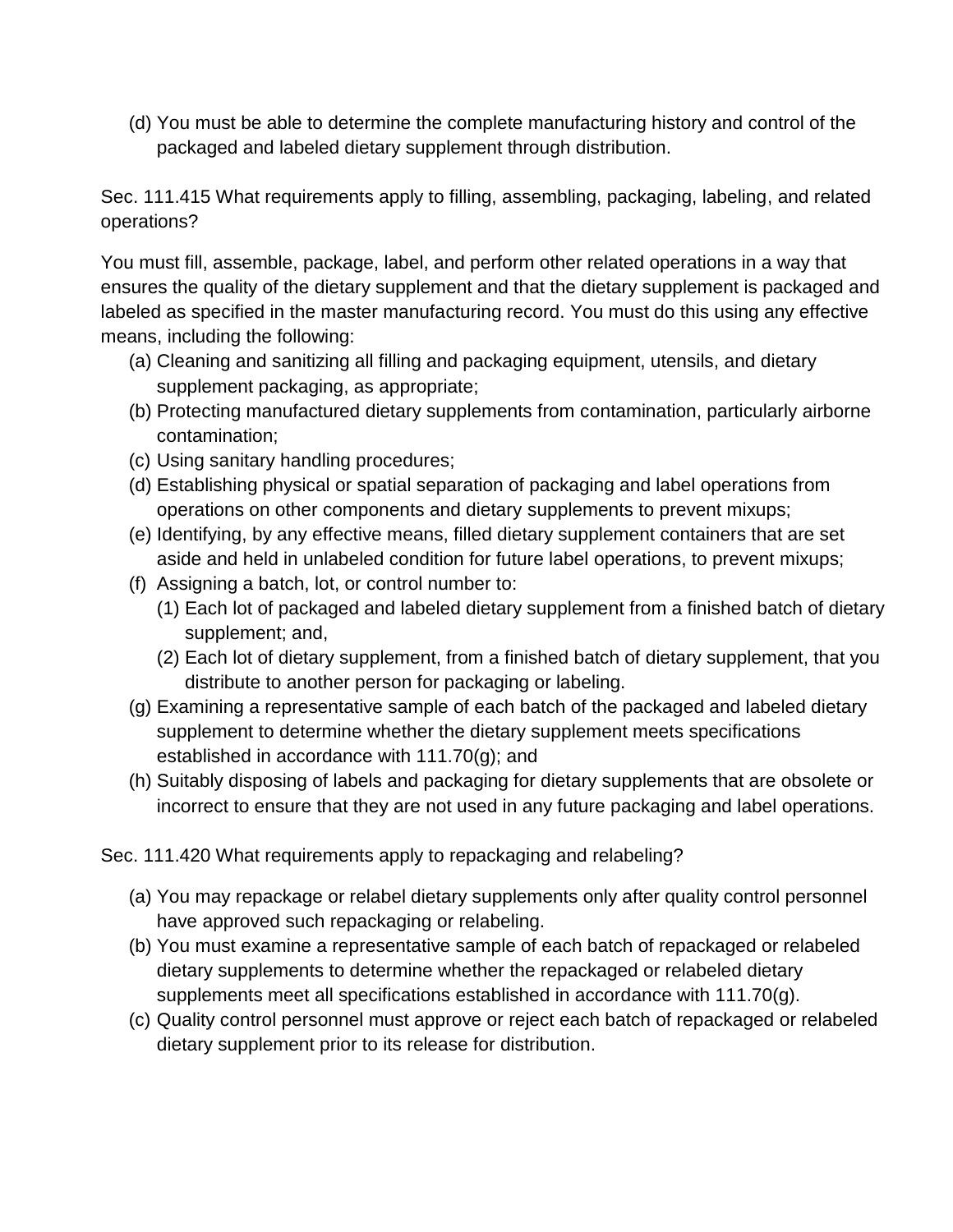Sec. 111.425 What requirements apply to a packaged and labeled dietary supplement that is rejected for distribution?

You must clearly identify, hold, and control under a quarantine system for appropriate disposition any packaged and labeled dietary supplement that is rejected for distribution.

Sec. 111.430 Under this subpart L, what records must you make and keep?

- (a) You must make and keep records required under this subpart L in accordance with subpart P of this part.
- (b) You must make and keep records of the written procedures for packaging and labeling operations.

Subpart M--Holding and Distributing

#### Sec. 111.453 What are the requirements under this subpart for M written procedures?

You must establish and follow written procedures for holding and distributing operations.

Sec. 111.455 What requirements apply to holding components, dietary supplements, packaging, and labels?

- (a) You must hold components and dietary supplements under appropriate conditions of temperature, humidity, and light so that the identity, purity, strength, and composition of the components and dietary supplements are not affected.
- (b) You must hold packaging and labels under appropriate conditions so that the packaging and labels are not adversely affected.
- (c) You must hold components, dietary supplements, packaging, and labels under conditions that do not lead to the mixup, contamination, or deterioration of components, dietary supplements, packaging, and labels.

Sec. 111.460 What requirements apply to holding in-process material?

- (a) You must identify and hold in-process material under conditions that protect against mixup, contamination, and deterioration.
- (b) You must hold in-process material under appropriate conditions of temperature, humidity, and light.

Sec. 111.465 What requirements apply to holding reserve samples of dietary supplements?

(a) You must hold reserve samples of dietary supplements in a manner that protects against contamination and deterioration. This includes: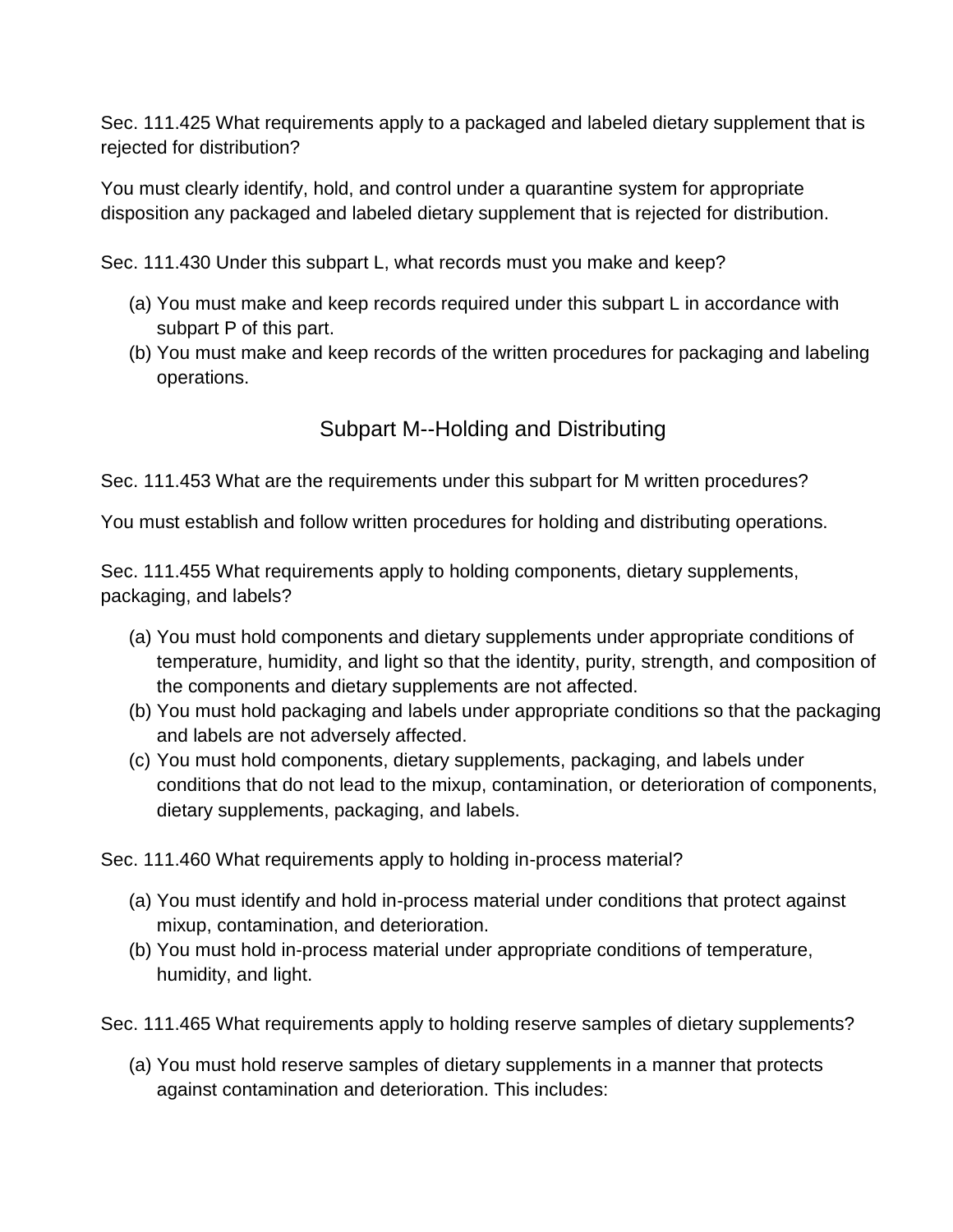- (1) Holding the reserve samples under conditions consistent with product labels or, if no storage conditions are recommended on the label, under ordinary storage conditions; and
- (2) Using the same container-closure system in which the packaged and labeled dietary supplement is distributed, or if distributing dietary supplements to be packaged and labeled, using a container-closure system that provides essentially the same characteristics to protect against contamination or deterioration as the one in which you distribute the dietary supplement for packaging and labeling elsewhere.
- (b) You must retain reserve samples for 1 year past the shelf life date (if shelf life dating is used), or for 2 years from the date of distribution of the last batch of dietary supplements associated with the reserve samples, for use in appropriate investigations.

Sec. 111.470 What requirements apply to distributing dietary supplements?

You must distribute dietary supplements under conditions that will protect the dietary supplements against contamination and deterioration.

Sec. 111.475 Under this subpart M, what records must you make and keep?

- (a) You must make and keep records required under this subpart M in accordance with subpart P of this part.
- (b) You must make and keep the following records:
	- (1) Written procedures for holding and distributing operations; and
	- (2) Records of product distribution.

Subpart N--Returned Dietary Supplements

Sec. 111.503 What are the requirements under this subpart N for written procedures?

You must establish and follow written procedures to fulfill the requirements of this subpart.

Sec. 111.510 What requirements apply when a returned dietary supplement is received?

You must identify and quarantine returned dietary supplements until quality control personnel conduct a material review and make a disposition decision.

Sec. 111.515 When must a returned dietary supplement be destroyed, or otherwise suitably disposed of?

You must destroy, or otherwise suitably dispose of, any returned dietary supplement unless the outcome of a material review and disposition decision is that quality control personnel do the following: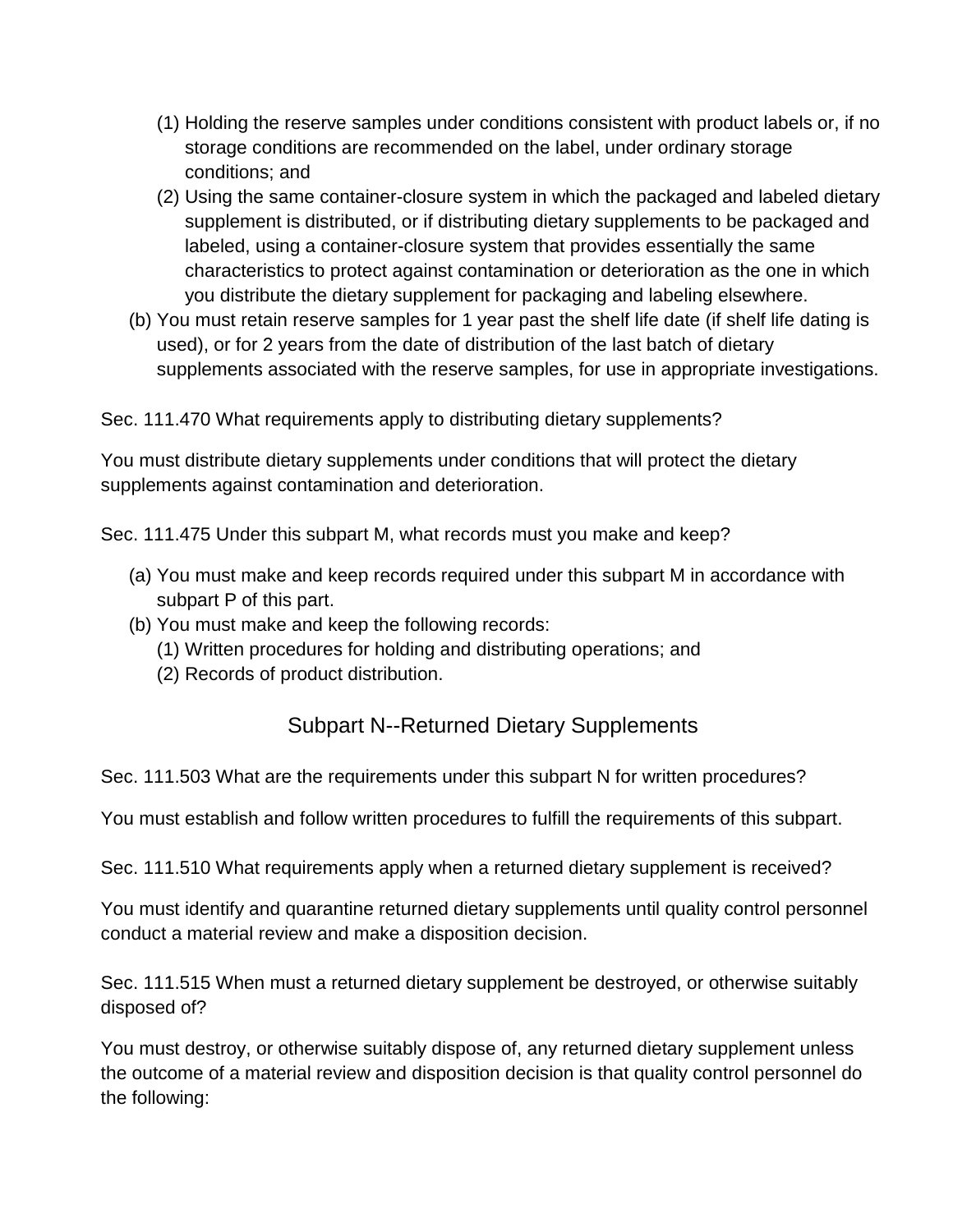- (a) Approve the salvage of the returned dietary supplement for redistribution or
- (b) Approve the returned dietary supplement for reprocessing.

Sec. 111.520 When may a returned dietary supplement be salvaged?

You may salvage a returned dietary supplement only if quality control personnel conduct a material review and make a disposition decision to allow the salvage.

Sec. 111.525 What requirements apply to a returned dietary supplement that quality control personnel approve for reprocessing?

- (a) You must ensure that any returned dietary supplements that are reprocessed meet all product specifications established in accordance with 111.70(e); and
- (b) Quality control personnel must approve or reject the release for distribution of any returned dietary supplement that is reprocessed.

Sec. 111.530 When must an investigation be conducted of your manufacturing processes and other batches?

If the reason for a dietary supplement being returned implicates other batches, you must conduct an investigation of your manufacturing processes and each of those other batches to determine compliance with specifications.

Sec. 111.535 Under this subpart N, what records must you make and keep?

- (a) You must make and keep records required under this subpart N in accordance with subpart P of this part.
- (b) You must make and keep the following records:
	- (1) Written procedures for fulfilling the requirements of this subpart N.
	- (2) Any material review and disposition decision on a returned dietary supplement;
	- (3) The results of any testing or examination conducted to determine compliance with product specifications established under 111.70(e); and,
	- (4) Documentation of the reevaluation by quality control personnel of any dietary supplement that is reprocessed and the determination by quality control personnel of whether the reprocessed dietary supplement meets product specifications established in accordance with 111.70(e).

# Subpart O--Product Complaints

Sec. 111.553 What are the requirements under this subpart O for written procedures?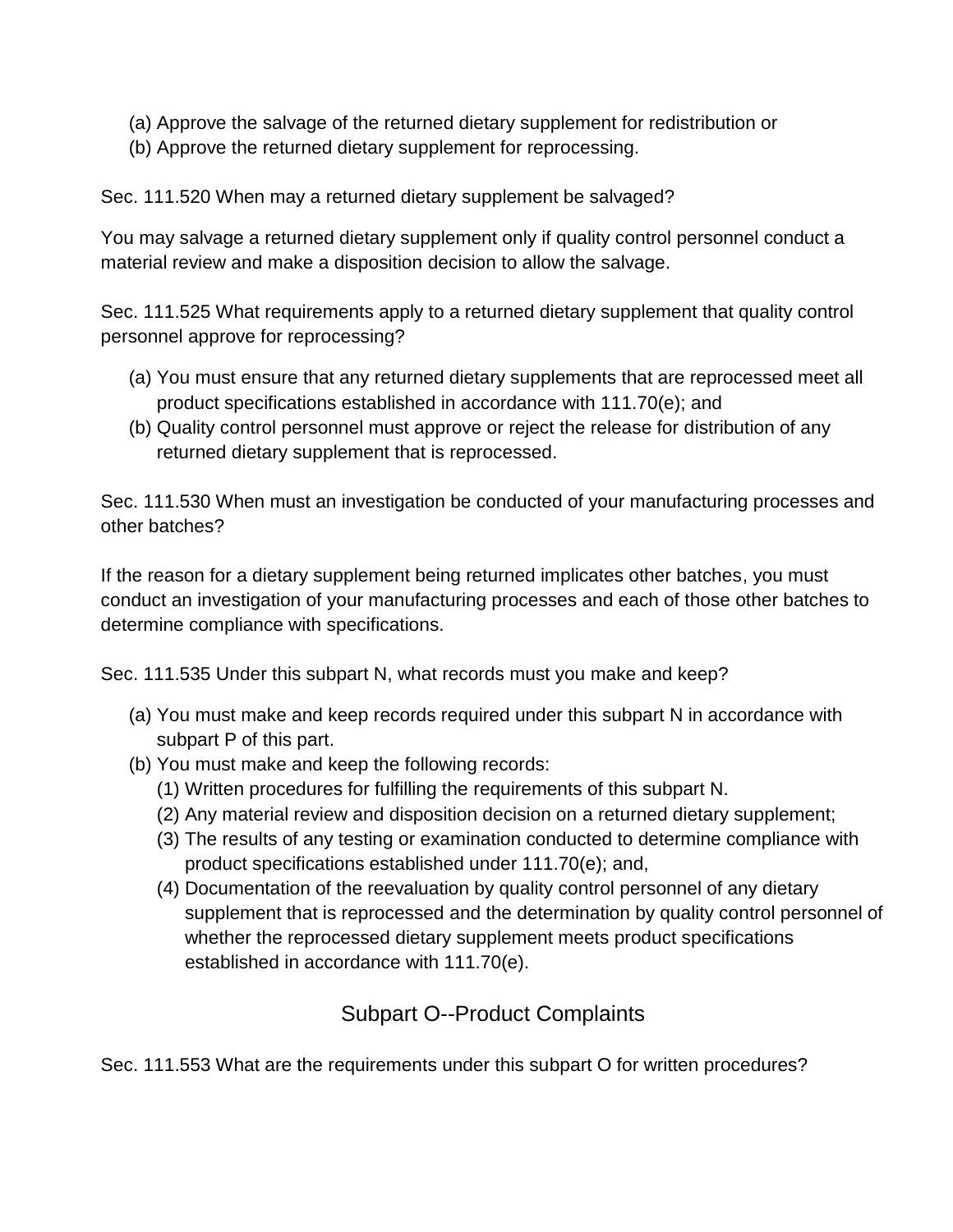You must establish and follow written procedures to fulfill the requirements of this subpart O.

Sec. 111.560 What requirements apply to the review and investigation of a product complaint?

- (a) A qualified person must:
	- (1) Review all product complaints to determine whether the product complaint involves a possible failure of a dietary supplement to meet any of its specifications, or any other requirements of this part 111, including those specifications and other requirements that, if not met, may result in a risk of illness or injury; and
	- (2) Investigate any product complaint that involves a possible failure of a dietary supplement to meet any of its specifications, or any other requirements of this part, including those specifications and other requirements that, if not met, may result in a risk of illness or injury.
- (b) Quality control personnel must review and approve decisions about whether to investigate a product complaint and review and approve the findings and followup action of any investigation performed.
- (c) The review and investigation of the product complaint by a qualified person, and the review by quality control personnel about whether to investigate a product complaint, and the findings and followup action of any investigation performed, must extend to all relevant batches and records.

Sec. 111.570 Under this subpart O, what records must you make and keep?

- (a) You must make and keep the records required under this subpart O in accordance with subpart P of this part.
- (b) You must make and keep the following records:
	- (1) Written procedures for fulfilling the requirements of this subpart,
	- (2) A written record of every product complaint that is related to good manufacturing practice,
		- (i) The person who performs the requirements of this subpart must document, at the time of performance, that the requirement was performed.
		- (ii) The written record of the product complaint must include the following:
			- (A) The name and description of the dietary supplement;
			- (B) The batch, lot, or control number of the dietary supplement, if available;
			- (C) The date the complaint was received and the name, address, or telephone number of the complainant, if available;
			- (D) The nature of the complaint including, if known, how the product was used;
			- (E) The reply to the complainant, if any; and
			- (F) Findings of the investigation and followup action taken when an investigation is performed.

Subpart P--Records and Recordkeeping